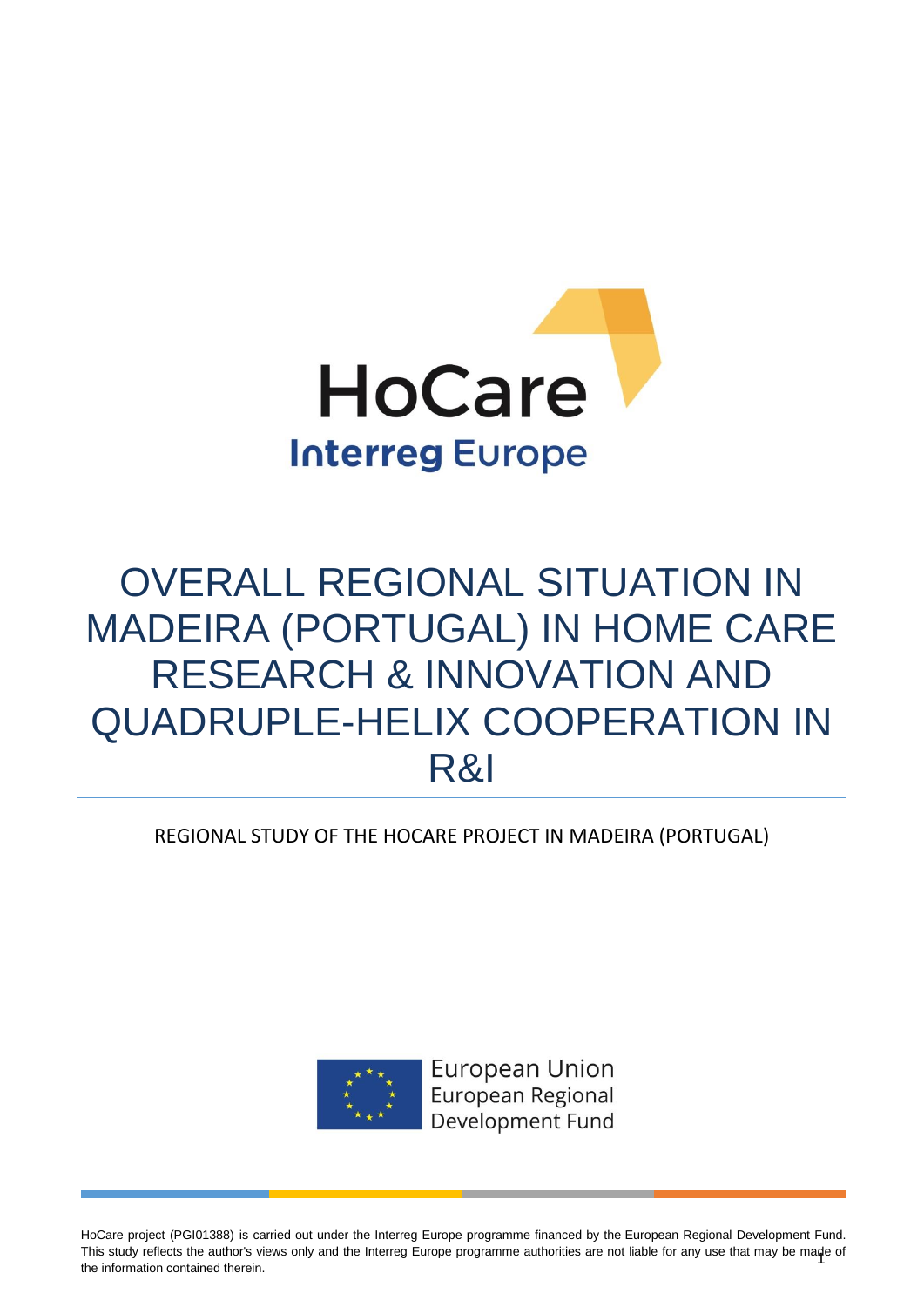



## **ABSTRATO (PT)**

A situação regional global em R & I relacionados com cuidados domiciliários de modelo de cooperação quádrupla hélix foi compilada com informações sobre a situação atual da RAM - Região Autónoma da Madeira de Portugal para as actividades do projecto HoCare (Interreg Europe, PGI01388, <http://www.interregeurope.eu/hocare/> ) pelo parceiro do projecto IDERAM Instituto de Desenvolvimento Empresarial da Região Autónoma da Madeira responsável pela execução do Programa Operacional Madeira14-20. Entre as partes interessadas regionais do projeto o IDERAM faz uso do conhecimento da Autoridade de Gestão IDR - Instituto de Desenvolvimento Regional da Região Autónoma da Madeira, responsável máximo pelos fundos estruturais Madeira14-20, bem como outros atores do ecossistema de inovação de cuidados domiciliários. A informação contida neste relatório foi recolhida através de uma pesquisa documental, através de entrevistas e discussões com os grupos-alvo para os quais a situação também é produzida e publicada.

O objetivo do projeto HoCare é impulsionar a prestação de soluções inovadoras de serviços domiciliares em cadeias regionais de inovação, através do fortalecimento da cooperação de atores no sistema de inovação regional utilizando a abordagem Quádruplo hélice. Este modelo de cooperação em inovação, pretende que os utilizadores, empresas, atores de investigação e autoridades públicas cooperem para produzir inovações de forma conjunta. O projeto HoCare pretende (1) melhorar o OP Madeira14-20 a nível estratégico (por melhorias de gestão ou de focalização estratégica do PO Madeira14-20), bem como (2) melhorar o seu nível prático (através do apoio à apresentação de projetos de maior qualidade e alta qualidade ao PO Madeira14-20 para o financiamento da inovação por parte dos atores da inovação).

Na RAM, o PO Madeira14-20 é suportado pela estratégia RIS3, que define claramente o apoio à saúde e envelhecimento activo.

Na RAM, existem atualmente vários instrumentos de política com sistemas de incentivo que poderiam ser explorados para financiar o desenvolvimento de inovação em cuidados domiciliares, a saber:

- Sistema de incentivo de Valorização e Qualificação Empresarial da Madeira - Valorizar 2020 - Relevante para R&I de Cuidados Domiciliares

- Sistema de incentivo à produção e tecnologia do conhecimento científico da Região Autónoma da Madeira – PROCiencia 2020 - Relevante tanto para a R&I de Cuidados Domiciliários como para cooperação quadruple hélice

- Sistema de incentivo ao Empreendedorismo - Relevante para R&I de Cuidados Domiciliares

- Sistema de incentivo à Inovação da Madeira - Inovar 2020 - Relevante para R&I de Cuidados Domiciliares

Na RAM, entre outras redes, existe o Plano Regional de Envelhecimento Ativo (PREA2016-2019), que se apresenta como uma importante rede de apoio social que pode servir de incubadora de ideias e futuros projetos inovadores de assistência domiciliar. Na RAM existem práticas e projetos desenvolvidos em todas as hélices (do sistema quadruple), por ex. projetos de assistência, telemedicina e software clínico - iMED (para informação detalhada convidamo-lo a ler todo o documento).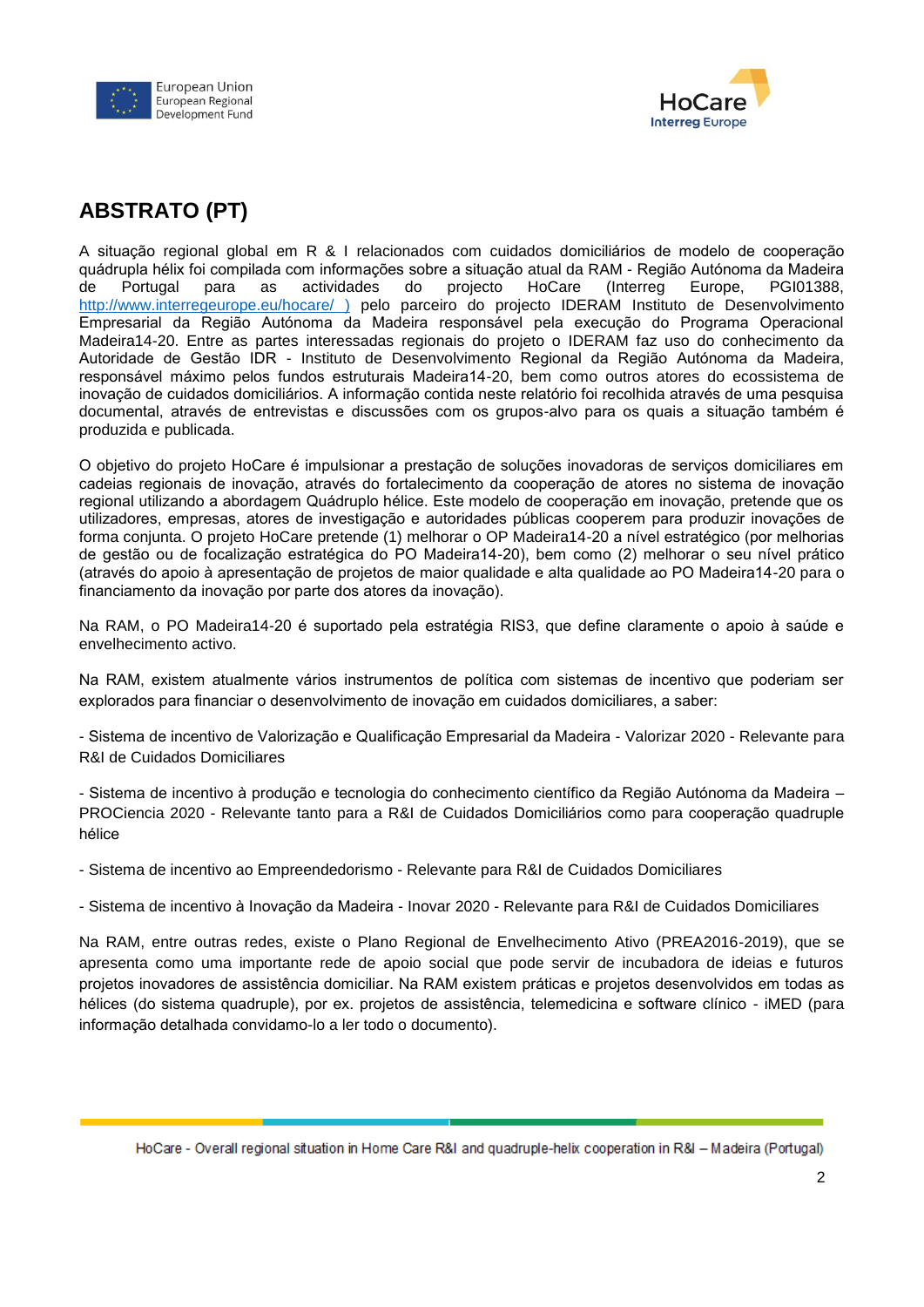



## **ABSTRACT (EN)**

This Overall regional situation in Home Care R&I and quadruple-helix cooperation in R&I was compiled with information on the RAM – Autonomous region of Madeira situation from Portugal for the activities of the project HoCare (Interreg Europe, PGI01388, [http://www.interregeurope.eu/hocare/\)](http://www.interregeurope.eu/hocare/) by the project partner IDERAM Business Development Institute of the Autonomous Region of Madeira responsible for the Operational Program implementation Madeira14-20. Among the regional stakeholders of the project IDERAM makes uses of Managing authority knowledge IDR – Regional Development Institute of the Autonomous Region of Madeira, responsible for the financial and policital coverage of the structural funds Madeira14-20 as well as other actors of home care innovation ecosystem from all helixes of quadruple-helix model (as potential applicants and participants of new innovative projects submitted to be financed within OP Madeira14-20). The information within this report has been gathered through desk research of the author, and through interviews and discussions with both target groups for whom the situation is also produced and published.

Objective of HoCare project is to boost delivery of home care innovative solutions in regional innovation chains by strengthening of cooperation of actors in regional innovation system using Quadruple-helix approach. Quadruple-helix is an innovation cooperation model or innovation environment in which users, businesses, research actors and public authorities cooperate in order to produce innovations. HoCare aims to (1) improve OP Madeira14-20 at strategical level (by management or strategic focus improvements of OP Madeira14-20) as well as to (2) improve its practical level (by support of submitting more and high quality projects to OP Madeira14-20 for innovation financing from innovation actors).

RAM OP Madeira14-20 is supported by RIS3 strategy as well as defined clearly in RIS3 the health and ageing support.

In RAM, there are currently available several policy instruments with incentive schemes that could be exploited to finance home care innovations, namely:

- Incentive Scheme for Business Valuation and Qualification of Madeira - [Valorizar 2020](http://www.ideram.pt/Content/PaginasPublicas/Servicos-IDE-apoios-2014-2020-Sistemas-Incentivos-Investimento-VALORIZAR2020_APOIO.aspx) - Relevant to Home Care R&I

- Incentive for Scientific Knowledge Production and Technology of the Autonomous Region of Madeira - [PROCiência](http://www.ideram.pt/Content/PaginasPublicas/Servicos-IDE-apoios-2014-2020-Sistemas-Incentivos-Investimento-PROCIENCIA2020.aspx) 2020 - Relevant both to Home Care R&I + quadruple-helix cooperation in R&I

- Incentive for Entrepreneurship of Madeira - Relevant to Home Care R&I

- Incentive for Innovation of Madeira – Inovar 2020 - Relevant to Home Care R&I

In RAM region, among other networks, there is the Regional plan for active aging (PREA2016-2019), important network for social support that can serve as incubator for ideas and future home care innovative projects. RAM experienced projects in all of the quadruple helixes e.g. assisted living facility, telemedicine, iMED clinical software (for detailed information we invite you to read the full document).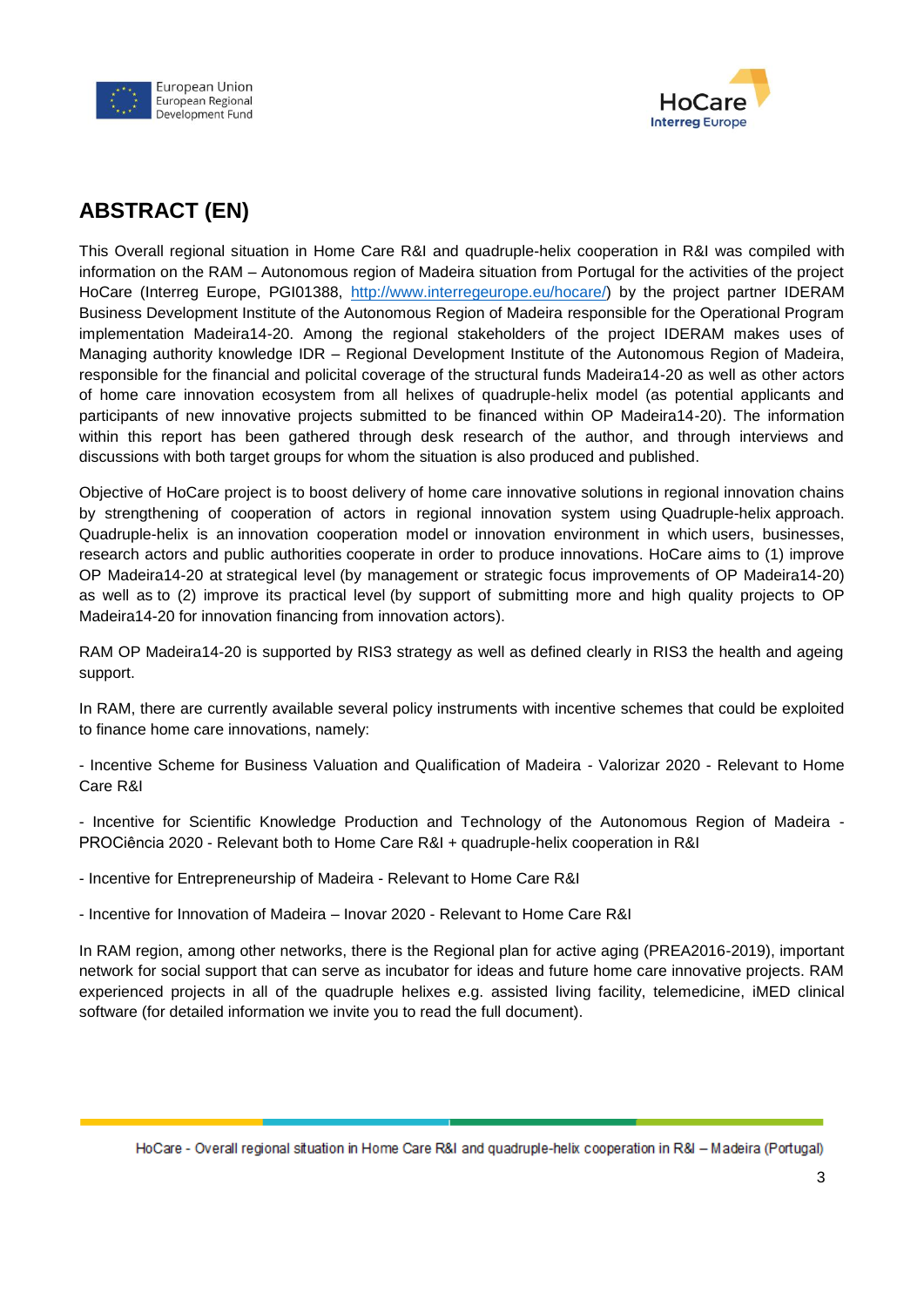



## **Contents**

| 5. References to regional market analyses done for Home Care products and services offered 31      |  |
|----------------------------------------------------------------------------------------------------|--|
| 6. Potential improvements of the Operational Programme and other possible improvements in regional |  |
|                                                                                                    |  |
|                                                                                                    |  |
|                                                                                                    |  |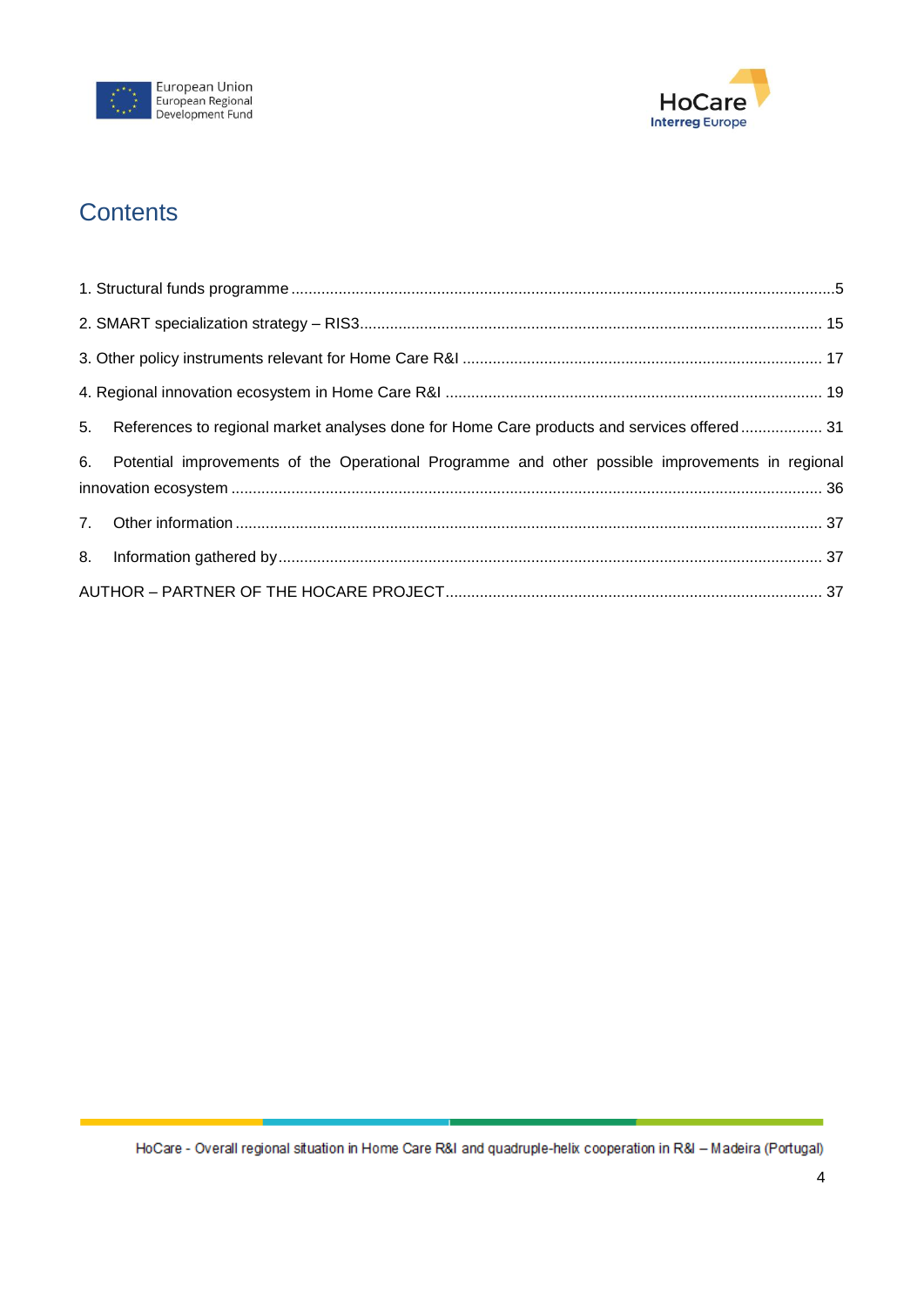



## 1. Structural funds programme

<span id="page-4-0"></span>The "Structural funds programme" section provides an overview of the Structural funds' Operational Programme in your region and its priorities supporting R&I. It lists objectives, available support programmes / intervention areas relevant for Home Care R&I and/or quadruple-helix cooperation in R&I, and currently used evaluation process of applications. In addition, it collects information on the governance of the Operational Programme.

#### **Structural funds' – Operational Programme(s) - basic information**

| Name of the Structural<br>funds' - Operational<br>Programme (OP) -<br>supporting Research &<br>Innovation in your region (+<br>in local language in<br>brackets) | <b>Madeira's Regional</b><br><b>Operational</b><br>2014-2020<br><b>Programme</b><br>(Madeira 14-20)                                                                                                                                                                                                                                                                                                                                                                                                                                                                                                               |
|------------------------------------------------------------------------------------------------------------------------------------------------------------------|-------------------------------------------------------------------------------------------------------------------------------------------------------------------------------------------------------------------------------------------------------------------------------------------------------------------------------------------------------------------------------------------------------------------------------------------------------------------------------------------------------------------------------------------------------------------------------------------------------------------|
| <b>Geographical coverage</b><br>of this OP (whole country,<br>specific counties,<br>international, etc.)                                                         | Autonomous Region of Madeira                                                                                                                                                                                                                                                                                                                                                                                                                                                                                                                                                                                      |
| <b>Managing Authority</b><br>(Responsible body) for<br>this OP                                                                                                   | <b>IDERAM Business Development Institute</b>                                                                                                                                                                                                                                                                                                                                                                                                                                                                                                                                                                      |
| Intermediate body(ies) for<br>this OP                                                                                                                            | <b>IDERAM Business Development Institute of the Autonomous Region of Madeira</b><br>IDR - Regional Development Institute of the Autonomous Region of Madeira                                                                                                                                                                                                                                                                                                                                                                                                                                                      |
| General objectives of the<br><b>OP</b>                                                                                                                           | Insert RAM ("Região Autonoma da Madeira" - Autonomous Region of Madeira)<br>into European and global R&D networks through incentives to target researchers<br>and companies that generate innovation for competitiveness and employment.<br>Promote the use of renewable energies and energy efficiency.<br>Extend the regional economic base with new export activities of goods and<br>services with high added value. Promote the integration of higher R&D levels in<br>the Tourism and leisure cluster, increasing its link with the region's economy<br>(traditional sectors, culture and natural heritage) |
| Name of the relevant<br>thematic priority axis<br>supporting R&I activities (+<br>in local language in<br>brackets)                                              | Priority axis 8 - Promoting social inclusion and combating poverty with the priority<br>investment 9.b.iv for Positive family interaction, Proximity Network and<br>Individualized Integrated Care Plan.<br>(Eixo prioritário 8 – Promoção da inclusão social e combate à pobreza com a<br>prioridade de investimento 9.b.iv para Interação familiar positive, Rede de<br>Proximidade e Plano Individualizado de Cuidados Integrados.<br>Priority Axis 1 - Strengthening Research, Technological Development and                                                                                                  |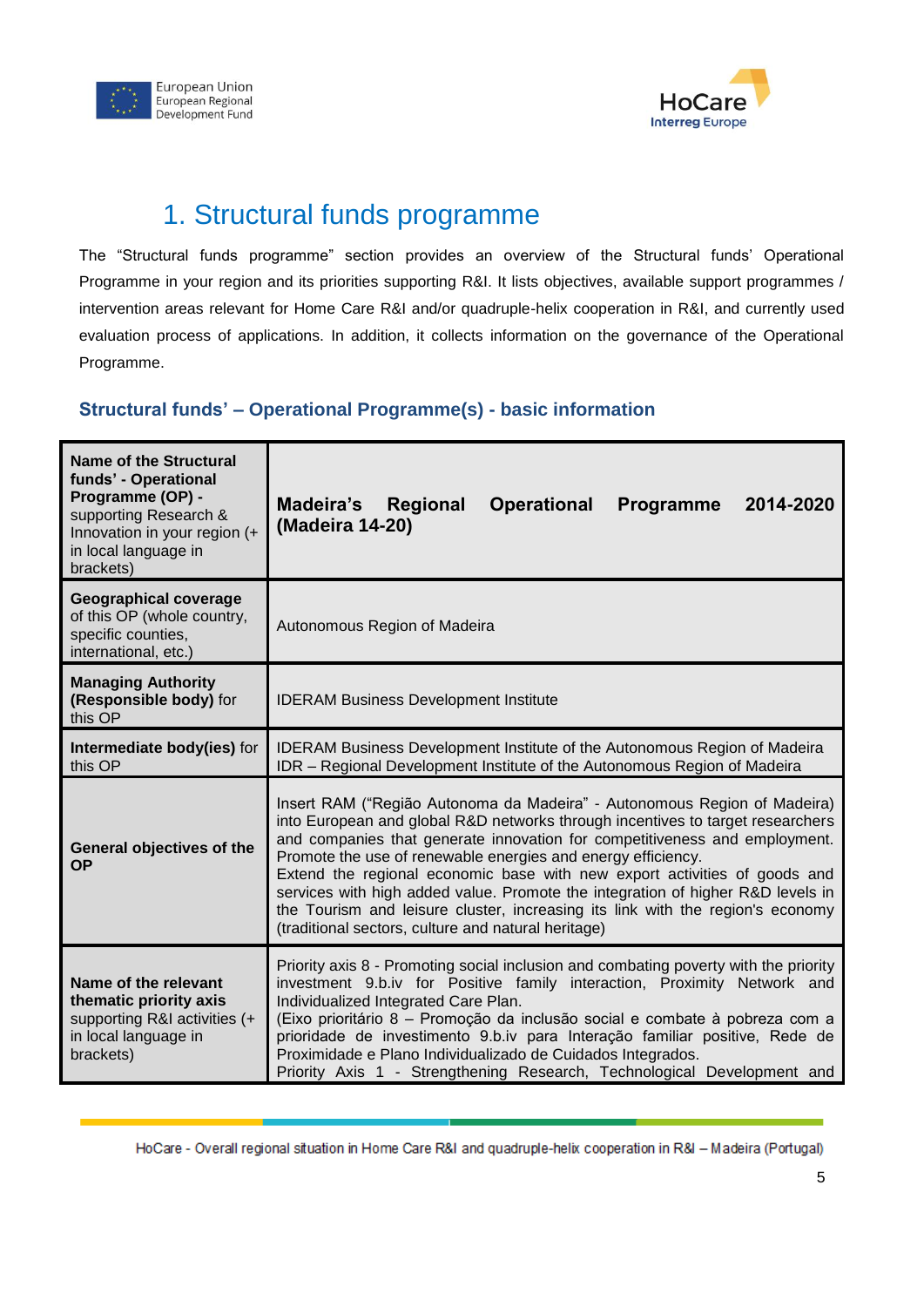



|                                                                      | Innovation. Investment Priority 1.b: Promoting business investment in innovation<br>and research, developing links and synergies between companies, R & D<br>centres and the higher education sector, in particular promoting product and<br>service development, technology transfer, social innovation, and co-innovation<br>and Applications in the public interest, in the stimulation of demand, in networks,<br>clusters and open innovation through intelligent specialization, support to applied<br>technological research, pilot lines, early product validation actions, advanced<br>production capacities and first production, especially in Technologies and the<br>diffusion of technologies of general interest.<br>(Eixo Prioritário 1 - Reforçar a Investigação, o Desenvolvimento Tecnológico e<br>a Inovação. Prioridade de Investimento 1.b : Promoção do investimento das<br>empresas em inovação e investigação, o desenvolvimento de ligações e<br>sinergias entre empresas, centros de I&D e o setor do ensino superior, em<br>especial a promoção do desenvolvimento de produtos e serviços, transferência<br>de tecnologia, inovação social, e co inovação e aplicações de interesse público,<br>no estímulo da procura, em redes, clusters e inovação aberta através da<br>especialização inteligente, apoio à investigação tecnológica aplicada, linhas<br>piloto, ações de validação precoce de produtos, capacidades avançadas de<br>produção e primeira produção, em especial no que toca às tecnologias<br>facilitadoras essenciais e à difusão de tecnologias de interesse geral.) |
|----------------------------------------------------------------------|----------------------------------------------------------------------------------------------------------------------------------------------------------------------------------------------------------------------------------------------------------------------------------------------------------------------------------------------------------------------------------------------------------------------------------------------------------------------------------------------------------------------------------------------------------------------------------------------------------------------------------------------------------------------------------------------------------------------------------------------------------------------------------------------------------------------------------------------------------------------------------------------------------------------------------------------------------------------------------------------------------------------------------------------------------------------------------------------------------------------------------------------------------------------------------------------------------------------------------------------------------------------------------------------------------------------------------------------------------------------------------------------------------------------------------------------------------------------------------------------------------------------------------------------------------------------------------------------------------------------|
|                                                                      | Priority Axis 3 - Enhancing Business Competitiveness.<br>Investment Priority 3.a: Promoting entrepreneurship by facilitating, in particular,<br>support for the economic exploitation of new ideas and by encouraging the<br>creation of new enterprises, in particular through incubators.<br>Investment Priority 3.b: Development and application of new business models for<br>SMEs, especially with regard to internationalization<br>Investment Priority 3.c: Support the creation and extension of advanced product<br>and service development capabilities.                                                                                                                                                                                                                                                                                                                                                                                                                                                                                                                                                                                                                                                                                                                                                                                                                                                                                                                                                                                                                                                   |
|                                                                      | (Eixo Prioritário 3 - Reforçar a Competitividade das Empresas.<br>Prioridade de Investimento 3.a: Promoção do espírito empresarial facilitando<br>nomeadamente o apoio à exploração económica de novas ideias e incentivando<br>a criação de novas empresas, designadamente através de viveiros de<br>empresas. Prioridade de Investimento 3.b: Desenvolvimento e aplicação de<br>novos modelos empresariais para as PME, especialmente no que respeita à<br>internacionalização. Prioridade de Investimento 3.c: Apoio à criação e<br>alargamento de capacidades avançadas de desenvolvimento de produtos e<br>serviços.)                                                                                                                                                                                                                                                                                                                                                                                                                                                                                                                                                                                                                                                                                                                                                                                                                                                                                                                                                                                           |
| Specific objectives of the<br>given priority axis<br>described above | According to priority axis before identified<br>Objectives of the strategic investment priorities in health services and also SMEs<br>development:<br>create the right conditions for the provision of health care to<br>users and for their professionals;<br>Strengthen health promotion through a policy of proximity to<br>users' health facilities;<br>Re-qualify existing social facilities by diversifying the service<br>offerings and adapting them to new needs;<br>primary health care and care (With special emphasis on hospital                                                                                                                                                                                                                                                                                                                                                                                                                                                                                                                                                                                                                                                                                                                                                                                                                                                                                                                                                                                                                                                                        |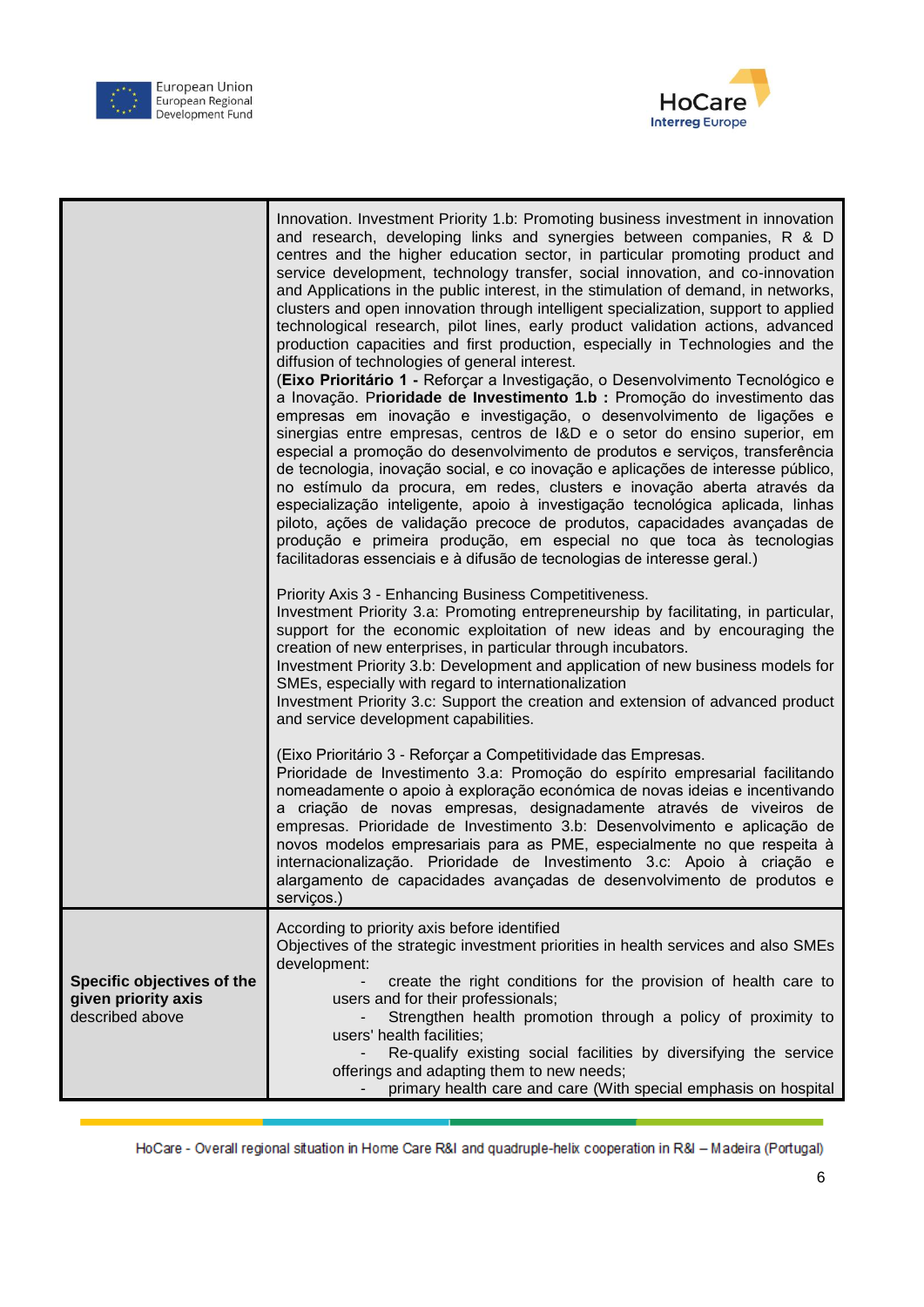



| care), renovation and expansion of facilities as well as renewal and<br>installation of new equipment                               |
|-------------------------------------------------------------------------------------------------------------------------------------|
| - delivery of innovative Home Care solutions by regional<br>companies (in field of health and social care)                          |
| - Strengthening the capacity assistance;<br>- Health care delivery to users;                                                        |
| - disease prevention and health promotion through structured<br>investments at the level of primary and hospital health care and in |
| crosscutting areas of support                                                                                                       |
| new entrepreneurial initiatives<br>entrepreneurship on RIS3 thematic                                                                |

#### **Available support programmes / intervention areas in 2014-2020 relevant to Home**

#### **Care R&I and quadruple-helix cooperation in R&I**

Which **relevant support programmes / intervention areas** in the priority axis described above are **available in OP 2014-2020** (amount of funds, objectives of support programme / intervention areas, eligible recipients, time plans for calls). Please provide information for each relevant support programme / intervention area.

| SUPPORT PROGRAMME / INTERVENTION AREA 1                                                          |                                                                                                                                                                                                                                                 |  |
|--------------------------------------------------------------------------------------------------|-------------------------------------------------------------------------------------------------------------------------------------------------------------------------------------------------------------------------------------------------|--|
| Name of the support<br>programme / intervention<br>area $1$ (+ in local language<br>in brackets) | Incentive Scheme for Business Valuation and Qualification of Madeira<br>Valorizar 2020                                                                                                                                                          |  |
| <b>Relevancy of this support</b><br>programme / intervention<br>area                             | Relevant to Home Care R&I                                                                                                                                                                                                                       |  |
| Describe reasons of its<br>relevance for Home Care<br><b>R&amp;I</b> (if relevant)               | program can support different investments requested from some<br>This<br>individuals/companies players in Home care products and services for SMEs.                                                                                             |  |
| Describe reasons of its<br>relevance for quadruple-<br>helix cooperation in R&I                  | "Valorizar 2020" allows candidates to submit investment proposals to provide<br>new skills and materials involving academics, government and user/community                                                                                     |  |
| <b>Amount of funds in this</b><br>support programme /<br>intervention area in EUR                | The total amount of Valorizar 2020 is $\epsilon$ 24.3 million, secured by the Managing<br>Authority for the ERDF component in the proportion of 85% and 15% by RAM<br>budget for regional component.                                            |  |
| Objective of the support<br>programme / intervention<br>area                                     | The purpose of the programme "VALORIZAR 2020" is to support projects that<br>contribute to increasing competitiveness, flexibility and responsiveness to the<br>global market of companies through investments in "Entrepreneurial Innovation", |  |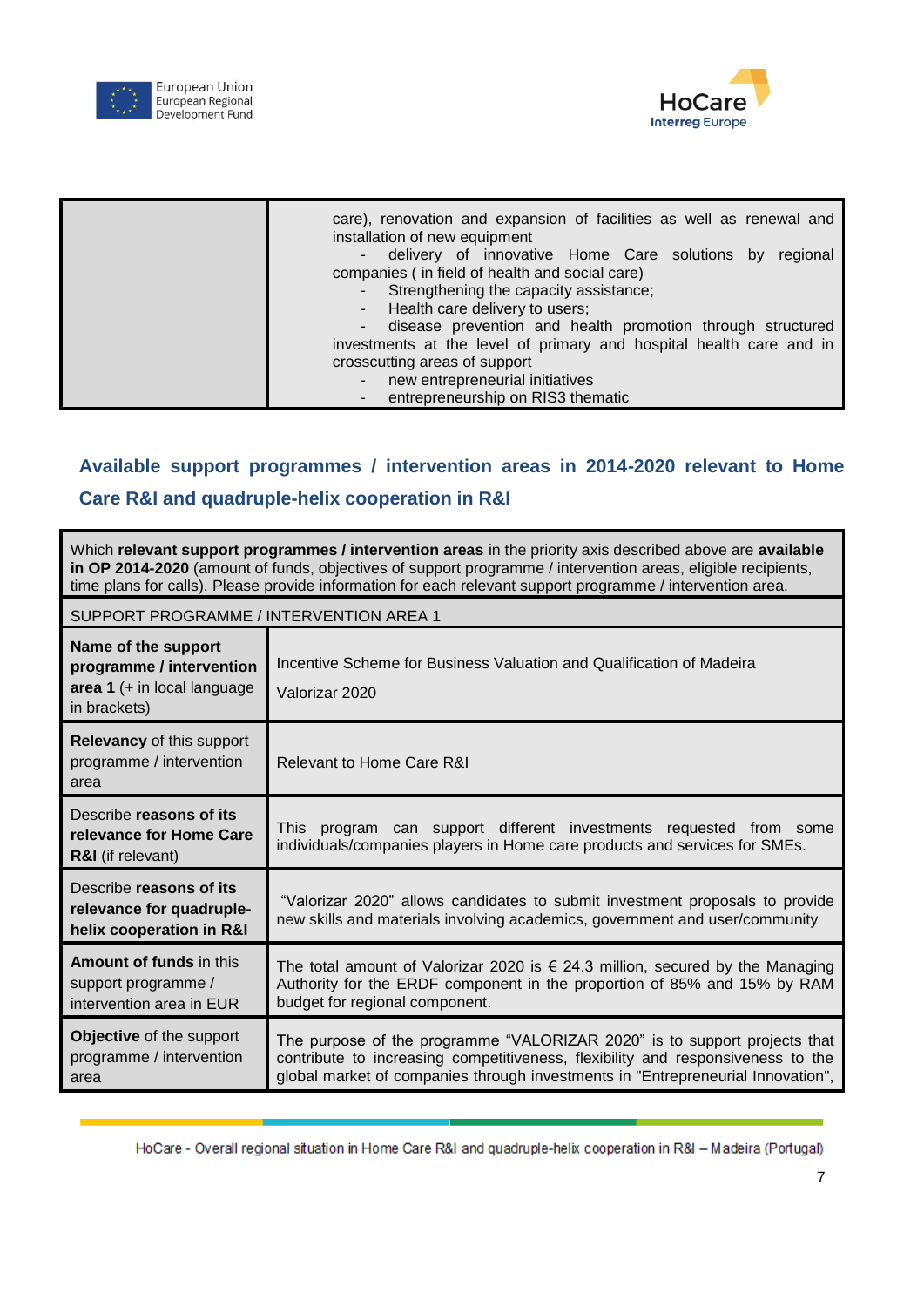



|                                                                                                                                                                                       | "Qualification of Business Strategies" mainly in his Priority 3 -" Reinforcing the<br>Competitiveness of Enterprises ", included in Investment Priority 3 .c -" Support<br>for the creation and extension of advanced product development capabilities And<br>services "and that contribute to the Specific 3.c.1 - Develop actions aimed at<br>improving the competitive capacity of regional companies with the objective of<br>consolidating economic growth and adding value to processes and goods and<br>services". |
|---------------------------------------------------------------------------------------------------------------------------------------------------------------------------------------|---------------------------------------------------------------------------------------------------------------------------------------------------------------------------------------------------------------------------------------------------------------------------------------------------------------------------------------------------------------------------------------------------------------------------------------------------------------------------------------------------------------------------|
| <b>Eligible support</b><br>programme / intervention<br>area recipients                                                                                                                | Recipients within areas of social support (CAE REV3 87 e 88).<br>Production of new goods and services; Adoption of new or significantly improved<br>processes or manufacturing methods; Adoption of new, or significantly improved,<br>organizational; digital economy; Branding and design; Development and<br>engineering of products, services and processes; Industrial property;<br>utility<br>models and designs; Quality; Knowledge transfer; Distribution and logistics; Eco-<br>innovation.                      |
| Time plan for calls in this<br>support programme /<br>intervention area (i.e. are<br>the calls regular in<br>specified times, irregular,<br>when the next calls are<br>planned, etc.) | Priority investment 3.c Support for the creation and extension of advanced<br>product and services . Opened call from 26th October 2016 (18 hours) until 11th<br>November 2016. After the analysis of this first call received proposals IDERAM<br>will decide new opening call dates.                                                                                                                                                                                                                                    |
| SUPPPORT PROGRAMME / INTERVENTION AREA 2                                                                                                                                              |                                                                                                                                                                                                                                                                                                                                                                                                                                                                                                                           |
| Name of the support                                                                                                                                                                   |                                                                                                                                                                                                                                                                                                                                                                                                                                                                                                                           |
| programme / intervention<br>area 2 (+ in local language<br>in brackets)                                                                                                               | Incentive for Scientific Knowledge Production and Technology of the<br>Autonomous Region of Madeira - PROCiência 2020                                                                                                                                                                                                                                                                                                                                                                                                     |
| Relevancy of this support<br>programme / intervention<br>area                                                                                                                         | Relevant both to Home Care R&I + quadruple-helix cooperation in R&I                                                                                                                                                                                                                                                                                                                                                                                                                                                       |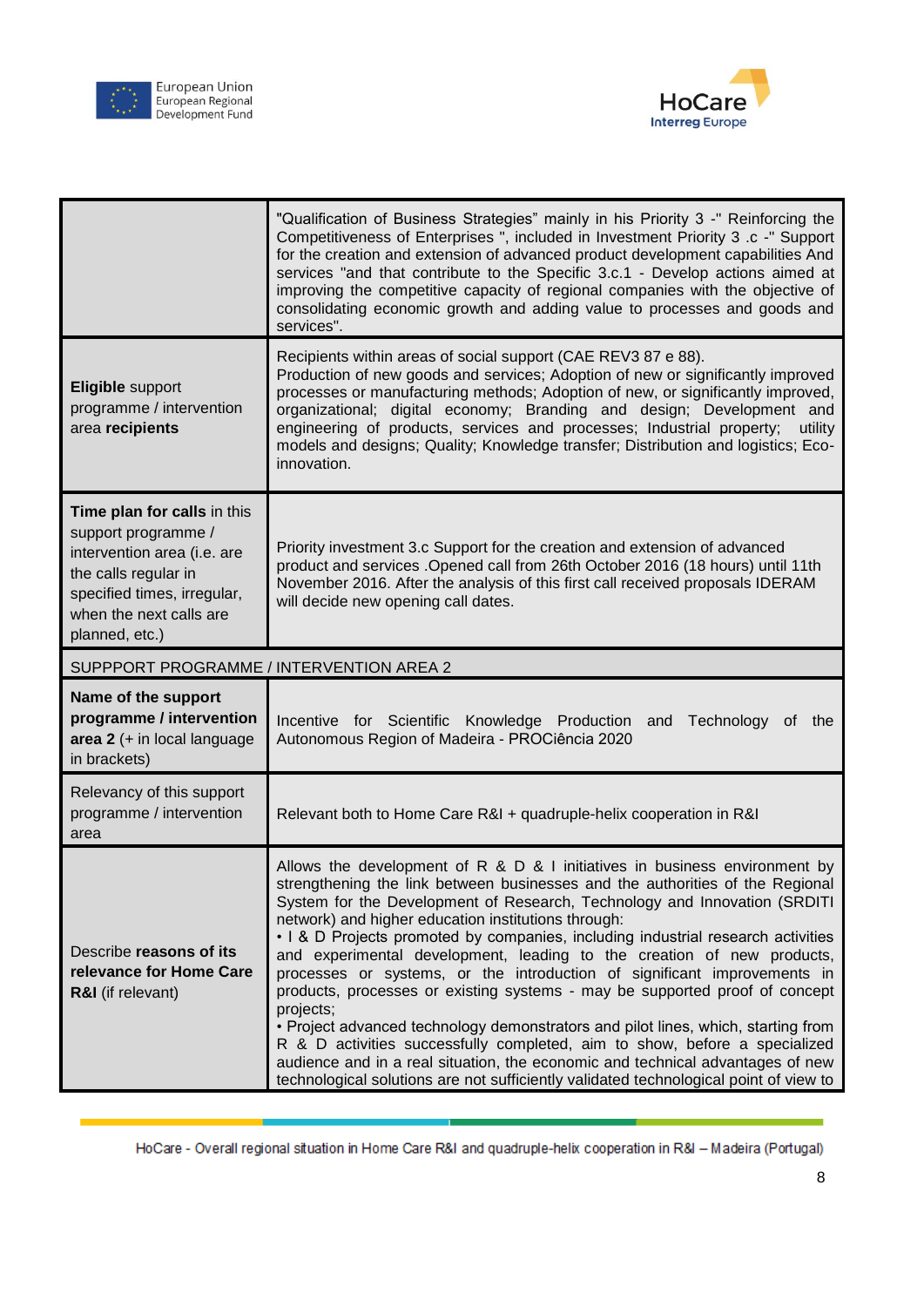



|                                                                                                                                                                                       | commercial use.                                                                                                                                                                                                                                                                                                                                                                                                                                                                                                                                                                                                                                                                                                                                                                                                                      |  |
|---------------------------------------------------------------------------------------------------------------------------------------------------------------------------------------|--------------------------------------------------------------------------------------------------------------------------------------------------------------------------------------------------------------------------------------------------------------------------------------------------------------------------------------------------------------------------------------------------------------------------------------------------------------------------------------------------------------------------------------------------------------------------------------------------------------------------------------------------------------------------------------------------------------------------------------------------------------------------------------------------------------------------------------|--|
| Describe reasons of its<br>relevance for quadruple-<br>helix cooperation in R&I<br>(if relevant)                                                                                      | This program allows investments by different organizations namely:<br>Individual project - presented by a company<br>Co-promotional project - led by companies, Involving effective<br>$\overline{\phantom{0}}$<br>collaboration between agents of SRDITI network in the development of R<br>& D, including collaboration between companies and non-corporate<br>entities of the SRDITI;<br>Therefore it privileges the promotion of projects in strategic areas of Research,<br>Development and Innovation (R & D & I) in companies, between companies and<br>entities that make up the Regional System for the Development of Research,<br>Technology and Innovation (SRDITI) and institutions of higher education, fully<br>aligned with the objectives and priorities defined in the framework of regional<br>RIS <sub>3</sub> . |  |
| <b>Amount of funds in this</b><br>support programme /<br>intervention area in EUR                                                                                                     | The budget for this incentive system, subject to change, in particular arising from<br>financial reprogramming of "Operational Programme Madeira 14-20", is € 16.47<br>million, secured by the Managing Authority for the ERDF component in the<br>proportion of 85% and 15% by RAM budget for regional component.                                                                                                                                                                                                                                                                                                                                                                                                                                                                                                                   |  |
| Objective of the support<br>programme / intervention<br>area                                                                                                                          | The "PROCiência 2020" aims at strengthening the competitiveness of the<br>regional economy through the promotion of projects in strategic areas of<br>Research, Development and Innovation (R & D & I) in companies, between<br>companies and entities that comprise the regional System for the Development<br>of Research, Technology and Innovation (SRDITI) and institutions of higher<br>education, fully aligned with the objectives and priorities defined in the framework<br>of regional RIS3, to ensure a threshold of technological skills that allow<br>transforming the knowledge generated into new products and services.                                                                                                                                                                                             |  |
| Eligible support<br>programme / intervention<br>area recipients                                                                                                                       | Beneficiaries are considered companies of any kind and in any legal form.<br>For projects in co-branding, beneficiaries are still non-business entities of the<br>Regional System for the Development of Research, Technology and Innovation<br>(SRDITI).                                                                                                                                                                                                                                                                                                                                                                                                                                                                                                                                                                            |  |
| Time plan for calls in this<br>support programme /<br>intervention area (i.e. are<br>the calls regular in<br>specified times, irregular,<br>when the next calls are<br>planned, etc.) | It is a continuous system that does not work for calls being therefore open until<br>the program closes in 2020 (Madeira14-20) or if all money is spent in the<br>program.                                                                                                                                                                                                                                                                                                                                                                                                                                                                                                                                                                                                                                                           |  |
|                                                                                                                                                                                       | SUPPORT PROGRAMME / INTERVENTION AREA 3                                                                                                                                                                                                                                                                                                                                                                                                                                                                                                                                                                                                                                                                                                                                                                                              |  |
| Name of the support<br>programme / intervention<br>area 3 (+ in local language<br>in brackets)                                                                                        | Incentive for Entrepreneurship of Madeira - Empreender 2020                                                                                                                                                                                                                                                                                                                                                                                                                                                                                                                                                                                                                                                                                                                                                                          |  |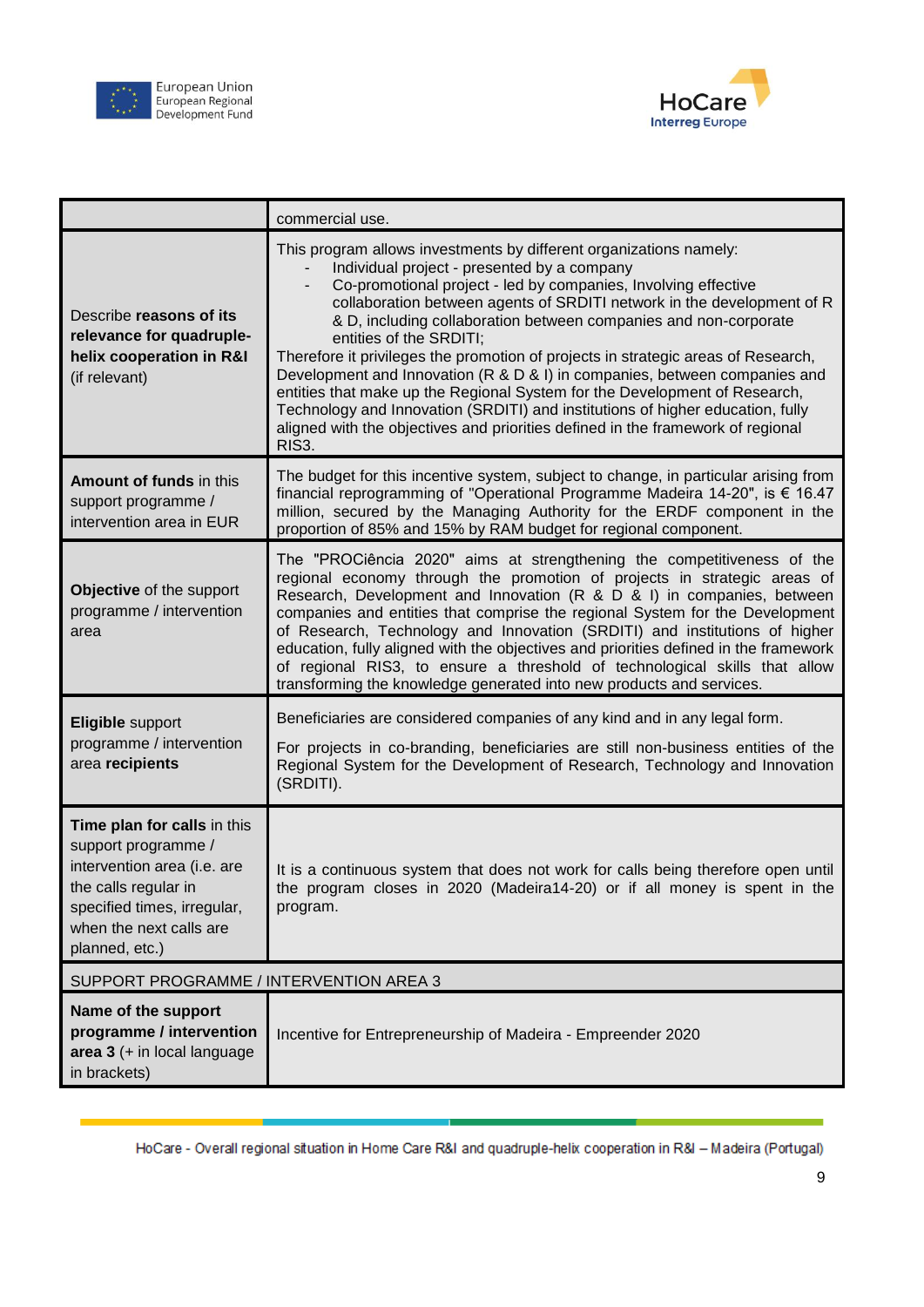



| <b>Relevancy of this support</b><br>programme / intervention<br>area                             | Relevant to Home Care R&I                                                                                                                                                                                                                                                                                                                                                                                                                                                                                                                                                                                                                                                                                                                                                                                                                                                                                                                                                                                                                                            |
|--------------------------------------------------------------------------------------------------|----------------------------------------------------------------------------------------------------------------------------------------------------------------------------------------------------------------------------------------------------------------------------------------------------------------------------------------------------------------------------------------------------------------------------------------------------------------------------------------------------------------------------------------------------------------------------------------------------------------------------------------------------------------------------------------------------------------------------------------------------------------------------------------------------------------------------------------------------------------------------------------------------------------------------------------------------------------------------------------------------------------------------------------------------------------------|
| Describe reasons of its<br>relevance for Home Care<br>R&I (if relevant)                          | Support the promotion of private investment and job creation materialized in<br>innovation-product designs.<br>• Projects in the area of qualified and creative entrepreneurship can foster home<br>care innovations with dynamic strong growth, including the built-in creative and<br>cultural industries, Web entrepreneurship and digital, and/or sectors with higher<br>intensity of technology and knowledge or that value application of R & D results<br>in the production of new goods and services, enhancing coordination with the<br>entrepreneurship ecosystem.                                                                                                                                                                                                                                                                                                                                                                                                                                                                                         |
| Describe reasons of its<br>relevance for quadruple-<br>helix cooperation in R&I<br>(if relevant) | Entrepreneurial initiatives, preferably aligned with the Smart Specialisation<br>Strategy (RIS3 Regional), able to provide creative and innovative business<br>focused on renewed supply of tradable goods and services with high added<br>value and to enable the boost of job creation and mobilizing skills specialized<br>technicians.<br>Support high value-added activities, inducing effects on the business profile and<br>the diversification of the regional production base, including through the<br>establishment of enterprises with qualified human resources and project<br>implementation, preferably in regional development strategic areas identified by<br>the Strategy Smart specialization (RIS3 Regional).                                                                                                                                                                                                                                                                                                                                   |
| Amount of funds in this<br>support programme /<br>intervention area in EUR                       | The budget for this incentive system, subject to change, in particular arising from<br>financial reprogramming of "Madeira 14-20", is € 11.42 million, secured by the<br>Managing Authority for the ERDF component in the proportion of 85% and 15%<br>by RAM budget for regional component.                                                                                                                                                                                                                                                                                                                                                                                                                                                                                                                                                                                                                                                                                                                                                                         |
| Objective of the support<br>programme / intervention<br>area                                     | Empreender 2020 is part of the Priority 3 - "Strengthening the Competitiveness of<br>Enterprises" as part of the Investment Priority 3 - "Promoting entrepreneurship,<br>facilitating support for the economic exploitation of new ideas and fostering the<br>creation of new firms, including through business incubators "of the Operational<br>Programme of the Autonomous Region of Madeira 2014-2020. This incentive<br>system is directly targeting SMEs and the objective of supporting the promotion<br>of private investment and job creation materialized in innovation-product designs.<br>It is intended to renew the regional economic base by encouraging innovation<br>and entrepreneurial initiatives, preferably aligned with the Smart Specialisation<br>Strategy (RIS3 Regional. Individual projects submitted by companies will be<br>supported (individual projects) and projects subject to a simplified scheme for<br>small business initiatives of SMEs aimed at the acquisition of consultancy<br>services in the area of entrepreneurship. |
| <b>Eligible support</b><br>programme / intervention<br>area recipients                           | Recipients are SMEs and the support is under a refundable incentive, with a limit<br>of € 500,000 with a base rate of 45% and can increase.                                                                                                                                                                                                                                                                                                                                                                                                                                                                                                                                                                                                                                                                                                                                                                                                                                                                                                                          |
| Time plan for calls in this<br>support programme /                                               | It is a continuous system that does not work for calls being therefore opened until<br>2020 or until the money is spent.                                                                                                                                                                                                                                                                                                                                                                                                                                                                                                                                                                                                                                                                                                                                                                                                                                                                                                                                             |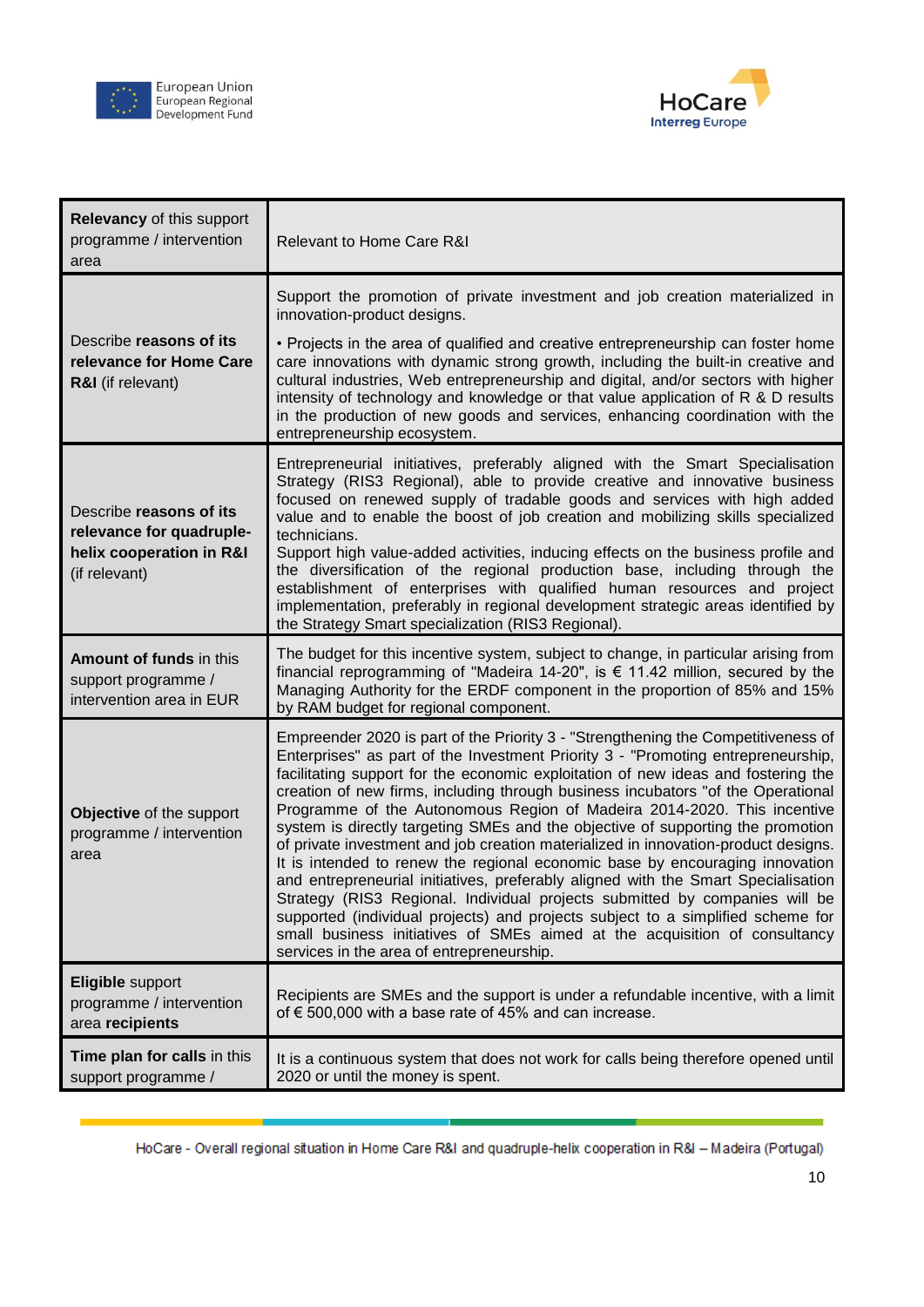





| intervention area (i.e. are |  |
|-----------------------------|--|
| the calls regular in        |  |
| specified times, irregular, |  |
| when the next calls are     |  |
| planned, etc.)              |  |

| SUPPORT PROGRAMME / INTERVENTION AREA 4                                                          |                                                                                                                                                                                                                                                                                                                                                                                                                                                                                                                                                                                                                                                                                                                                                                                                          |  |
|--------------------------------------------------------------------------------------------------|----------------------------------------------------------------------------------------------------------------------------------------------------------------------------------------------------------------------------------------------------------------------------------------------------------------------------------------------------------------------------------------------------------------------------------------------------------------------------------------------------------------------------------------------------------------------------------------------------------------------------------------------------------------------------------------------------------------------------------------------------------------------------------------------------------|--|
| Name of the support<br>programme / intervention<br>area 3 (+ in local language<br>in brackets)   | Incentive for Innovation of Madeira – Inovar 2020                                                                                                                                                                                                                                                                                                                                                                                                                                                                                                                                                                                                                                                                                                                                                        |  |
| Relevancy of this support<br>programme / intervention<br>area                                    | Relevant to Home Care R&I                                                                                                                                                                                                                                                                                                                                                                                                                                                                                                                                                                                                                                                                                                                                                                                |  |
| Describe reasons of its<br>relevance for Home Care<br>R&I (if relevant)                          | It allows for the promotion of business investment in innovation and research,<br>development of links and synergies between companies, R & D centres and the<br>higher education sector, in particular promotion of product and service<br>development, technology transfer, innovation Social, and co-innovation and<br>applications of public interest, in stimulating demand, in networks, clusters and<br>open innovation through intelligent specialization, support to applied<br>technological research, pilot lines, early product validation actions, advanced<br>production capabilities and first production, In particular as regards key enabling<br>technologies and the dissemination of technologies of general interest and<br>mainly in what it concerns HOCARE in the Home care R&I. |  |
| Describe reasons of its<br>relevance for quadruple-<br>helix cooperation in R&I<br>(if relevant) | <b>NA</b>                                                                                                                                                                                                                                                                                                                                                                                                                                                                                                                                                                                                                                                                                                                                                                                                |  |
| <b>Amount of funds in this</b><br>support programme /<br>intervention area in EUR                | The budget for this incentive system, subject to change, in particular arising from<br>financial reprogramming of "Madeira 14-20", is $\epsilon$ 4.6 million, secured by the<br>Managing Authority for the ERDF component in the proportion of 85% and 15%<br>by RAM budget for regional component.                                                                                                                                                                                                                                                                                                                                                                                                                                                                                                      |  |
| Objective of the support<br>programme / intervention<br>area                                     | The Innovation 2020 is part of the priority 1 - "Strengthening Research,<br>Technological Development and Innovation" and is part of the Investment Priority<br>1.b - "Promotion of business investment in innovation and research, development<br>of links and synergies between companies, R & D centers and the higher<br>education sector, in particular promotion of product and service development,<br>technology transfer, innovation Social, and co-innovation and applications of<br>public interest, in stimulating demand, in networks, clusters and open innovation<br>through intelligent specialization, support to applied technological research, pilot                                                                                                                                 |  |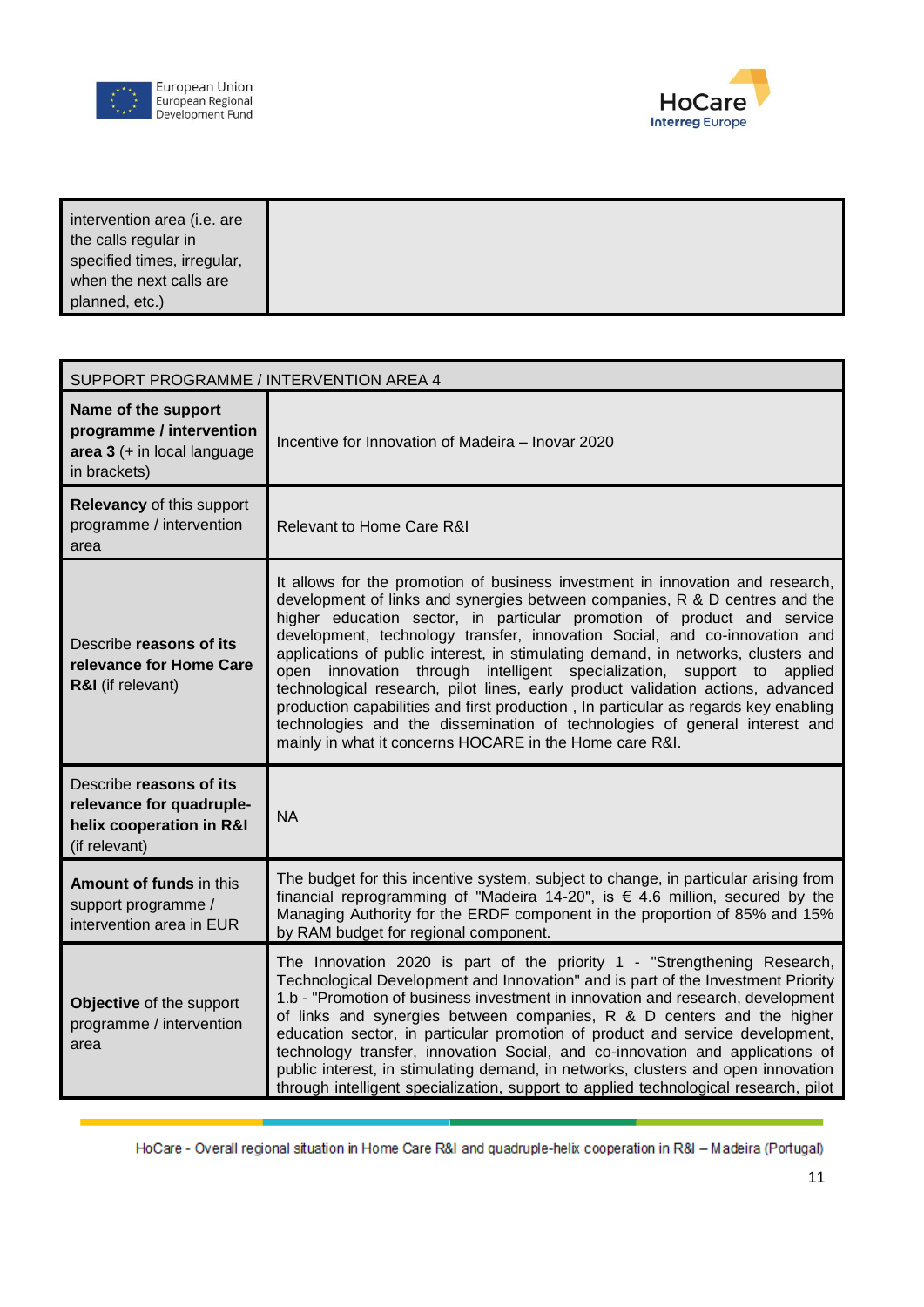



|                                                                                                                                                                                       | lines, early product validation actions, advanced production capabilities and first<br>production, In particular as regards key enabling technologies and the<br>dissemination of technologies of general interest. This incentive system is<br>directly targeting SMEs and the objective of promoting productive innovation<br>projects, national or international, aiming at the introduction of new activities,<br>products or services or the significant improvement of technological processes<br>through the transfer and application of knowledge, contributing to the<br>modernization and innovation of the business fabric and reinforcing The<br>productive base tradable of the RAM, thus allowing an improvement of the<br>position of Madeira in international value chains.<br>Inovar 2020 OP fits in a set of actions aligned with the objectives and the<br>priorities defined in the Regional Strategy of Intelligent Specialization (RIS 3) and<br>oriented to the reinforcement of innovative investments. |
|---------------------------------------------------------------------------------------------------------------------------------------------------------------------------------------|---------------------------------------------------------------------------------------------------------------------------------------------------------------------------------------------------------------------------------------------------------------------------------------------------------------------------------------------------------------------------------------------------------------------------------------------------------------------------------------------------------------------------------------------------------------------------------------------------------------------------------------------------------------------------------------------------------------------------------------------------------------------------------------------------------------------------------------------------------------------------------------------------------------------------------------------------------------------------------------------------------------------------------|
| Eligible support<br>programme / intervention<br>area recipients                                                                                                                       | Recipients are SMEs and the support to be granted, up to a limit of $\epsilon$ 500,000,<br>takes the mixed form, where 70% corresponds to a reimbursable incentive and<br>30% corresponds to a non-refundable incentive. The incentive to be granted<br>shall be calculated by applying to the eligible expenditure a base rate of 35%,<br>which may be increased by the following increases:<br>"Type of company" increase: 10% for projects presented by micro, small and<br>medium enterprises;<br>Increase in "Cooperation with non-corporate entities of SRDITI": 10% to be<br>allocated to projects that present a cooperation action plan with SRDITI non-<br>corporate entities.<br>The incentive granted per project may not exceed the maximum intensity rates<br>expressed in gross grant equivalent (GGE), according to the regional aid map<br>2014-2020 approved by the European Commission.                                                                                                                      |
| Time plan for calls in this<br>support programme /<br>intervention area (i.e. are<br>the calls regular in<br>specified times, irregular,<br>when the next calls are<br>planned, etc.) | It is a continuous system that does not work for calls being therefore opened until<br>2020 or until the money is spent.                                                                                                                                                                                                                                                                                                                                                                                                                                                                                                                                                                                                                                                                                                                                                                                                                                                                                                        |

## **Evaluation of applications**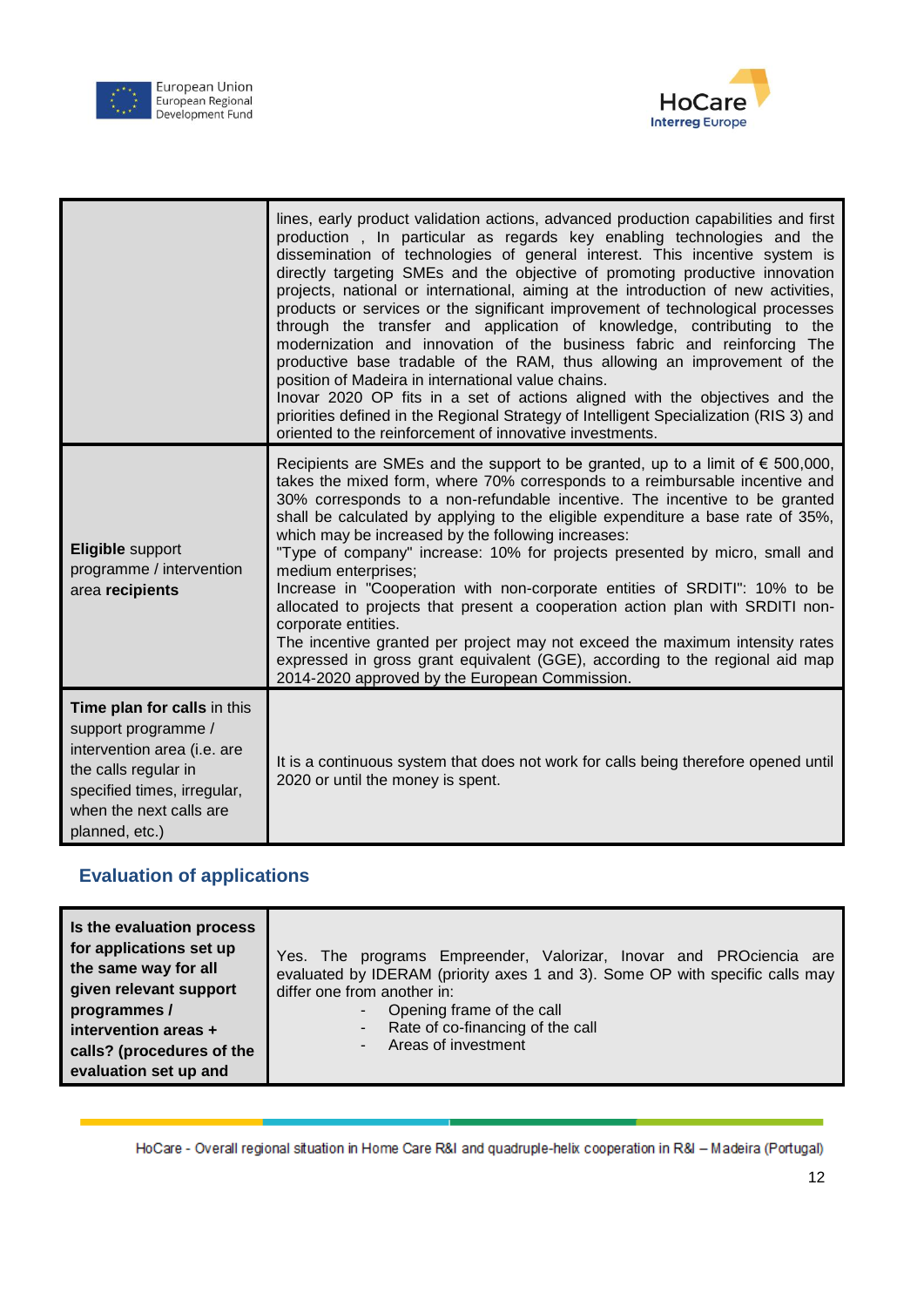





| specific criterias<br>selection)                                        |                                                                                                                                                                                                                                                                                                                                                                                                                                                                                                                                                                                                                                                                                                                                                                                                                                                                                                                                                                                                                                                                                                                                                                                                                                                                                                                                                                                                                                                                                                                                                    |
|-------------------------------------------------------------------------|----------------------------------------------------------------------------------------------------------------------------------------------------------------------------------------------------------------------------------------------------------------------------------------------------------------------------------------------------------------------------------------------------------------------------------------------------------------------------------------------------------------------------------------------------------------------------------------------------------------------------------------------------------------------------------------------------------------------------------------------------------------------------------------------------------------------------------------------------------------------------------------------------------------------------------------------------------------------------------------------------------------------------------------------------------------------------------------------------------------------------------------------------------------------------------------------------------------------------------------------------------------------------------------------------------------------------------------------------------------------------------------------------------------------------------------------------------------------------------------------------------------------------------------------------|
| If the same, who<br>evaluates all<br>applications?                      | IDERAM support staff and IDE support staff.                                                                                                                                                                                                                                                                                                                                                                                                                                                                                                                                                                                                                                                                                                                                                                                                                                                                                                                                                                                                                                                                                                                                                                                                                                                                                                                                                                                                                                                                                                        |
| Where are the evaluators<br>from?                                       | From the partner country                                                                                                                                                                                                                                                                                                                                                                                                                                                                                                                                                                                                                                                                                                                                                                                                                                                                                                                                                                                                                                                                                                                                                                                                                                                                                                                                                                                                                                                                                                                           |
| If the same, which<br>evaluation criteria are<br>used with what weight? | Inovar 2020<br>For Non SME, the project merit (MP) is calculated by MP = $0.40A + 0.25B +$<br>0.30C + 0.05D, For SME, MP = $0.35A + 0.20B + 0.30C + 0.15D$ in which A =<br>$0,40A1 + 0,60A2$<br>A1 - Evaluation - Coherence and relevance of the project<br>A2 - level of innovation<br>$B = 0,60B1 + 0,40B2$<br>B1 - Value chain positioning<br>B2 - focus on international markets<br>$C = 0,25C1 + 0,40C2 + 0,35C3$<br>C1 - crosseffect to other economic value in the region<br>C2 - Potential of changing the regional productive profile (RIS3) and interaction<br>with non-entrepreneurial entities of SRDITI<br>C3 - Contribution of the project to the creation of a more favorable socio-<br>economic environment in the Region<br>$D = 0,25IR + 0,30IS + 0,45FP$ (The indicators profitability ratio of sales (IR),<br>solvency ratio (IS) and project financing (FP))<br>PROciencia 2020<br>$MP = 0,40A + 0,35B + 0,25C$<br>A - Quality of the project<br>B - Impact of the project in the SME competitiveness<br>C - Impact of the project in the regional competitiveness<br>Empreender 2020<br>$MP = 0,45A + 0,25B + 0,30C$<br>A - Quality of the project<br>B - Impact of the project in the SME competitiveness<br>C - Impact of the project in the regional competitiveness<br>Valorizar 2020<br>$MP = 0,35A + 0,20B + 0,25C + 0,20D$<br>A – Quality of the project<br>B - Impact of the project in the SME competitiveness<br>C - Impact of the project in the regional competitiveness<br>D - Project financial sustainability |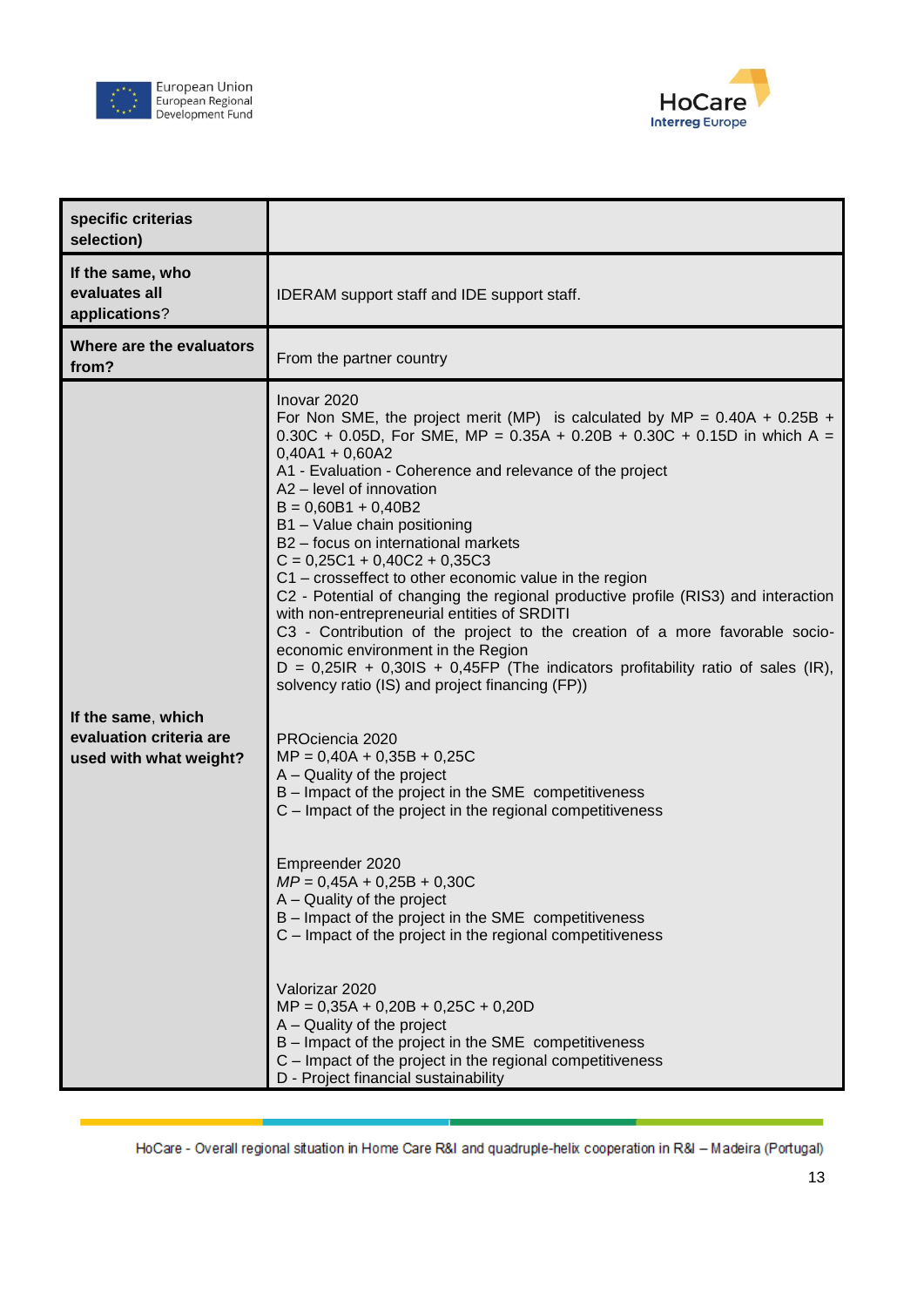



| If different, who<br>evaluates applications of<br>each of the support<br>programme / intervention<br>area call? Please specify<br>for each different relevant<br>support programme /<br>intervention area described<br>above.      | <b>NA</b> |
|------------------------------------------------------------------------------------------------------------------------------------------------------------------------------------------------------------------------------------|-----------|
| If different, which<br>evaluation criteria are<br>used with what weight in<br>each of the support<br>programme / intervention<br>area call? Please specify<br>for each different relevant<br>support programme<br>described above. | <b>NA</b> |

### **Governance of the relevant thematic priority axis of the Operational Programme**

| Main management<br><b>bodies</b> that influence the<br>OP including logic of<br>constitutions, process of<br>forming and list of<br>members | <b>IDERAM Business Development Institute of the Autonomous Region of Madeira</b><br>IDR - Regional Development Institute of the Autonomous Region of Madeira<br>IDERAM actively collaborate in the study and definition of sector policy<br>measures; Carrying out initiatives and policies to stimulate business<br>competitiveness, particularly micro, small and medium-sized enterprises (SMEs)<br>throughout their life cycle, functioning as a privileged interlocutor in their<br>relationship with the State; Participate in defining, monitoring and promoting the<br>implementation of policy measures falling within its remit, including those in the<br>nature of incentive systems, with a view to their harmonization and consistency;<br>Collaborate with the services, agencies and other competent entities of the<br>Public Administration in the preparation of legislation on the regulation and<br>regulation of business activity, in particular that which has an impact on SMEs;<br>Issue its opinion and monitor the various public initiatives and policies in order to<br>strengthen the competitiveness of enterprises, in particular SMEs, by ensuring<br>the uniformity of their criteria; Ensure the management and articulation of all the<br>instruments of support to the investment, financing and operation to the<br>companies of the Region; Promote the dissemination to the business community<br>of all instruments supporting the secondary and tertiary sectors;<br>others please check http://www.ideram.pt/Content/PaginasPublicas/Sobre-IDE |
|---------------------------------------------------------------------------------------------------------------------------------------------|--------------------------------------------------------------------------------------------------------------------------------------------------------------------------------------------------------------------------------------------------------------------------------------------------------------------------------------------------------------------------------------------------------------------------------------------------------------------------------------------------------------------------------------------------------------------------------------------------------------------------------------------------------------------------------------------------------------------------------------------------------------------------------------------------------------------------------------------------------------------------------------------------------------------------------------------------------------------------------------------------------------------------------------------------------------------------------------------------------------------------------------------------------------------------------------------------------------------------------------------------------------------------------------------------------------------------------------------------------------------------------------------------------------------------------------------------------------------------------------------------------------------------------------------------------------------------------------------|
|---------------------------------------------------------------------------------------------------------------------------------------------|--------------------------------------------------------------------------------------------------------------------------------------------------------------------------------------------------------------------------------------------------------------------------------------------------------------------------------------------------------------------------------------------------------------------------------------------------------------------------------------------------------------------------------------------------------------------------------------------------------------------------------------------------------------------------------------------------------------------------------------------------------------------------------------------------------------------------------------------------------------------------------------------------------------------------------------------------------------------------------------------------------------------------------------------------------------------------------------------------------------------------------------------------------------------------------------------------------------------------------------------------------------------------------------------------------------------------------------------------------------------------------------------------------------------------------------------------------------------------------------------------------------------------------------------------------------------------------------------|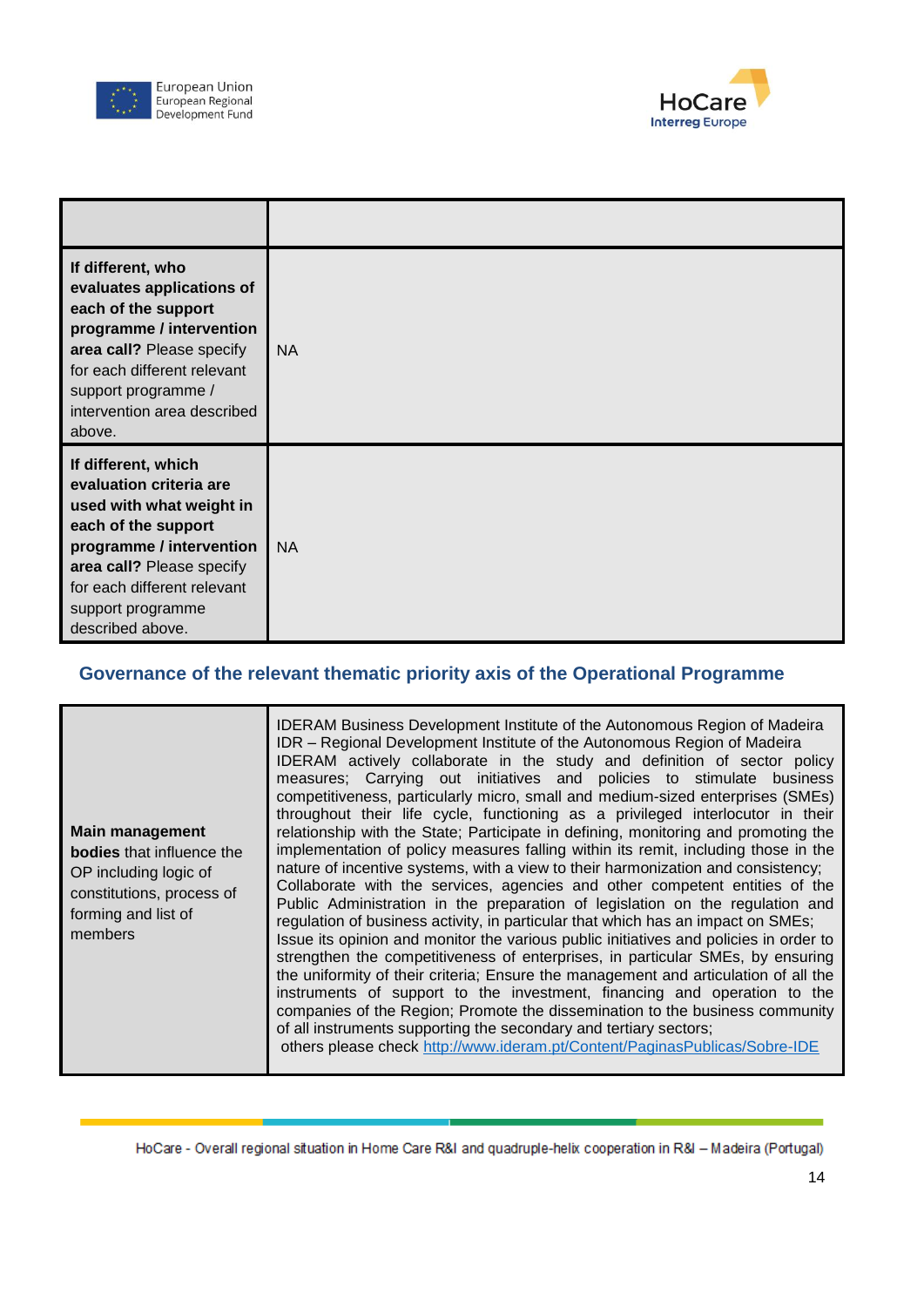



| Are there any <b>possibilities</b><br>for non-members of<br>commitees to influence<br>the OP (consultations,<br>feedback, events, etc.)? | Yes                                                                                                                                                                                                                                                                                                                                                    |
|------------------------------------------------------------------------------------------------------------------------------------------|--------------------------------------------------------------------------------------------------------------------------------------------------------------------------------------------------------------------------------------------------------------------------------------------------------------------------------------------------------|
| If yes, please provide more<br>details on <b>how</b>                                                                                     | Assuming itself as coordinating body of all the support to the secondary and<br>tertiary sectors of our economy, the Institute of Business Development of the<br>Autonomous Region of Madeira resorts to other organizations for the purpose of<br>specialized consultation (smes, public companies, public organizations,<br>associations and others) |

# 2. SMART specialization strategy – RIS3

<span id="page-14-0"></span>The "SMART specialization strategy – RIS3" section provides more detailed information on defined RIS3 in the region and the main supported R&I areas contributing to Home Care R&I.

| <b>Is SMART specialization</b><br>strategy defined in your<br>region on the same level<br>above<br>described<br><b>as</b><br>Structural Fund? (e.g.<br>national-national.<br>regional-regional) | Yes                                                                                                                                                                                                                                                                                                                                                                                                                                                                                                                                                                                                                                                                                                                                                                                                                                                                                                                                                                                                                                                                                                                                                                                                                                                                                                                                                                          |
|-------------------------------------------------------------------------------------------------------------------------------------------------------------------------------------------------|------------------------------------------------------------------------------------------------------------------------------------------------------------------------------------------------------------------------------------------------------------------------------------------------------------------------------------------------------------------------------------------------------------------------------------------------------------------------------------------------------------------------------------------------------------------------------------------------------------------------------------------------------------------------------------------------------------------------------------------------------------------------------------------------------------------------------------------------------------------------------------------------------------------------------------------------------------------------------------------------------------------------------------------------------------------------------------------------------------------------------------------------------------------------------------------------------------------------------------------------------------------------------------------------------------------------------------------------------------------------------|
| If not, specify level of<br>RIS3 defined in your region                                                                                                                                         | <b>NA</b>                                                                                                                                                                                                                                                                                                                                                                                                                                                                                                                                                                                                                                                                                                                                                                                                                                                                                                                                                                                                                                                                                                                                                                                                                                                                                                                                                                    |
| Which RIS3 R&I<br>specialization segments<br>contribute to Home Care<br>R&I support?                                                                                                            | Madeira 2020 - Regional Smart Specialisation Strategy (RIS3) of the<br>Autonomous Region of Madeira (RAM) is the evolution of the Action Plan for<br>Research, Technological Development and Innovation (RAM PIDTI) which laid<br>the foundations for the creation of a culture of research and technological<br>development in RAM to be able to generate employment and economic growth<br>over time, by creating value through innovation. An RTD + I culture (Research,<br>Technological Development and Innovation) means recognizing the value of<br>knowledge, ideas and the benefits they provide to society, and above all,<br>rewarding those who create knowledge and put at the service of development<br>social and economic. The thematic area of health and well-being is the main<br>focus on RIS3 in RAM according to Hocare. This strategic area of Health and<br>Welfare has as large sectoral objectives as follows:<br>• Sector for Innovation and improvement of health indicators in RAM;<br>• Strengthening the capacity of research, development and innovation in health<br>and pre and post-graduate medical education in RAM;<br>. Optimization of cooperation between SESARAM, research units in health CQM-<br>Center of Chemistry of Madeira, LGH-Laboratory of Human Genetics, FCV-<br>Faculty of Life Sciences) and the enterprises (SMEs); |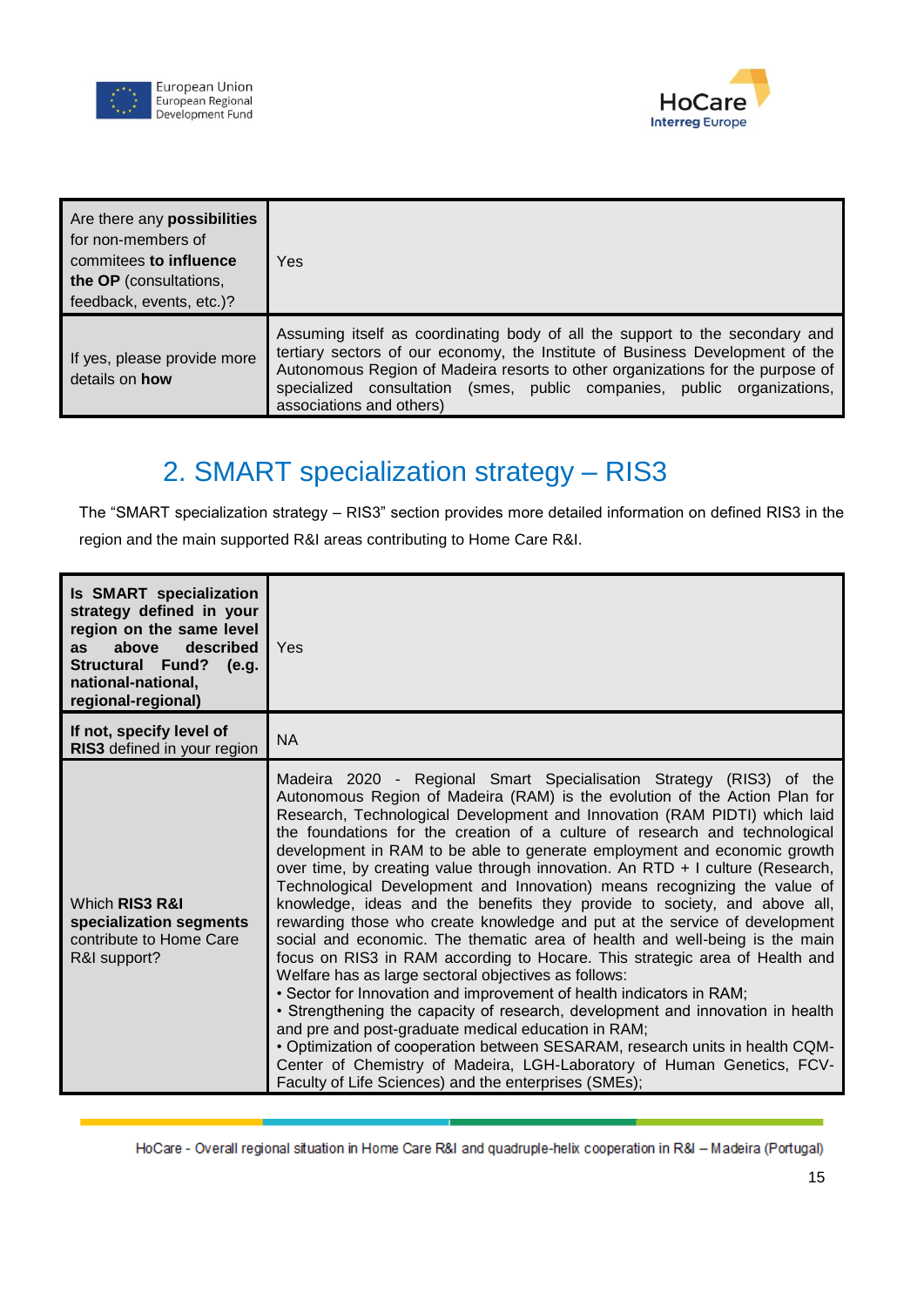



| • Promoting the establishment of international thematic networks (as well as<br>strengthening of existing) in the areas defined as strategic, in order to increase<br>the attractiveness of human and financial resources to RAM;<br>• Contribution to the creation and establishment of companies in the region, in<br>collaboration with local institutions, to take advantage of the knowledge and<br>infrastructure installed/install and encourage the development of differentiating<br>projects that contribute to the highly skilled job creation and products/ igh value-<br>added services;<br>• Contribution to install the 3rd year of medical school in the RAM in order to                                                                                                                                                                                                                                                                                                                                                                                                                                                                                                                                                                                                                                                                                                                              |
|-----------------------------------------------------------------------------------------------------------------------------------------------------------------------------------------------------------------------------------------------------------------------------------------------------------------------------------------------------------------------------------------------------------------------------------------------------------------------------------------------------------------------------------------------------------------------------------------------------------------------------------------------------------------------------------------------------------------------------------------------------------------------------------------------------------------------------------------------------------------------------------------------------------------------------------------------------------------------------------------------------------------------------------------------------------------------------------------------------------------------------------------------------------------------------------------------------------------------------------------------------------------------------------------------------------------------------------------------------------------------------------------------------------------------|
| confer the degree in Medical Foundation Studies, as well as the creation of a<br>hospital structure with academic profile;<br>· Establishment of synergies with other policy areas, particularly with tourism,<br>resources and marine technologies, quality agrifood and information and<br>communication technologies in order to enhance the investment and existing<br>knowledge;<br>• International RAM Promotion regarding the quality of health care and research<br>in strategic areas, by conducting conferences, workshops and promotional<br>campaigns in connection with the strategic domain of Tourism;<br>• Promote the sharing of projects in the field of population health within the<br>Macaronesia.                                                                                                                                                                                                                                                                                                                                                                                                                                                                                                                                                                                                                                                                                               |
| The main areas of activity considered as priorities in the strategic field of health<br>and well-being in a smart specialization perspective are as follows:<br>· Diseases related to the problem of population aging (eg. cardiovascular,<br>oncological, neurodegenerative, osteo-articular and endocrinological);<br>· genetic and metabolic diseases;<br>• Infectious Diseases and (re) emerging (eg VHI-AIDS, Malaria, Dengue Fever,<br>Tuberculosis, Hepatitis viral);<br>• Imaging technologies (eg. electron microscopy, medical imaging) and analytical<br>for the early detection of diseases;<br>Identification of biomarkers with clinical impact. (Biomarkers, Tailoring<br>Medicine);<br>• Development of new sensors and nanodevices materials for applications in<br>nanomedicine, whether the diagnostic point of view of both the therapeutic;<br>• Study of mechanisms of gene regulation and its use as a potential target for<br>new therapeutic strategies;<br>• Analysis of mixed models with the therapeutic development order a<br>personalized medicine perspective;<br>Advanced technologies applied to health (eg. telemedicine, monitoring<br>chronically ill, applications on smartphones, long-term care);<br>• Translational Research, that is, from laboratory to clinic. This translational<br>research is complemented by epidemiological studies in the areas of<br>intervention. |
| Priority activities<br>• Empowering RTD institutions + I sites of technical and human resources<br>needed to develop the action areas defined as strategic in the field of Health and<br>Welfare;<br>. To promote advanced training through the award of scholarships for master's,                                                                                                                                                                                                                                                                                                                                                                                                                                                                                                                                                                                                                                                                                                                                                                                                                                                                                                                                                                                                                                                                                                                                   |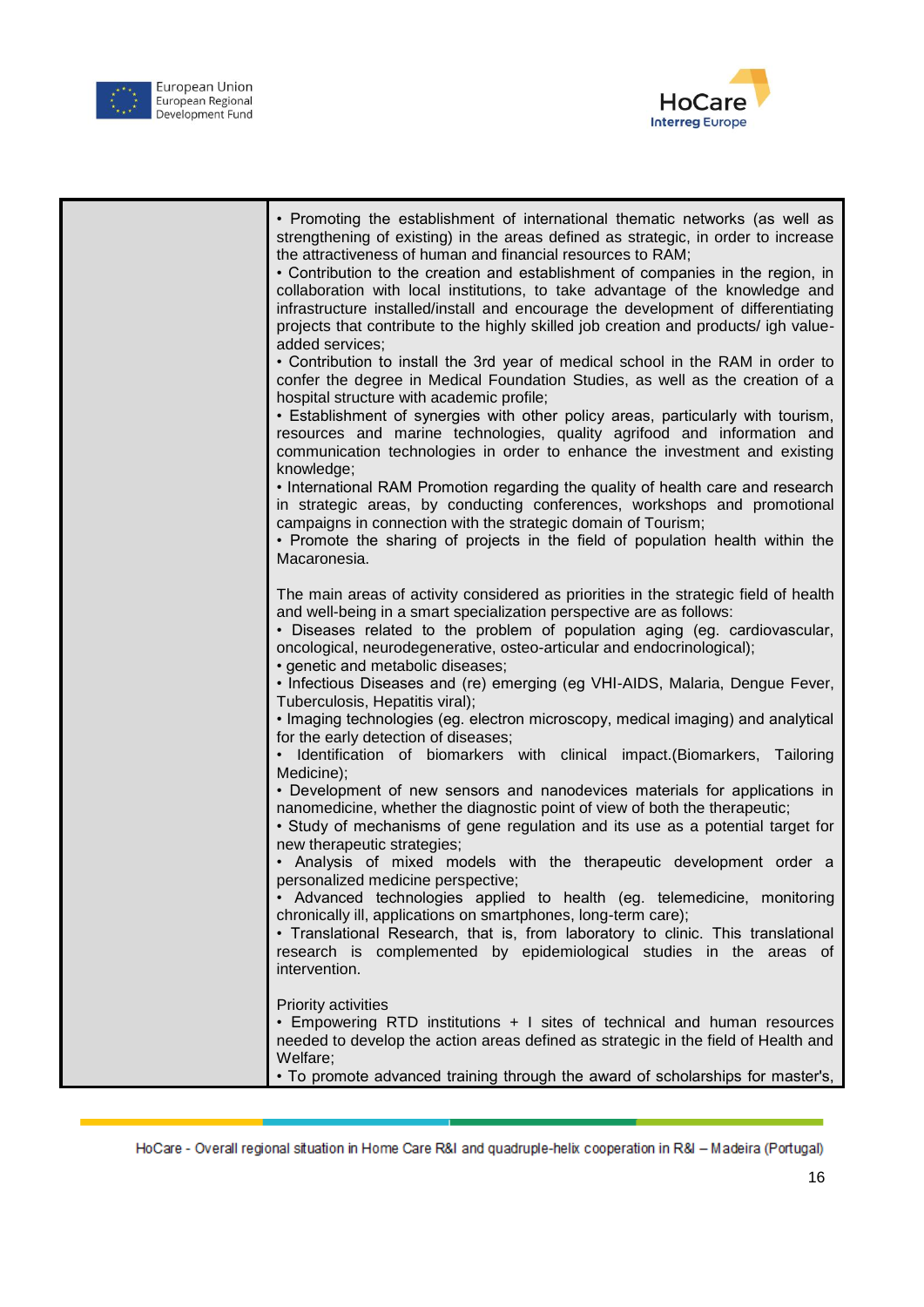



| doctoral and post-doctoral;                                                                                                                                |
|------------------------------------------------------------------------------------------------------------------------------------------------------------|
| . Develop activities that promote increased quality of health in the region;                                                                               |
| • Supporting businesses and SESARAM in the introduction of advanced<br>technologies and innovative products in the health sector to improve the quality    |
| of life of patients and the efficiency and effectiveness of diagnosis and therapy;                                                                         |
| • Create RTD networks + I International in strategic areas;                                                                                                |
| • Promoting the establishment of companies in the region, in cooperation with                                                                              |
| RTD institutions + I sites, encourage the development of differentiating projects                                                                          |
| and contribute to the highly skilled job creation and product/ high value-added<br>services:                                                               |
| • Foster the growth of RTD indicators + I, and in particular registration as patents,                                                                      |
| prototypes, software and brands in the field of health and welfare, and the                                                                                |
| publication of results in international newspapers with high impact factor;                                                                                |
| • Based on the quality of health care and research RAM, internationally promote<br>the Madeira Islands, in the Health Tourism segment and wellness, Senior |
| Tourism and active aging and through the organization / participation in                                                                                   |
| conferences and workshops;                                                                                                                                 |
| • Implement education activities for health and to reduce risk factors.                                                                                    |
| • Promote the active participation of local actors (municipalities) in the design and                                                                      |
| construction of health management tools (creation of SMEs) with a view to<br>improving the health of populations;                                          |
| • Promote the construction of econometric models in health as an essential and                                                                             |
| cross tool for sustainable development of the population in RAM.                                                                                           |

# <span id="page-16-0"></span>3. Other policy instruments relevant for Home Care R&I

The "other policy instruments relevant for Home Care R&I" section provides more detailed information on other policy instruments supporting R&I in Home Care, following the same description as for the Operational Programme described above.

| <b>Other policy instruments</b><br>relevant for Home Care<br><b>R&amp;I</b> support in your<br>country? | Priority axis 8 – Promotion of social inclusion and fighting poverty with priority<br>investment 9.b.iv - Improving quality and diversifying the range of services and<br>social responses directed to the autonomy of the elderly and / or dependents, as<br>well as to the prevention and rehabilitation of children and / or young people with<br>higher exposure to psychosocial problems and their families.   |  |
|---------------------------------------------------------------------------------------------------------|---------------------------------------------------------------------------------------------------------------------------------------------------------------------------------------------------------------------------------------------------------------------------------------------------------------------------------------------------------------------------------------------------------------------|--|
| <b>OTHER POLICY INSTRUMENT 1</b>                                                                        |                                                                                                                                                                                                                                                                                                                                                                                                                     |  |
| If yes, what is the name<br>of the other policy<br>instrument $1$ (+ in local<br>language in brackets)  | Priority axis $8$ – Promotion of social inclusion and fighting poverty with priority<br>investment 9.b.iv - Improving quality and diversifying the range of services and<br>social responses directed to the autonomy of the elderly and / or dependents, as<br>well as to the prevention and rehabilitation of children and / or young people with<br>higher exposure to psychosocial problems and their families. |  |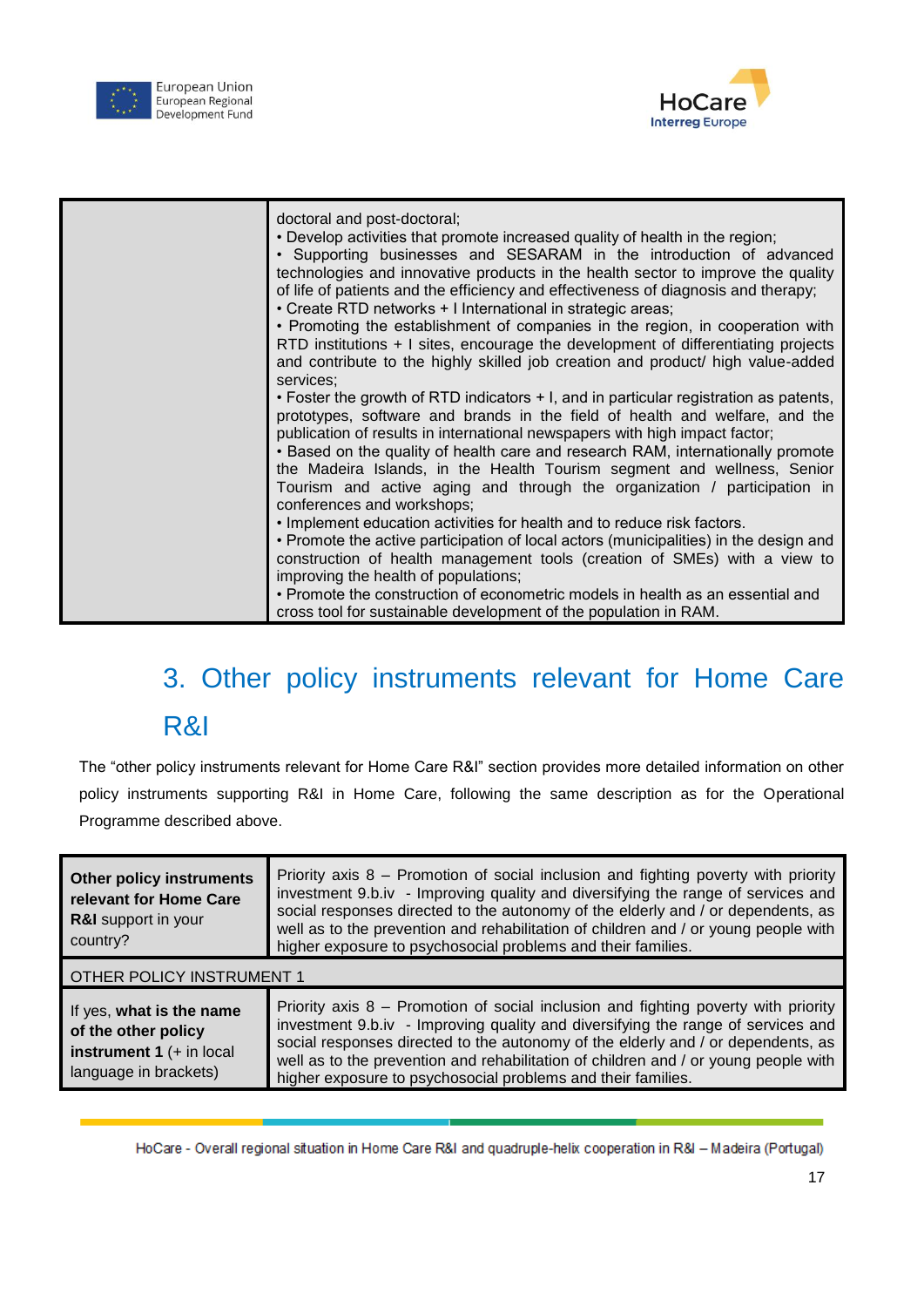



|                                                                                                                                    | (EP 8 - Promover a Inclusão Social e Combater a Pobreza, 9.b.iv.1 - Melhorar a<br>qualidade e diversificar a oferta de serviços e de respostas sociais dirigidas<br>autonomia de pessoas idosas e ou em situação de dependência, bem como à<br>prevenção e reabilitação de crianças e/ou jovens com maior exposição a<br>problemas psicossociais e suas famílias.                                                                                                                                                                        |
|------------------------------------------------------------------------------------------------------------------------------------|------------------------------------------------------------------------------------------------------------------------------------------------------------------------------------------------------------------------------------------------------------------------------------------------------------------------------------------------------------------------------------------------------------------------------------------------------------------------------------------------------------------------------------------|
| If yes, what is the<br>geographical coverage of<br>the policy instrument?                                                          | RAM - Autonomous region of Madeira                                                                                                                                                                                                                                                                                                                                                                                                                                                                                                       |
| If yes, who is the<br><b>Managing Authority</b><br>(Responsible body) of the<br>Policy instrument?                                 | IDR - Regional Development Institute of the Autonomous Region of Madeira                                                                                                                                                                                                                                                                                                                                                                                                                                                                 |
| If yes, who is the<br>Intermediate body of the<br>Policy instrument?                                                               | IDR - Regional Development Institute of the Autonomous Region of Madeira                                                                                                                                                                                                                                                                                                                                                                                                                                                                 |
| If yes, what are the<br>general objectives of the<br>policy instrument                                                             | General objetives for the investment priorities in health services are:<br>• To create the right conditions for the provision of health care to users and for<br>their<br>professionals;<br>• Strengthen health promotion through a policy of proximity to users' health<br>facilities;<br>• Re-qualify existing social facilities by diversifying the service offerings and<br>adapting them to new needs.                                                                                                                              |
| If yes, what are the names<br>of priority axes<br>supporting Home Care<br>$R&I$ – if relevant (+ in local<br>language in brackets) | Priority axis 8 Promoting Inclusion and Combating Poverty<br>(eixo prioritário 8 - Promover a Inclusão Social e Combater a Pobreza)                                                                                                                                                                                                                                                                                                                                                                                                      |
| If yes, what are the<br>specific objectives of the<br>given priority axis<br>described above                                       | The specific objectives are:<br>Increase in the quality of life of the population of the Region;<br>Increased social responses (equipment and skills) that facilitate access, reduce<br>inequalities and Promote social inclusion;<br>Mitigation of regional needs at the level of development and social cohesion;<br>Adequacy of the health equipment network in the face of social and demographic<br>trends and technological development;<br>Improvement of health equipment that contributes to regional and local<br>development. |
| <b>Support programmes /</b><br>intervention areas<br>relevant for Home Care                                                        | Priority axis 8 Promoting Inclusion and Combating Poverty<br>(Eixo prioritário 8 - Promover a Inclusão Social e Combater a Pobreza)<br>The budget for this incentive system, subject to change, in particular arising from                                                                                                                                                                                                                                                                                                               |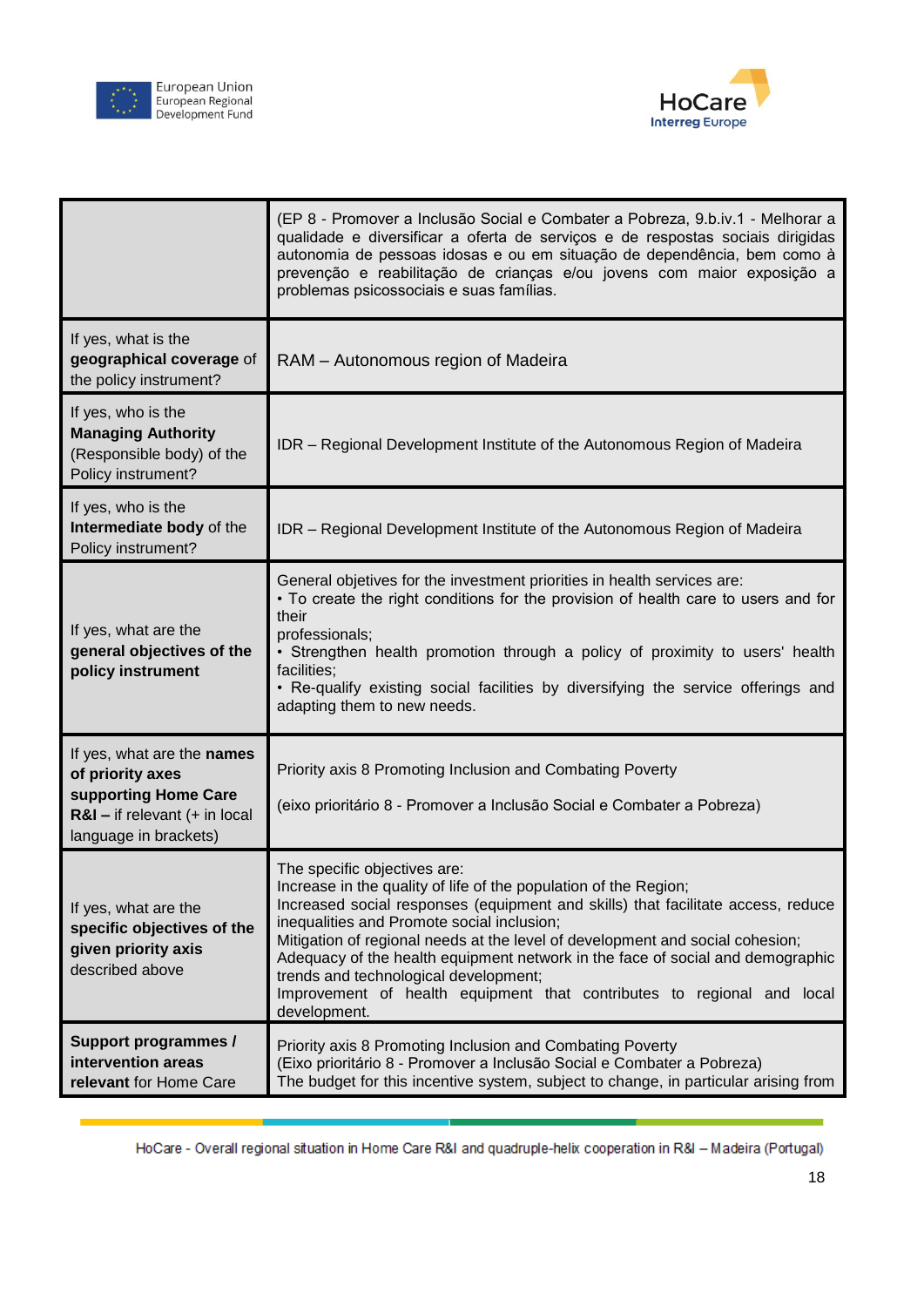



| R&I in the priority axis(es)<br>described above are<br>available in this policy<br>instrument? For each<br>one, please state:<br>relevancy, amount of<br>funds, objectives of support<br>programme / intervention<br>area, eligible recipients,<br>time plans for calls). | financial reprogramming of "Madeira 14-20", is € 3.02 million. |
|---------------------------------------------------------------------------------------------------------------------------------------------------------------------------------------------------------------------------------------------------------------------------|----------------------------------------------------------------|
|                                                                                                                                                                                                                                                                           |                                                                |

## 4. Regional innovation ecosystem in Home Care R&I

<span id="page-18-0"></span>The "regional innovation ecosystem in Home Care R&I" section provides more detailed view on regional innovation ecosystem in Home Care R&I including a general description overview of the ecosystem followed by a list and a description of the most important supporting platforms, networks, events, major projects carried out already and most significant actors in all 4 helixes of quadruple-helix cooperation approach – formal and informal providers of health care, businesses, research and public institutions – who might work together to drive new innovations in Home Care.

#### **Summary description of regional innovation ecosystem in Home Care R&I**

**Summary description of regional innovation ecosystem in Home Care R&I** in your region including the most significant main actors, infrastructure, resources, available public / private supporting services, networks, platforms and events)

Regional ecosystem main actors in home care R&I are mainly addressed by governmental institutions in RAM and some other private providers. In the quadruple helix one can find cooperation for the development of home care in several other stakeholders namely universities and other home care providers such as IPSS and privately owned SMEs.

Regional ecosystem infrastructures are: hospitals, nurseries, elderly homes and other physical infrastructures to support when households are not at home. Vehicles are also part of this to support the mobility and needed treatments and to bring companion to disabled and needed persons that cannot move from their one houses. Regional ecosystem public and private supporting services

- Financial by Madeira14-20
- Hospitals and public health network in RAM
- Privately owned businesses to support in home care
- **Others**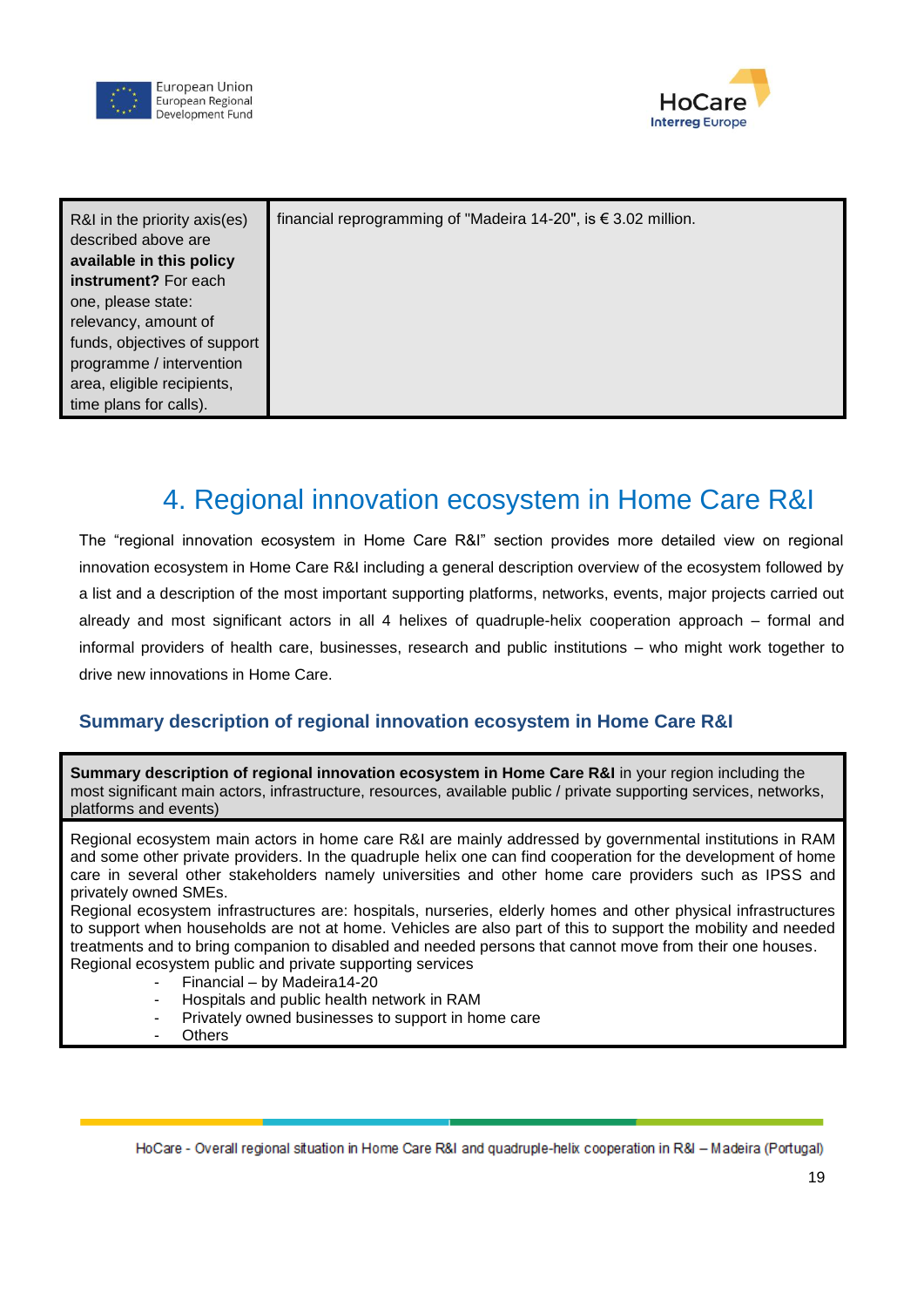



#### **Existing platforms, networks and events supporting Home Care R&I**

| Names and description of<br>all existing platforms /<br>networks supporting<br>Home Care R&I in your<br>region                     | In RAM we have had recently approved the Regional plan for active aging<br>(PREA2016-2019) so we can define as an important network the one that made<br>the plan namely the actors and partners related with the government of Madeira<br>with the Social security institute of Madeira among others. |
|------------------------------------------------------------------------------------------------------------------------------------|--------------------------------------------------------------------------------------------------------------------------------------------------------------------------------------------------------------------------------------------------------------------------------------------------------|
| Name and description of all<br>existing regular events<br>(both formal and informal)<br>supporting Home Care R&I<br>in your region | PREA shareholders usually reunite and discuss this theme.                                                                                                                                                                                                                                              |

**Main actors in Home Care R&I in all 4 helixes of quadruple-helix model – formal and informal providers of health care, businesses & business supporting actors, research and public institutions** 

#### **1. Citizens / users helix**

| Who are the main formal + informal providers of healthcare, elderly care recipients / associations in<br>Home Care R&I? Please list and describe at least 6. |                                                                                                                                                                                                                                                                                                                                                                                                                                                                                                                                                                                                                                                                                                                                                                                                                                                                                                                                                                                                                                                                                                                                                                                                                                                                                                             |  |
|--------------------------------------------------------------------------------------------------------------------------------------------------------------|-------------------------------------------------------------------------------------------------------------------------------------------------------------------------------------------------------------------------------------------------------------------------------------------------------------------------------------------------------------------------------------------------------------------------------------------------------------------------------------------------------------------------------------------------------------------------------------------------------------------------------------------------------------------------------------------------------------------------------------------------------------------------------------------------------------------------------------------------------------------------------------------------------------------------------------------------------------------------------------------------------------------------------------------------------------------------------------------------------------------------------------------------------------------------------------------------------------------------------------------------------------------------------------------------------------|--|
| Name (+ in local language<br>in brackets) $+$ website                                                                                                        | Description of activities focused on in that field                                                                                                                                                                                                                                                                                                                                                                                                                                                                                                                                                                                                                                                                                                                                                                                                                                                                                                                                                                                                                                                                                                                                                                                                                                                          |  |
| General secretary of health<br>Madeira (Secretaria<br>οf<br>Regional da Saúde)                                                                               | It holds 3 different organizations:<br>-the Institute of Administration of Health and Social Affairs, IP-RAM that has the<br>mission of supporting the definition of policies, priorities and objectives for the<br>health and consumer sector, seeking health gains and a high level of protection<br>of the rights and consumer interests, ensuring the best link between the various<br>services and bodies;<br>- The Health Service of RAM, E.P.E., has as its mission:<br>A) Provide health care, continued care and treatment, palliative care to the<br>population, namely the beneficiaries of the Regional Health Service and the<br>beneficiaries of the health subsystems, or external entities that contract such<br>care and all citizens in general, In an integrated way, through a network of<br>easily accessible services, with a high level of technical and social efficiency that<br>allows the achievement of health gains;<br>B) To develop research and training activities, both in its services and in specific<br>units:<br>C) Ensure technical and logistical support for the development of regional health<br>programs, promoted by the Institute of Health Administration and Social Affairs,<br>IPAM, in terms to be signed by protocol.<br>- Hospitals and health centres: |  |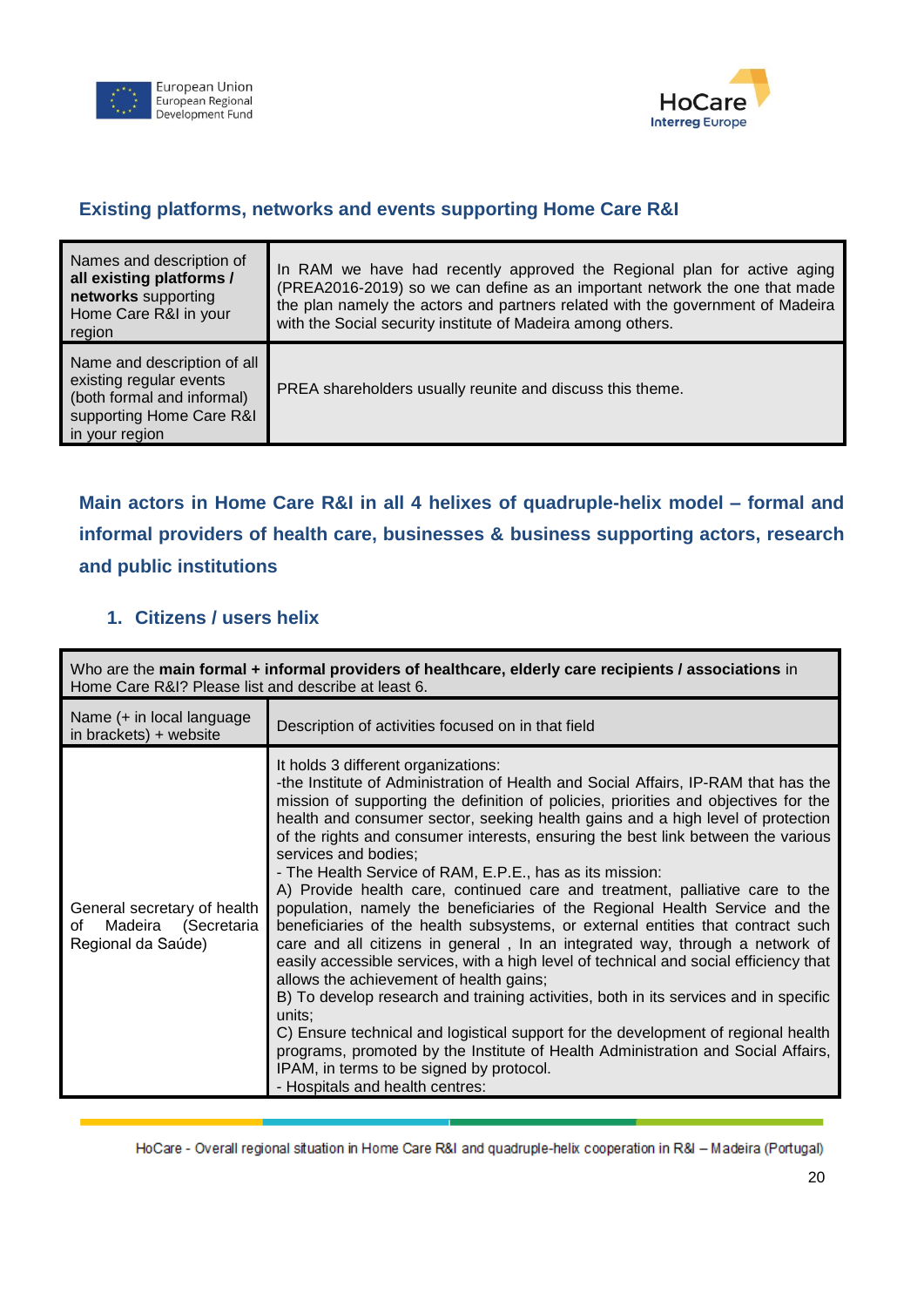



### **2. Business helix**

| Who are the main businesses and business supporting actors in Home Care R&I |                                                 |                                                                                                                                                                                                                                                                                                                                                      |  |
|-----------------------------------------------------------------------------|-------------------------------------------------|------------------------------------------------------------------------------------------------------------------------------------------------------------------------------------------------------------------------------------------------------------------------------------------------------------------------------------------------------|--|
| Name (+ in local language<br>in brackets) $+$ website                       | <b>Business or business</b><br>supporting actor | Description of highly innovative solutions provided in<br>that field                                                                                                                                                                                                                                                                                 |  |
| Madeira<br>Dilectus<br>residência Assistida                                 | <b>Business</b>                                 | Dilectus is the only Assisted Living Facility and<br>Respite care in Funchal.                                                                                                                                                                                                                                                                        |  |
| <b>ACIF</b><br>Câmara<br>de<br>Comércio e Industria da<br>Madeira           | <b>Business</b><br>supporting<br>actor          | Applied quadruple helix models to develop the<br>cluster of the sea                                                                                                                                                                                                                                                                                  |  |
| Clinica<br>Talassoterapia<br>Vila Baleira                                   | <b>Business</b>                                 | Marine aerosols with beneficial effects for colds,<br>asthma, sinusitis, respiratory and<br>anti-tobacco<br>problems.<br>A body wrap with Gel Plasmalg, rich in algae<br>activating the sweating and stimulants of circulation,<br>hydromassage with small marine crystals, a<br>recreation in<br>bathtub of<br>the natural<br>marine<br>environment |  |
| <b>ACIN</b>                                                                 | <b>Business</b>                                 | The iMED is clinical management software, which                                                                                                                                                                                                                                                                                                      |  |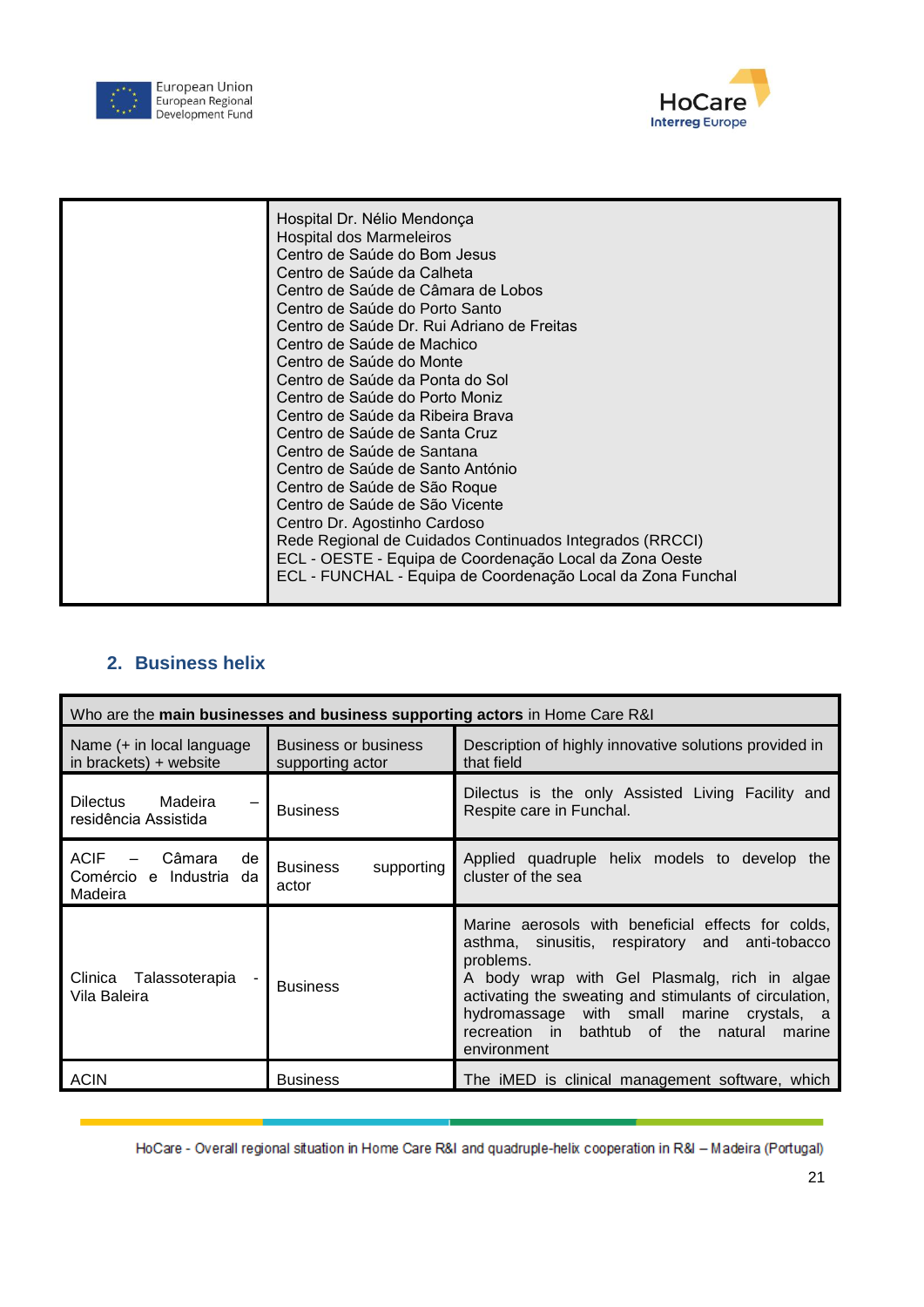



|                               | assists in the electronic prescription of medicines and<br>in all the tasks that make up the professional medical<br>activity. This integrated solution has all the tools and<br>modules essential for the management of spaces in<br>the health area, necessary for a faster and more<br>efficient service. |                                                                                                                                                                                                                                                                                                                                                                                                                                                                                                                                                                                                                                                                                                                                                     |  |
|-------------------------------|--------------------------------------------------------------------------------------------------------------------------------------------------------------------------------------------------------------------------------------------------------------------------------------------------------------|-----------------------------------------------------------------------------------------------------------------------------------------------------------------------------------------------------------------------------------------------------------------------------------------------------------------------------------------------------------------------------------------------------------------------------------------------------------------------------------------------------------------------------------------------------------------------------------------------------------------------------------------------------------------------------------------------------------------------------------------------------|--|
| Montepio Geral                | <b>Business</b><br>supporting<br>actor                                                                                                                                                                                                                                                                       | It is banking institution it supports financing to<br>leverage businesses.                                                                                                                                                                                                                                                                                                                                                                                                                                                                                                                                                                                                                                                                          |  |
| MadeBiotech - C R & D,<br>S.A | <b>Business</b>                                                                                                                                                                                                                                                                                              | Investment made in Education and the existence of<br>highly qualified human resources in this field;<br>- Existence of 3 R&D institutions (2 nursing schools<br>and one IT faculty with the corresponding R&D<br>centre) that conduct research in this field locally and<br>that have gained international reputation;<br>- Multicultural and multi-ethnic people needing home<br>care which can be a very representative test group<br>for the development of new technologies and/or<br>procedures;<br>- R&D subsidies that can boost the local investment<br>and attract companies from abroad.                                                                                                                                                  |  |
| Wowsystem, Lda                | <b>Business</b>                                                                                                                                                                                                                                                                                              | GRACE proposes a new web, mobile and real-time<br>analytics platform that connects to our own wearable<br>- which has a form of jewel for emotional appeal - or<br>other pre-existing wearables available in the market,<br>in order to improve families and elderly people's<br>health and mental well-being, as well as reducing<br>health services efficiency response and health costs.<br>This unique platform for health data analysis and<br>data clustering, promotes the discovery of patterns in<br>daily behavior and health of users. It generates<br>personalized insight that can be easily visualized to<br>better understand the daily health of senior users by<br>doctors, care staff and families through mobile apps<br>or web. |  |

### **3. Research helix**

| Who are the main research actors in Home Care R&I? Please list and describe at least 6. |                                                                                                            |  |  |
|-----------------------------------------------------------------------------------------|------------------------------------------------------------------------------------------------------------|--|--|
| Name (+ in local language<br>in brackets) + website                                     | Description of excellent research activities done in that field (e.g. patents in this<br>field)            |  |  |
|                                                                                         | M-ITI   HCI Research Institute in   Studying the long-term acceptance of personal health informatics tools |  |  |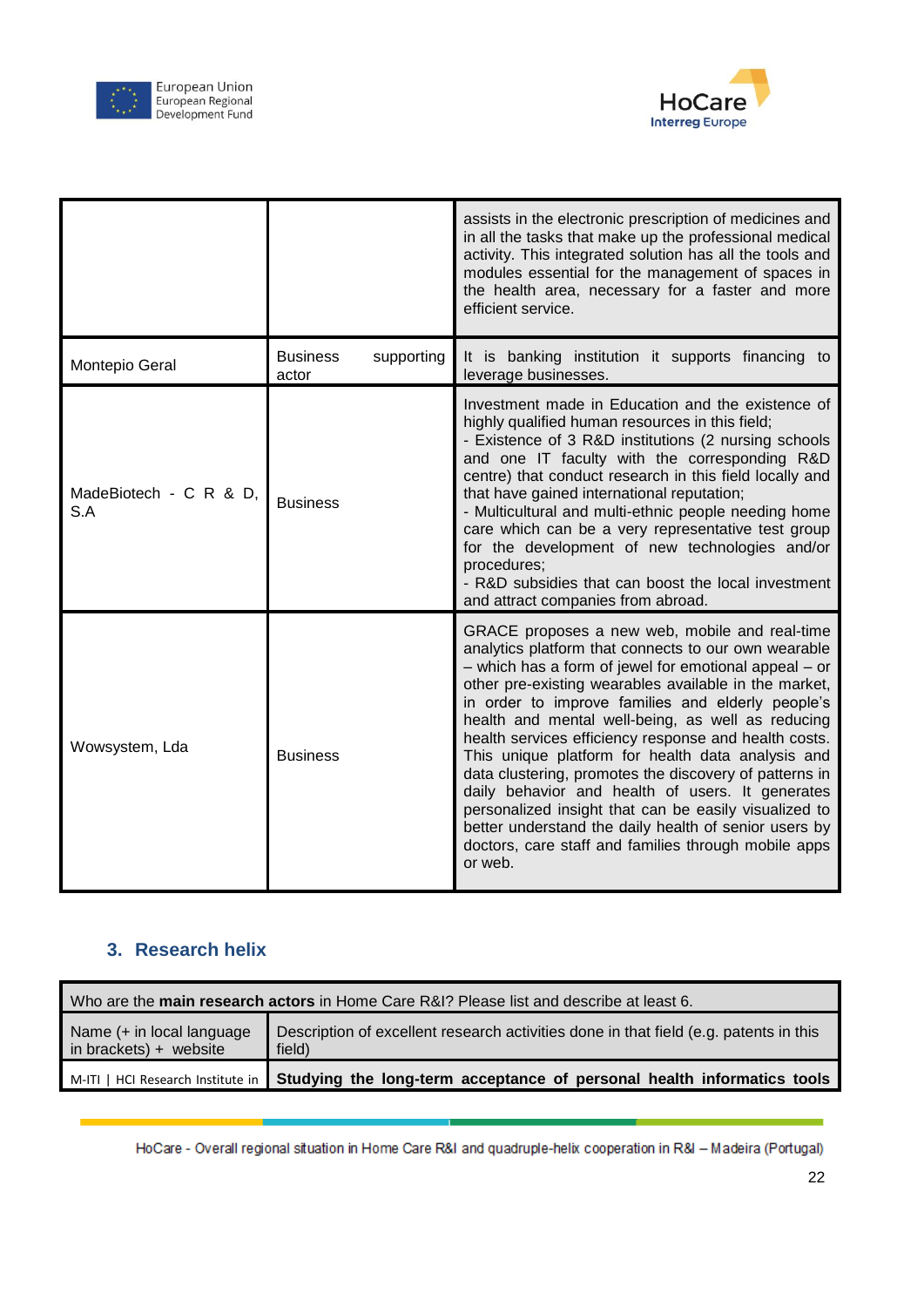



| Madeira                                                                                                | Funded by FCT (Portuguese Foundation for Science and Technology) under the<br>Carnegie Mellon   Portugal Early Bird 2013 program (CMU Pt EPB), this project<br>seeks to understand and design for prolonged engagement with wearable<br>activity trackers. Triggered by recent advances in sensor technology and ultra<br>low power microcontrollers, the market of wearable activity trackers, such<br>as Fitbit, Jawbone up, and Nike+ Fuelband, has grossed over \$230M in 2013<br>and is expected to continue its growth. With chronic diseases such as diabetes,<br>cardiovascular and respiratory diseases accounting for nearly 40% of mortality<br>cases and 75% of health care costs, and obesity alone accounting for an<br>estimated 12 percent of the health spending growth in the U.S., wearable activity<br>trackers promise a new health care model that stresses patient-driven<br>prevention.<br>AHA - Augmented Human Assistance (CMUP-ERI/HCI/0046/2013)<br>The "AHA: Augmented Human Assistance" project is a novel, integrative and<br>cross-disciplinar approach of 4 portuguese universities, CMU and 2 portuguese<br>industry partners that combines innovation and fundamental research in the<br>areas of human computer interaction, robotics, serious games and physiological<br>computing.<br>AHA's goal is to develop a new generation of ICT based solutions that have the<br>potential to transform healthcare by optimizing resource allocation, reducing<br>costs, improving diagnoses and enabling novel therapies, thus increasing quality<br>of life.<br>The AHA project will develop a novel and modular set of ICT based solutions<br>that in isolation or integrated as a Robotic Assistance Platform will address:<br>1. Physical (re)training: Building on the existing expertise on Augmented Reality<br>(AR) and serious games<br>2. Increasing self-awareness: Monitoring of user state by means of biosensors,<br>computer vision systems and exercise performance data.<br>3. Augmented assistance: The above systems will be integrated on a mobile |
|--------------------------------------------------------------------------------------------------------|------------------------------------------------------------------------------------------------------------------------------------------------------------------------------------------------------------------------------------------------------------------------------------------------------------------------------------------------------------------------------------------------------------------------------------------------------------------------------------------------------------------------------------------------------------------------------------------------------------------------------------------------------------------------------------------------------------------------------------------------------------------------------------------------------------------------------------------------------------------------------------------------------------------------------------------------------------------------------------------------------------------------------------------------------------------------------------------------------------------------------------------------------------------------------------------------------------------------------------------------------------------------------------------------------------------------------------------------------------------------------------------------------------------------------------------------------------------------------------------------------------------------------------------------------------------------------------------------------------------------------------------------------------------------------------------------------------------------------------------------------------------------------------------------------------------------------------------------------------------------------------------------------------------------------------------------------------------------------------------------------------------------------------------------------------------------------------------------------|
|                                                                                                        | robotic platform with indoor navigation capabilities (in environments such as<br>senior houses and hospitals)                                                                                                                                                                                                                                                                                                                                                                                                                                                                                                                                                                                                                                                                                                                                                                                                                                                                                                                                                                                                                                                                                                                                                                                                                                                                                                                                                                                                                                                                                                                                                                                                                                                                                                                                                                                                                                                                                                                                                                                        |
| Universidade da Madeira                                                                                | Service of Surgery of the Hospital Dr. Nélio Mendonça, Funchal, Autonomous<br>Region of Madeira<br>Case studies of treatment of benign mammary phatology with peloideterapeutic<br>mixture of sandstone (with high levels of I, Ca, Mg, Sr) of the island of Porto<br>Santo.                                                                                                                                                                                                                                                                                                                                                                                                                                                                                                                                                                                                                                                                                                                                                                                                                                                                                                                                                                                                                                                                                                                                                                                                                                                                                                                                                                                                                                                                                                                                                                                                                                                                                                                                                                                                                         |
| ARDITI - Agência Regional<br>Desenvolvimento<br>para o<br>Investigação,<br>da<br>Tecnologia e Inovação | ARDITI manages 1/3 of the budget of axis 1 in which IDERAM manages 2/3<br>therefore is a key partner on supporting investment to Home Care solutions and<br>besides<br>supporting<br>others<br>also<br>develops<br>research<br>projects.<br>http://www.arditi.pt/index.php/arditi/natureza                                                                                                                                                                                                                                                                                                                                                                                                                                                                                                                                                                                                                                                                                                                                                                                                                                                                                                                                                                                                                                                                                                                                                                                                                                                                                                                                                                                                                                                                                                                                                                                                                                                                                                                                                                                                           |
| Madeira<br>Rochas                                                                                      | Geomedicine projects development with sand from Porto Santo.                                                                                                                                                                                                                                                                                                                                                                                                                                                                                                                                                                                                                                                                                                                                                                                                                                                                                                                                                                                                                                                                                                                                                                                                                                                                                                                                                                                                                                                                                                                                                                                                                                                                                                                                                                                                                                                                                                                                                                                                                                         |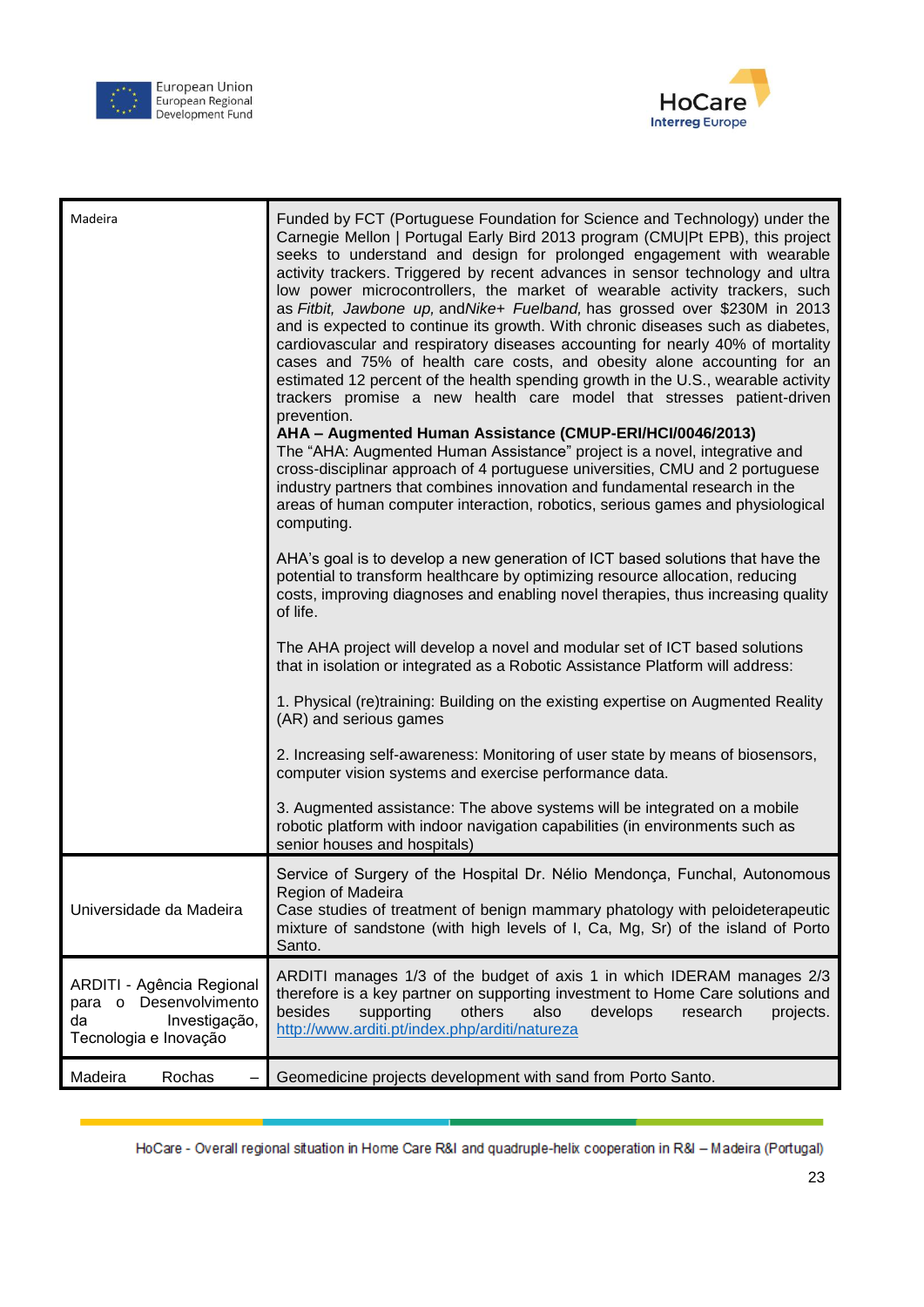



|--|

### **4. Public institutions / government helix**

| Who are the main public actors (policy decision makers including Managing Authority of OP, health<br>insurance companies, health and social care regulators) in Home Care R&I? Please list and describe at least<br>6. |                                                                                                                                                                                                                                                                                                                                                                                                                                                                                                                                                                                                                                                                                                                                                                                                                                                      |  |
|------------------------------------------------------------------------------------------------------------------------------------------------------------------------------------------------------------------------|------------------------------------------------------------------------------------------------------------------------------------------------------------------------------------------------------------------------------------------------------------------------------------------------------------------------------------------------------------------------------------------------------------------------------------------------------------------------------------------------------------------------------------------------------------------------------------------------------------------------------------------------------------------------------------------------------------------------------------------------------------------------------------------------------------------------------------------------------|--|
| Name (+ in local language<br>in brackets) + website                                                                                                                                                                    | Description of activities relevant for Home Care R&I                                                                                                                                                                                                                                                                                                                                                                                                                                                                                                                                                                                                                                                                                                                                                                                                 |  |
| Saúde<br>Inst.<br>De<br>IA.<br>Saúde<br>Administ.<br>da<br>e<br><b>Assuntos Sociais IP-RAM</b>                                                                                                                         | Is the support body for the Regional Secretariat for Planning and Finance whose<br>mission is to coordinate the planning and monitoring activities of the regional<br>development model as well as the coordination and management of the<br>intervention of the community funds in the RAM                                                                                                                                                                                                                                                                                                                                                                                                                                                                                                                                                          |  |
| Secretaria<br>Regional<br>da<br>Assuntos<br>Inclusão<br>e<br>Sociais                                                                                                                                                   | Reinforcement of funds for home support for the elderly and caregivers.<br>The Regional Government honored the commitment made to the elderly<br>population and their families, dignifying and protecting our fellow citizens in<br>aging.<br>Of the 58 of 64 measures underway, under the I Regional Plan for the Active<br>Aging 2015-2019, the minister stressed the increase of 9% in the number of<br>home helpers, the training and qualification of the home technicians in the<br>dementia diseases, The increase of 6% in the number of elderly people<br>attending the Day and Social Center, the 8% increase in financial support for the<br>purchase of medicines and technical aids, or the meeting and sharing space<br>known as Café Memória, aimed at Citizens with memory problems or diagnoses<br>of dementia and their relatives. |  |
| Delegação Regional<br>da<br>Associação de Alzheimer                                                                                                                                                                    | Psychological Support - Interventions aimed at people with dementia and<br>caregivers, responding to requests from the community and Alzheimer's team<br>Portugal<br>Social support - Information and guidance, including on the social responses<br>available to the Association and the community.<br>Home Services - The Delegation of Madeira of Alzheimer Portugal provides<br>Cognitive Stimulation service to the House<br>Direct Action Aids Scholarship - Direct Action Aids Scholarship, made up of<br>private individuals, who are not employees of the Association, but who have<br>expressed interest in working as caregivers of people with Dementia<br><b>Music</b><br>Therapy<br>The Madeira delegation started music therapy sessions for people with<br>Alzheimer's disease.                                                      |  |
| <b>IPSS</b><br>União<br>das<br>da<br>Madeira                                                                                                                                                                           | Network support for IPSS in the RAM region – social organizations that act as<br>local support organizations to the health care.                                                                                                                                                                                                                                                                                                                                                                                                                                                                                                                                                                                                                                                                                                                     |  |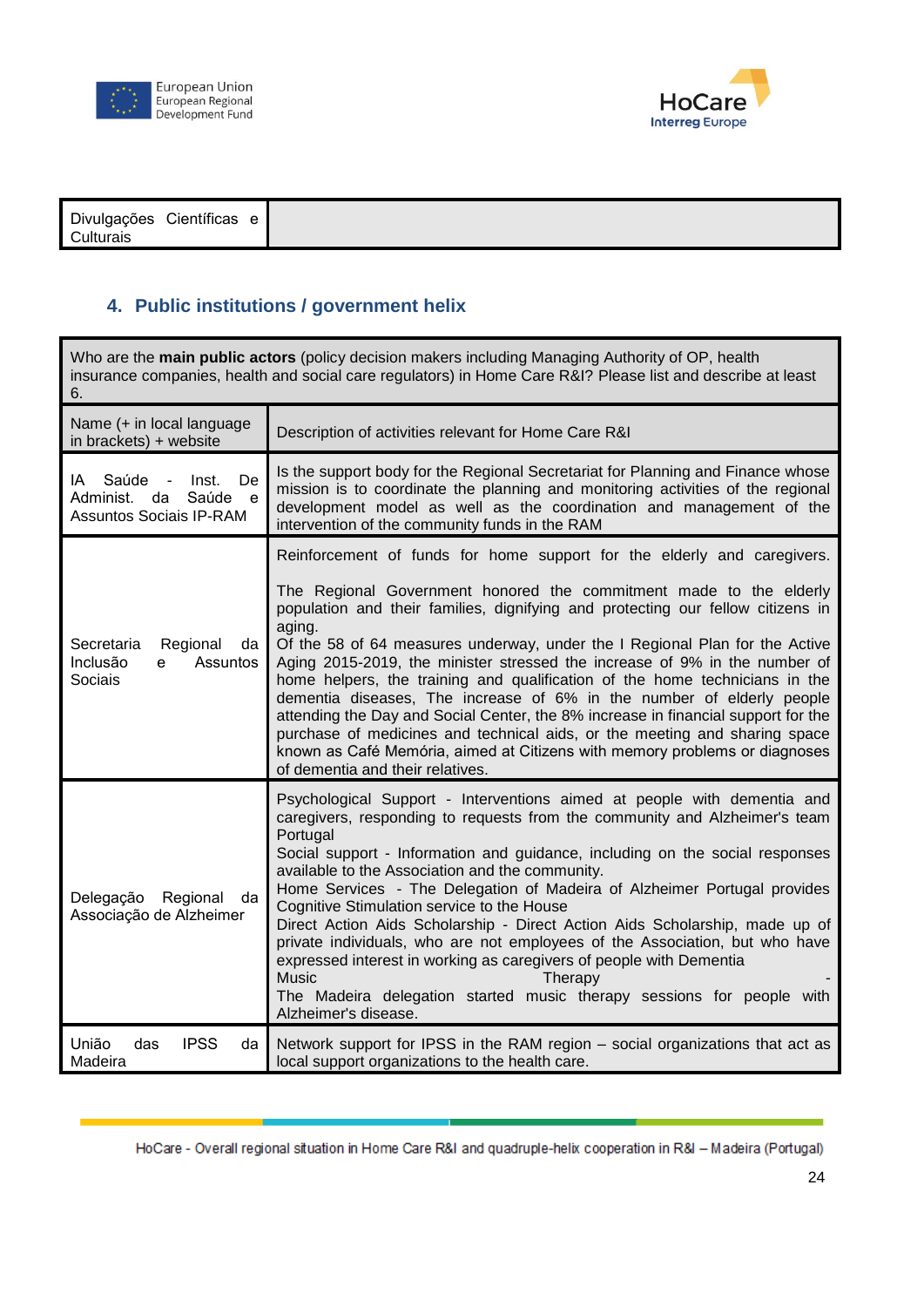



| Instituto<br>Segurança<br>de<br>Social da Madeira - IP | The home support service (SAD) should:<br>Provide care and services every day of the week guaranteeing, whenever<br>necessary, support on Saturdays, Sundays and holidays<br>Provide at least four of the following care and services:<br>Hygiene and personal comfort care<br>Hygienic housing, strictly necessary to the nature of care provided<br>Provision and support in meals, respecting the diets with medical prescription<br>Treatment of wearer's personal wear<br>Activities of animation and socialization, namely animation, leisure, culture,<br>acquisition of goods and foodstuffs, payment of services, travel to community<br>entities<br>Teleassistance service.<br>The SAD can also ensure:<br>Training and awareness of family members and informal caregivers to provide<br>care to the users<br>Psychosocial support<br>Home food confectionery<br>Transport<br>Image Care<br>Making minor modifications or repairs at home<br>Carrying out occupational activitie |
|--------------------------------------------------------|---------------------------------------------------------------------------------------------------------------------------------------------------------------------------------------------------------------------------------------------------------------------------------------------------------------------------------------------------------------------------------------------------------------------------------------------------------------------------------------------------------------------------------------------------------------------------------------------------------------------------------------------------------------------------------------------------------------------------------------------------------------------------------------------------------------------------------------------------------------------------------------------------------------------------------------------------------------------------------------------|
| IDE, IP RAM                                            | Assuming itself as coordinating body of all the support to the secondary and<br>tertiary sectors of our economy, the Institute of Business Development of the<br>Autonomous Region of Madeira resorts to other organizations for the purpose of<br>specialized<br>consultation.<br>Foster the creation of innovative home-based care solutions in regional<br>innovation chains by strengthening the cooperation of public and private actors<br>in the regional health system using the quadruple-helix approach, where the<br>objective is to improve the application of the Structural Funds thanks to<br>Implementation of international policies                                                                                                                                                                                                                                                                                                                                       |
| SESARAM Madeira - EPE                                  | Assistance to the family and support networks with social support needs<br>identified in the context of the 15:15 treatment and rehabilitation process, in<br>order to mitigate the social problems associated with the disease and to support<br>the reintegration process in the community.F15<br>- Social Diagnosis, through the identification of social support needs, aiming at<br>the elaboration of an individual plan of support and definition of intervention<br>priorities with a view to social treatment.<br>- Monitoring and psychosocial support of patients and their families, enabling<br>them to participate actively in solving their problems, through the use of informal<br>support networks (family, friends, neighbors, ) or through referral to formal<br>support networks (Individual, family, relational, employment, financial, housing,<br>). In order to adapt to changes in the situation of illness, in different spheres of<br>human life.               |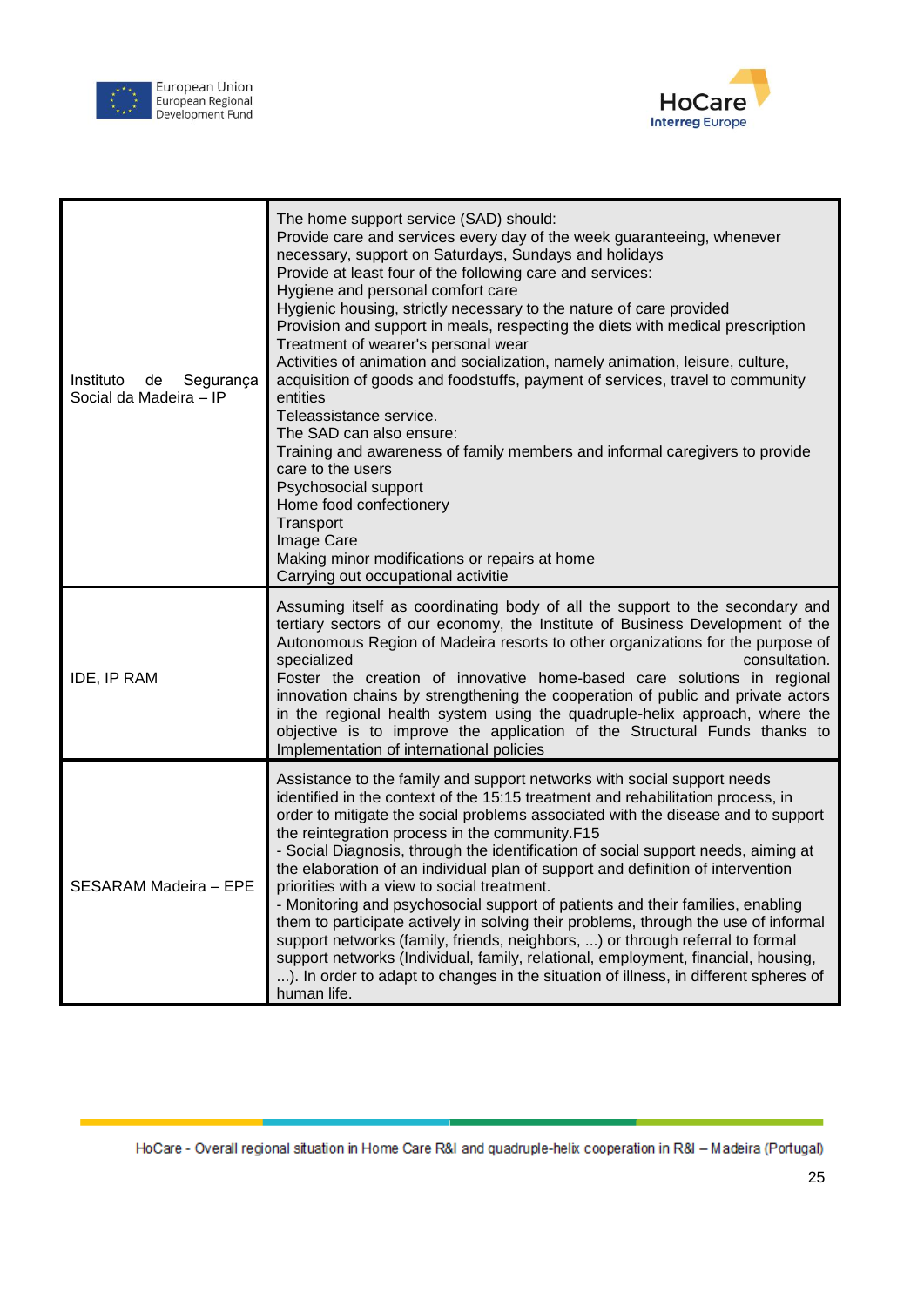



#### **Most significant research projects / research cooperation initiatives in Home Care R&I**

| Which significant R&I projects / research cooperation initiatives in Home Care were realized in your<br>region during 2007-2016? Please list at least 3.                                                                                                                                                                                                                                                                                                                                                                                                                                                                                                                                                                                                                                                                                                                                |                                                                                                                                                                                                                       |                           |                                                                                      |  |
|-----------------------------------------------------------------------------------------------------------------------------------------------------------------------------------------------------------------------------------------------------------------------------------------------------------------------------------------------------------------------------------------------------------------------------------------------------------------------------------------------------------------------------------------------------------------------------------------------------------------------------------------------------------------------------------------------------------------------------------------------------------------------------------------------------------------------------------------------------------------------------------------|-----------------------------------------------------------------------------------------------------------------------------------------------------------------------------------------------------------------------|---------------------------|--------------------------------------------------------------------------------------|--|
| Project name + description                                                                                                                                                                                                                                                                                                                                                                                                                                                                                                                                                                                                                                                                                                                                                                                                                                                              | Participating members /<br>organizations                                                                                                                                                                              | Results of the activities | Website link for more<br>information                                                 |  |
| the<br>Studying<br>long-term<br>acceptance of personal health<br>informatics tools<br>Triggered by recent advances<br>in sensor technology and ultra<br>low power microcontrollers,<br>the market of wearable activity<br>as Fitbit,<br>trackers,<br>such<br>up, andNike+<br>Jawbone<br>Fuelband, has grossed over<br>2013<br>\$230M<br>in<br>and<br>is<br>continue<br>expected<br>its<br>to<br>growth. With chronic diseases<br>such<br>diabetes,<br>as<br>cardiovascular and respiratory<br>diseases accounting for nearly<br>40% of mortality cases and<br>75% of health care costs, and<br>obesity alone accounting for<br>an estimated 12 percent of the<br>health spending growth in the<br>U.S.,<br>wearable<br>activity<br>trackers promise a new health<br>model that stresses<br>care<br>patient-driven prevention. M-iti<br>Madeira<br>Interactive<br>Technologies Institute | Madeira<br>M-iti<br>$\overline{\phantom{0}}$<br>Interactive Technologies<br>Institute<br><b>CMU</b><br>Folkwang University of<br>Arts                                                                                 | 2018                      | http://www.m-<br>iti.org/node/2474                                                   |  |
| The "AHA: Augmented Human<br>Assistance" project is a novel,<br>integrative<br>and<br>cross-<br>disciplinar<br>approach<br>of<br>$\overline{\mathbf{4}}$<br>portuguese universities, CMU<br>and 2 portuguese industry<br>combines<br>that<br>partners<br>innovation and fundamental<br>research in the areas<br>of<br>human computer interaction,<br>robotics, serious games and<br>physiological computing.<br>AHA's goal is to develop a                                                                                                                                                                                                                                                                                                                                                                                                                                              | M-iti<br>Madeira<br>Interactive Technologies<br>Institute<br><b>IST-ID</b><br>Universidade<br>da<br>Madeira<br>Mellon<br>Carnegie<br>University<br>Universidade Nova de<br>Lisboa<br><b>PLUX</b><br>YD Robotics (YDR) | 2018                      | http://neurorehabilitatio<br>n.m-iti.org/lab/aha-<br>augmented-human-<br>assistance/ |  |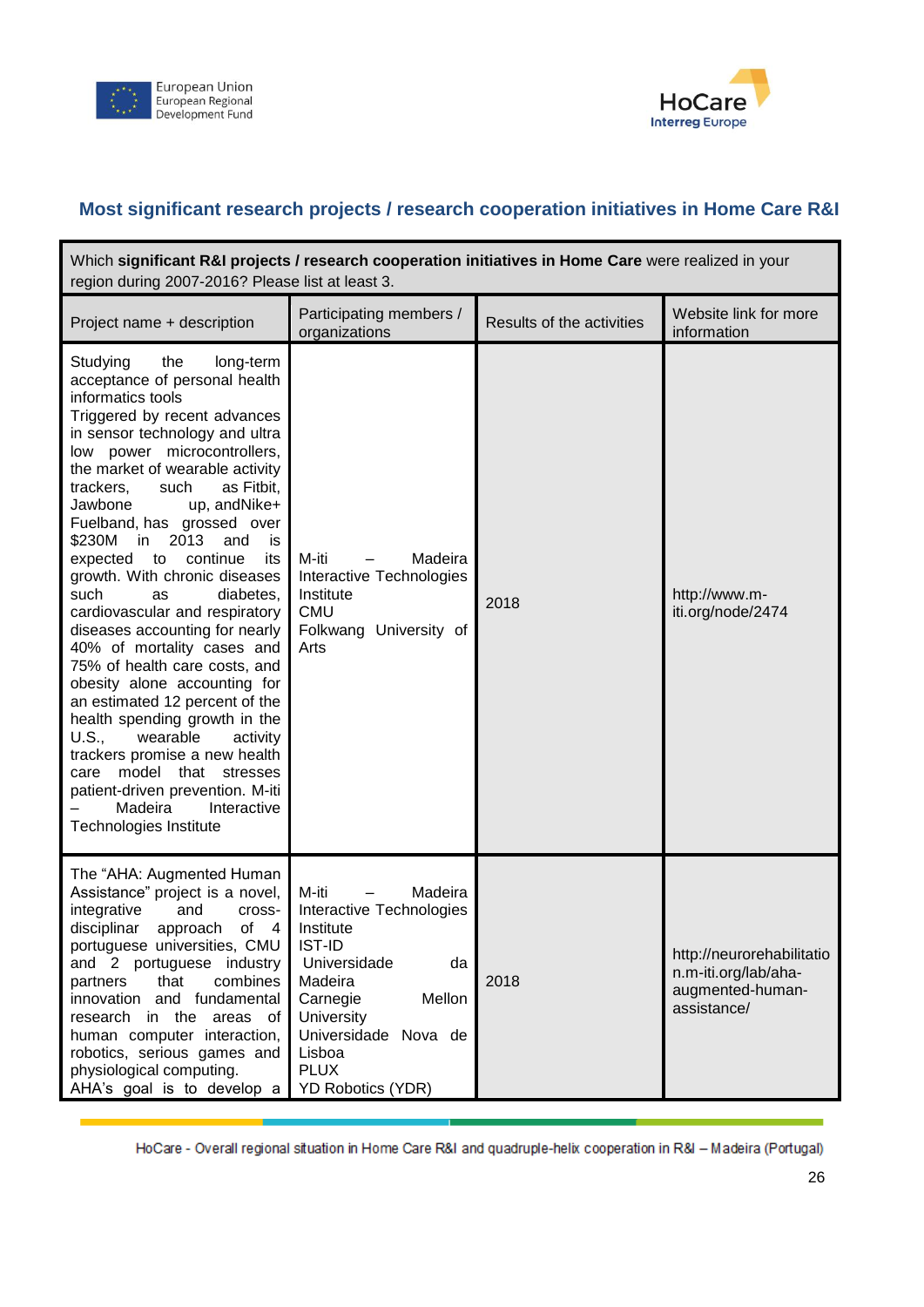



| new generation of ICT based<br>solutions<br>that<br>have<br>the<br>transform<br>potential<br>to<br>healthcare<br>by<br>optimizing<br>resource allocation, reducing<br>costs, improving diagnoses<br>and enabling novel therapies,<br>thus increasing quality of life.<br>The<br>project proposes<br>the<br>development and deployment<br>of a novel Robotic Assistance<br>Platform designed to support<br>healthy lifestyle, sustain active<br>aging, and support those with<br>motor deficits.<br>The AHA project will develop<br>a novel and modular set of<br>ICT based solutions that in | Faculdade<br>de<br>Motricidade<br>Humana,<br>Universidade de Lisboa |  |
|----------------------------------------------------------------------------------------------------------------------------------------------------------------------------------------------------------------------------------------------------------------------------------------------------------------------------------------------------------------------------------------------------------------------------------------------------------------------------------------------------------------------------------------------------------------------------------------------|---------------------------------------------------------------------|--|
|                                                                                                                                                                                                                                                                                                                                                                                                                                                                                                                                                                                              |                                                                     |  |
| isolation or integrated as a<br>Robotic Assistance Platform                                                                                                                                                                                                                                                                                                                                                                                                                                                                                                                                  |                                                                     |  |
| will address:<br>1. Physical                                                                                                                                                                                                                                                                                                                                                                                                                                                                                                                                                                 |                                                                     |  |
| (re)training: Building on<br>the<br>existing<br>expertise<br>on<br>Augmented Reality (AR) and                                                                                                                                                                                                                                                                                                                                                                                                                                                                                                |                                                                     |  |
| serious games, we propose to<br>develop adaptive AR physical<br>training tools that                                                                                                                                                                                                                                                                                                                                                                                                                                                                                                          |                                                                     |  |
| deliver<br>feedback<br>online<br>on                                                                                                                                                                                                                                                                                                                                                                                                                                                                                                                                                          |                                                                     |  |
| performance<br>to<br>prevent<br>sedentarism, support active<br>aging<br>provide<br>and                                                                                                                                                                                                                                                                                                                                                                                                                                                                                                       |                                                                     |  |
| personalized tools for function<br>re-training in motor impaired                                                                                                                                                                                                                                                                                                                                                                                                                                                                                                                             |                                                                     |  |
| patients.<br>2. Increasing<br>self-                                                                                                                                                                                                                                                                                                                                                                                                                                                                                                                                                          |                                                                     |  |
| awareness: Monitoring of user<br>state by means of biosensors,                                                                                                                                                                                                                                                                                                                                                                                                                                                                                                                               |                                                                     |  |
| computer vision systems and                                                                                                                                                                                                                                                                                                                                                                                                                                                                                                                                                                  |                                                                     |  |
| exercise performance data.<br>User state will beassessed in                                                                                                                                                                                                                                                                                                                                                                                                                                                                                                                                  |                                                                     |  |
| a transparent manner and<br>data will be visualized through                                                                                                                                                                                                                                                                                                                                                                                                                                                                                                                                  |                                                                     |  |
| friendly user interfaces, and                                                                                                                                                                                                                                                                                                                                                                                                                                                                                                                                                                |                                                                     |  |
| shared with patients, clinicians<br>and/or relatives.                                                                                                                                                                                                                                                                                                                                                                                                                                                                                                                                        |                                                                     |  |
| 3. Augmented assistance: The                                                                                                                                                                                                                                                                                                                                                                                                                                                                                                                                                                 |                                                                     |  |
| systems<br>will<br>above<br>be                                                                                                                                                                                                                                                                                                                                                                                                                                                                                                                                                               |                                                                     |  |
| integrated on a mobile robotic                                                                                                                                                                                                                                                                                                                                                                                                                                                                                                                                                               |                                                                     |  |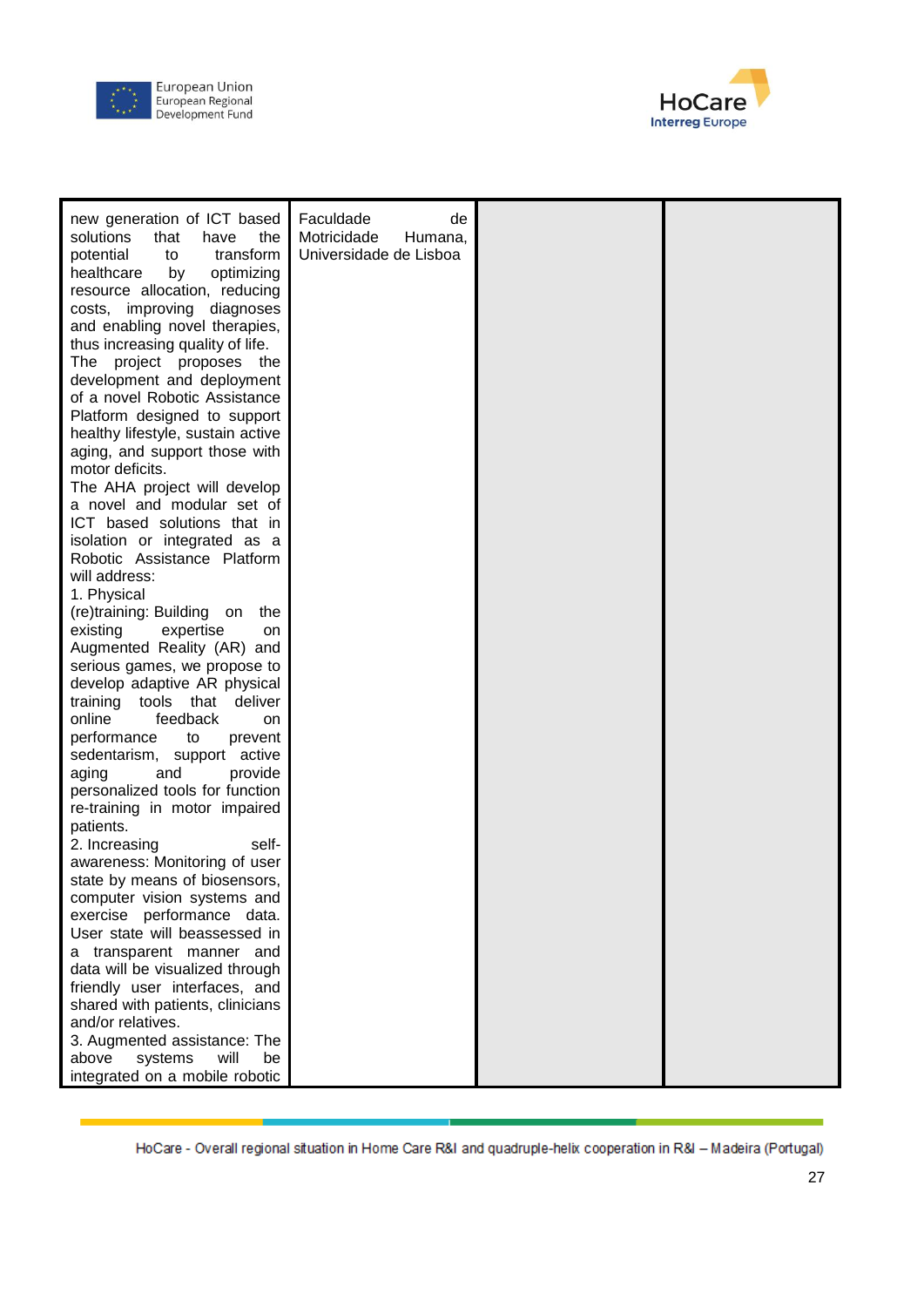



| platform with indoor navigation<br>capabilities (in environments<br>such as senior houses and<br>hospitals) that will interact<br>through a virtual coach system<br>to monitor patients, provide<br>reminders on tasks, guide<br>patients through exercises,<br>and assist them in daily<br>routines.                                                                                                                                                                                                                                                                                                          |                                                                                                                                                                                                            |                                                                                                                                                                                                                                                                                                                                                                                                                                                                                                                                                                                                                                                                                 |                                                                               |
|----------------------------------------------------------------------------------------------------------------------------------------------------------------------------------------------------------------------------------------------------------------------------------------------------------------------------------------------------------------------------------------------------------------------------------------------------------------------------------------------------------------------------------------------------------------------------------------------------------------|------------------------------------------------------------------------------------------------------------------------------------------------------------------------------------------------------------|---------------------------------------------------------------------------------------------------------------------------------------------------------------------------------------------------------------------------------------------------------------------------------------------------------------------------------------------------------------------------------------------------------------------------------------------------------------------------------------------------------------------------------------------------------------------------------------------------------------------------------------------------------------------------------|-------------------------------------------------------------------------------|
| SAD consists in providing care<br>and services to families and/or<br>persons present in your home,<br>in case physical and/or mental<br>dependency and which cannot<br>temporarily<br>ensure,<br>or<br>permanently, the satisfaction<br>of their basic needs and/or<br>performing<br>instrumental<br>activities of daily living, that<br>don't have family support for<br>that matter                                                                                                                                                                                                                          | Social Security Institute<br>Madeira, IP-RAM;<br>of<br>Private institutions of<br>Social solidarity; Elderly<br>beneficiaries<br>0f<br>the<br>Home Help service                                            | 2017 - 2018                                                                                                                                                                                                                                                                                                                                                                                                                                                                                                                                                                                                                                                                     | http://www.seg-<br>social.pt/instituto-de-<br>seguranca-social-da-<br>madeira |
| Multisensory Gymnasium<br>The objective of this was to<br>create a polyvalent space that<br>promotes the development of<br>new dynamics of multisensory<br>stimulation.<br>The spaces were reorganized,<br>adapting them to the new<br>proposed<br>intervention<br>dynamics<br>and the existing<br>physical<br>resources<br>were<br>optimized<br>and<br>created<br>different<br>workshops<br>to<br>stimulate the capacities of the<br>clients in a multidimensional<br>perspective.<br>The target population is all<br>EBV clients, who feel willing<br>and able to participate in the<br>proposed activities. | Public Entities: Instituto<br>de Segurança Social da<br>Madeira, IP-RAM<br>Civil society / Citizens:<br>Older people residing in<br>the Bela Vista facility<br>and attending the Bela<br>Vista Day Center. | The activities in the new<br>spaces<br>began<br>in.<br>February of this year,<br>and the<br>"Multisensory<br>Gymnasium"<br>was<br>attended<br>108<br>by<br>participants, distributed<br>by the following studios:<br>"Studio for the Brain" -<br>School<br>74;<br>"Active<br>Studio"<br>19;<br>And<br>"Arts&Crafts<br>Studio"<br>15. The visitors of the<br>"Welfare<br>Studio"<br>are<br>identified by their own<br>needs.<br>University<br>The<br>of<br>Madeira proposed,<br>as<br>part of a partnership to<br>be developed with EBV,<br>installation<br>of a<br>the<br>Living Laboratory, which<br>would use an innovative<br>technology that would<br>allow users to "move" | http://www.seg-<br>social.pt/instituto-de-<br>seguranca-social-da-<br>madeira |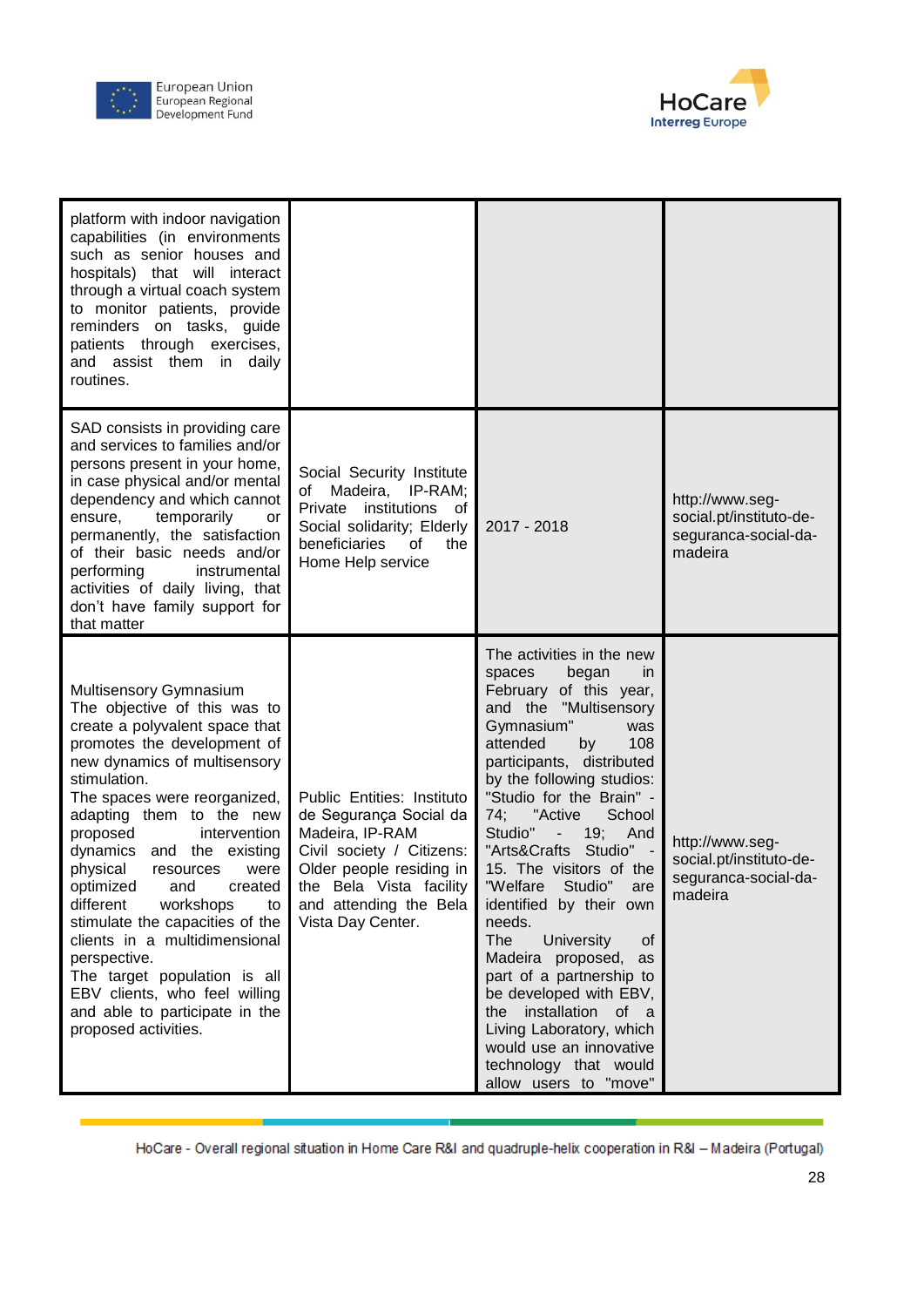



|                                                                                                                                                                                                                                                                                                                                                                         |                                                                                                                                                                                                                                    | virtually<br>scenarios<br>in<br>and activities of daily<br>living on the outside<br>(Such as<br>harvesting,<br>taking a stroll along the<br>seafront,<br>$\ldots$<br>but<br>budgetary contingencies<br>have not allowed it to<br>materialize.                                                                                                                                                                                                             |                                                                |
|-------------------------------------------------------------------------------------------------------------------------------------------------------------------------------------------------------------------------------------------------------------------------------------------------------------------------------------------------------------------------|------------------------------------------------------------------------------------------------------------------------------------------------------------------------------------------------------------------------------------|-----------------------------------------------------------------------------------------------------------------------------------------------------------------------------------------------------------------------------------------------------------------------------------------------------------------------------------------------------------------------------------------------------------------------------------------------------------|----------------------------------------------------------------|
| <b>DILECTUS</b> assisted<br>living<br>facility<br>Create a complex offers 45<br>spacious and well-equipped<br>bedrooms (single or double<br>occupancy),<br>prepared<br>for<br>wheelchair<br>and<br>disabled<br>access. Accessibility includes<br>appropriate wheelchair access<br>within bathrooms,<br>including<br>shower access.                                      | Private entity                                                                                                                                                                                                                     | Measured<br>already:<br>better life<br>conditions;<br>better ageing                                                                                                                                                                                                                                                                                                                                                                                       | http://dilectusmadeira.<br>pt/pt-pt/residencia-<br>assistida/  |
| Bclose project. Developed and<br>supported by OP to tackle e-<br>health development. Develop<br><b>Bhealth</b><br>platform<br>and<br>technology app from Bclose -<br>Making Your Life Easier                                                                                                                                                                            | Miti; Lisbon municipality;<br>Bclose private entity;                                                                                                                                                                               |                                                                                                                                                                                                                                                                                                                                                                                                                                                           | http://www.bclose.pt/pt                                        |
| <b>REHABNET:</b><br><b>NEUROSCIENCE</b><br><b>BASED</b><br><b>INTERACTIVE</b><br><b>SYSTEMS</b><br><b>FOR</b><br><b>MOTOR</b><br>REHABILITATION- Project -<br><b>MITI</b><br>RehabNet<br>proposes<br>to<br>develop a novel rehabilitation<br>paradigm, based on low cost<br>technology that can deliver<br>motor rehabilitation for ALL<br>patients, anywhere they are. | The RehabNet project<br>involved partners from<br>Industry,<br>academic<br>institutions<br>and<br>the<br>public health system of<br>Madeira<br>(SESARAM),<br>through which end users<br>and health professionals<br>were involved. | Financed by the EC<br>under the call FP7-<br>PEOPLE-2011-CIG<br>Marie-Curie<br>Action:<br>"Career<br>Integration<br>Grants"<br>The implementation was<br>done at the Madeiran<br>public<br>health<br>system<br>and in a private clinic in<br>Portugal<br>mainland,<br>where it was tested in<br>several health units. It<br>has been mostly tested<br>with stroke survivors,<br>both in the acute and<br>chronic<br>phase.<br>The<br>amount of users that | http://neurorehabilitatio<br>$n.m-$<br>iti.org/lab/rehabnet-2/ |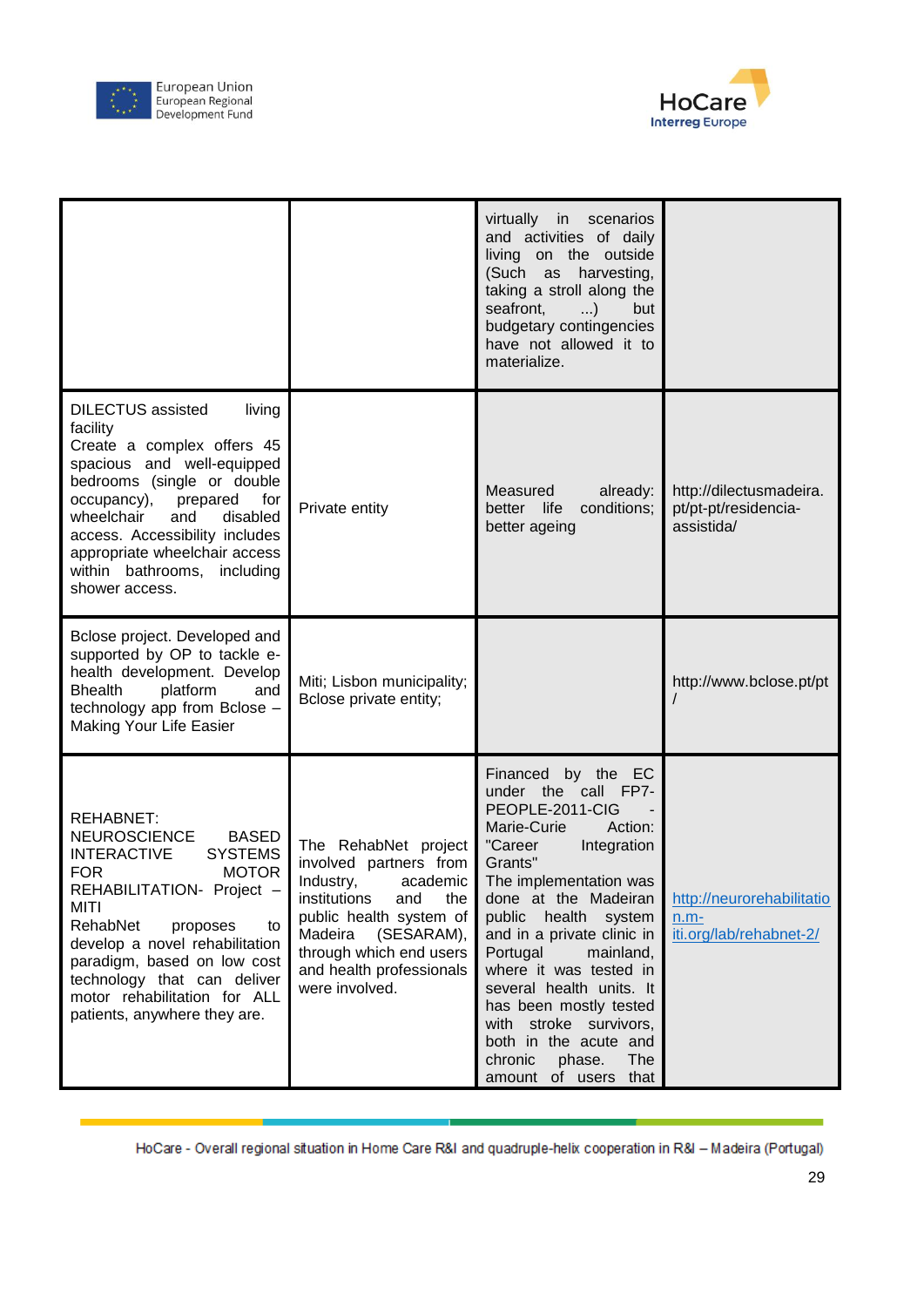



|                                                                                                                                                                                                                                                                                                     |                                                                                                                                                                                                                                                                                                                                                                                                                                                                                                                                                                                                                                                                                                                             | benefited<br>from<br>this<br>technology<br>is<br>approximately 80.                                                                                                                                                                                                                                                                                                                                                                                                                                                                                                                                                                                                                                                                                                                                                                                               |  |
|-----------------------------------------------------------------------------------------------------------------------------------------------------------------------------------------------------------------------------------------------------------------------------------------------------|-----------------------------------------------------------------------------------------------------------------------------------------------------------------------------------------------------------------------------------------------------------------------------------------------------------------------------------------------------------------------------------------------------------------------------------------------------------------------------------------------------------------------------------------------------------------------------------------------------------------------------------------------------------------------------------------------------------------------------|------------------------------------------------------------------------------------------------------------------------------------------------------------------------------------------------------------------------------------------------------------------------------------------------------------------------------------------------------------------------------------------------------------------------------------------------------------------------------------------------------------------------------------------------------------------------------------------------------------------------------------------------------------------------------------------------------------------------------------------------------------------------------------------------------------------------------------------------------------------|--|
| Multifactorial fall prevention<br>program for weak and pre-<br>fragile older people living in<br>the community                                                                                                                                                                                      | "Quadruple-helix"<br>cooperation model, this<br>project participants are:<br>users (weak and pre-<br>fragile elderly people<br>over 70 years of age,<br>living in the community);<br>companies (who may<br>join providing several<br>equipments such<br>as:<br>monitoring,<br>initial<br>evaluation<br>and<br>monitoring<br>of<br>users),<br>research actors (São<br>José de Cluny School of<br>and<br><b>Nursing</b><br>the<br>Catholic<br>University of<br>Valencia)<br>and public<br>health authorities (RAM<br>Health<br>Service,<br>SESARAM,<br><b>EPE</b><br>$\sim$ $-$<br>Health<br><b>Centers</b><br>(Autonomous Region of<br>Madeira, Portugal) and<br>Health Department of La<br>Ribera<br>(Valencia,<br>Spain)). | The efficacy and safety<br>the<br>Probalance<br>οf<br>Program and its effect<br>on the balance, strength<br>and walk of 177 elderly<br>individuals<br>allocated<br>randomly into 2 groups<br>(experimental<br>and<br>control).<br>The<br>results<br>showed<br>40%<br>a<br>decrease in the risk of<br>falling<br>in.<br>the<br>experimental group and<br>an 11.6% increase in<br>the risk of falling in the<br>control group, as well as<br>significant effects<br>on<br>walk<br>strength<br>and<br>demonstrating<br>speed,<br>feasibility, safety<br>and<br>effectiveness<br>0f<br>the<br>program.<br>However, more studies<br>are needed to prove the<br>efficacy of strategies<br>directed at risk factors in<br>this<br>age group and<br>whose results can serve<br>as a scientific basis for<br>the definition of elderly<br>fall<br>prevention<br>programs. |  |
| Grace project - Guidance and<br>Recovery<br>Care<br>Aging<br>Environment<br>New web, mobile and real-<br>time analytics platform that<br>connects to our own wearable<br>- which has a form of jewel for<br>emotional appeal - or other<br>wearables<br>pre-existing<br>available in the market, in | Private business                                                                                                                                                                                                                                                                                                                                                                                                                                                                                                                                                                                                                                                                                                            |                                                                                                                                                                                                                                                                                                                                                                                                                                                                                                                                                                                                                                                                                                                                                                                                                                                                  |  |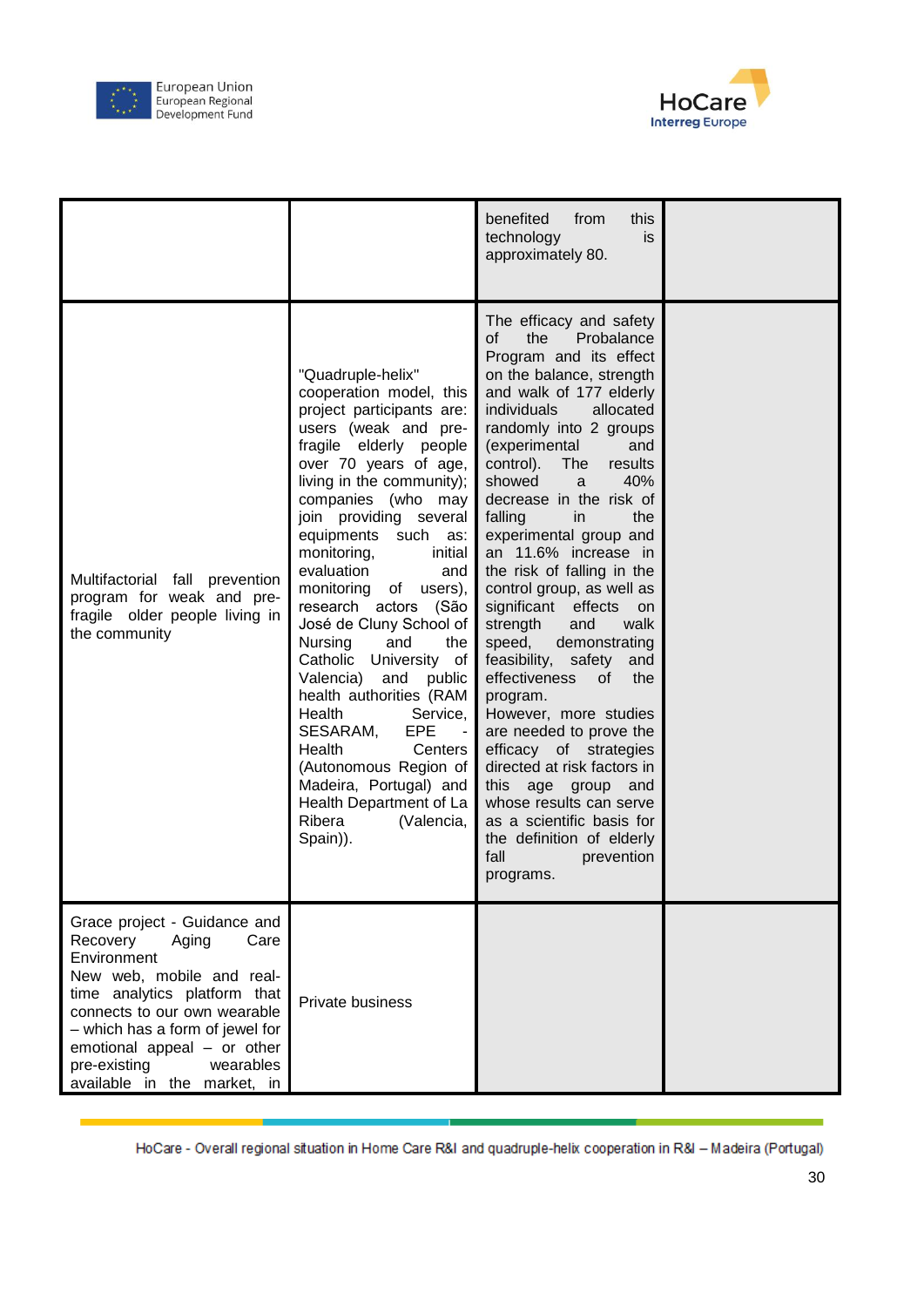



| order to improve families and<br>elderly people's health and |  |  |
|--------------------------------------------------------------|--|--|
| mental well-being, as well as<br>reducing health services    |  |  |
| efficiency response and health<br>costs.                     |  |  |

# <span id="page-30-0"></span>5. References to regional market analyses done for Home Care products and services offered

This section provides references to additional market analyses done in the region regarding Home Care products or services offered.

| Market analysis name (+ in<br>local language in brackets)                                         | Short description of the aim of the market<br>analysis                                                                                                                                                                                                                                                                                                 | Website link for more<br>information / download                                                               |
|---------------------------------------------------------------------------------------------------|--------------------------------------------------------------------------------------------------------------------------------------------------------------------------------------------------------------------------------------------------------------------------------------------------------------------------------------------------------|---------------------------------------------------------------------------------------------------------------|
| PREA<br>2016-2019- Plano<br>regional do envelhecimento<br>ativo Regional plan for active<br>aging | PREA 2016-2019 - Regional plan for active<br>aging are mesures with 9 objectives and 3<br>intervention axis:<br>-Health and active aging<br>-Neurocognitive alterations and dementia<br>disorders with a special incidence in<br>Alzheimers disease<br>- Guarantee of safeguarding<br>The rights of the elderly and strengthening<br>their protection. | http://www.gov-<br>madeira.pt/joram/1serie/Ano<br>%20de%202016/ISerie-036-<br>2016-02-29.pdf                  |
| PIDT&I - Plan of Action for<br>Research,<br>Development<br>Technological<br>and Innovation of RAM | Analysis and preview on RIS3 in the region<br>applied to the R&D focus of the OPs.<br>Political Basis, making innovation a priority<br>for all regions, directing investment and<br>creating synergies, improving the<br>innovation process, improving governance<br>and promoting greater involvement of<br>stakeholders                              | http://pidti.arditi.pt/wp-<br>content/uploads/2012/11/Estr<br>uturaGeral-PIDTI-<br>20121123.pdf               |
| Strategic Tourism<br>Plan for<br>RAM (2015-2020)                                                  | Defines strategic guidelines and overview<br>on the focus for innovation driving in<br>tourism activities in the RAM region.                                                                                                                                                                                                                           | http://estrategia.turismodepor<br>tugal.pt/sites/default/files/Doc<br><b>Estrategico_Turismo_RAM</b><br>0.pdf |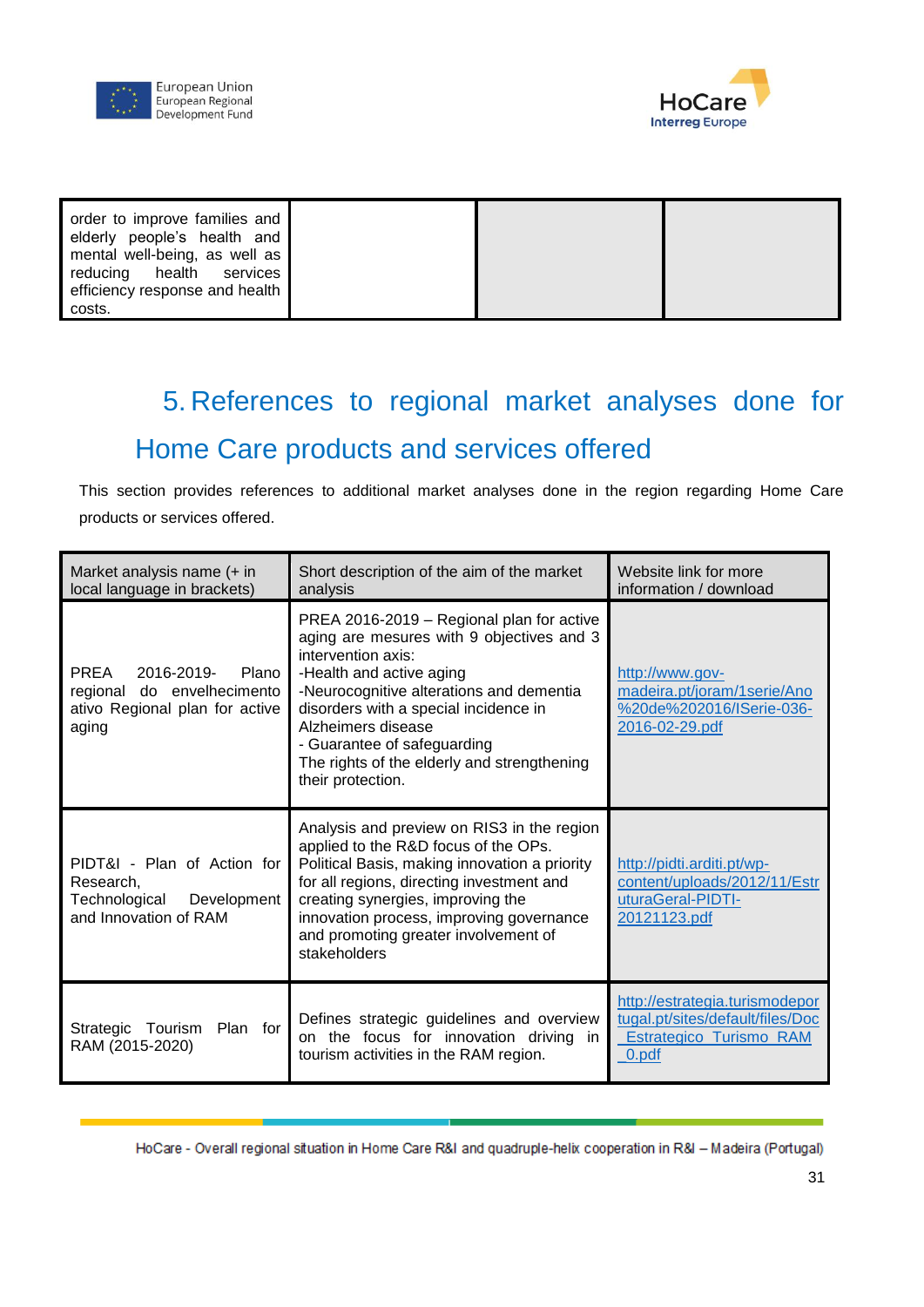



| Plano Referencial Estratégico<br>para a Economia da RAM<br>(PREE-RAM), no horizonte de<br>2020 | Dynamic characterization of the evolution of<br>the main macroeconomic aggregates of the<br>RA Madeira; Dynamic characterization of<br>the evolution of the main sectors of activity<br>that structure the Economy of RAM;<br>Strategic assessment of the capacities and<br>development in the RAM; Strategic<br>capabilities<br>assessment of<br>the<br>and<br>competences of<br>technological<br>infrastructures existing<br>in<br>RAM;<br>Construction of SWOT Analyzes of the<br>Regional Economy and Regional Business<br>Identification<br>Fabric:<br>of<br>business<br>development opportunities for RA Madeira<br>in the sectors in the light of the EU 2020<br>priorities; Identification of<br>business<br>development opportunities for RA Madeira<br>in the sectors priorities in the EU 2020<br>strategy; Construction of Prospective<br>Development Scenarios for the Regional<br>Economy in the Horizon 2020; Identification<br>of challenges and needs for intervention in<br>the next programming period 2014-2020 | http://www.ideram.pt/files/PR<br>EE-RAM%202020%20-<br>%20Sum%C3%A1rio%20Ex<br>ecutivo.pdf |
|------------------------------------------------------------------------------------------------|-------------------------------------------------------------------------------------------------------------------------------------------------------------------------------------------------------------------------------------------------------------------------------------------------------------------------------------------------------------------------------------------------------------------------------------------------------------------------------------------------------------------------------------------------------------------------------------------------------------------------------------------------------------------------------------------------------------------------------------------------------------------------------------------------------------------------------------------------------------------------------------------------------------------------------------------------------------------------------------------------------------------------------------|-------------------------------------------------------------------------------------------|
|------------------------------------------------------------------------------------------------|-------------------------------------------------------------------------------------------------------------------------------------------------------------------------------------------------------------------------------------------------------------------------------------------------------------------------------------------------------------------------------------------------------------------------------------------------------------------------------------------------------------------------------------------------------------------------------------------------------------------------------------------------------------------------------------------------------------------------------------------------------------------------------------------------------------------------------------------------------------------------------------------------------------------------------------------------------------------------------------------------------------------------------------|-------------------------------------------------------------------------------------------|

The "quadruple-helix cooperation in R&I" section provides more detailed review of existing quadruple-helix model research projects / cooperation initiatives in general health care (with a potential to transfer to a Home Care segment) as well as Home Care segments including the list and description of the most significant ones. The projects / cooperation initiatives cited for general health sector aim to provide comparison of quadruplehelix model based research and innovations usage in general health sector compared to sector of Home Care R&I usage only. The last part of this section reveals attitudes of the main actors in R&I from all 4 helixes (formal and informal health care providers, business & business supporting actors, research and public institutions) towards using quadruple-helix model based cooperation in R&I.

**Quadruple-helix model based research projects / cooperation initiatives in general health R&I (excluding Home Care R&I but with a potential for transfer into Home Care segment, both pure regional or international with regional implementation)**

| Were there any<br>quadruple-helix research<br>projects / cooperation<br>initiatives already carried | <b>YES</b> |
|-----------------------------------------------------------------------------------------------------|------------|
|                                                                                                     |            |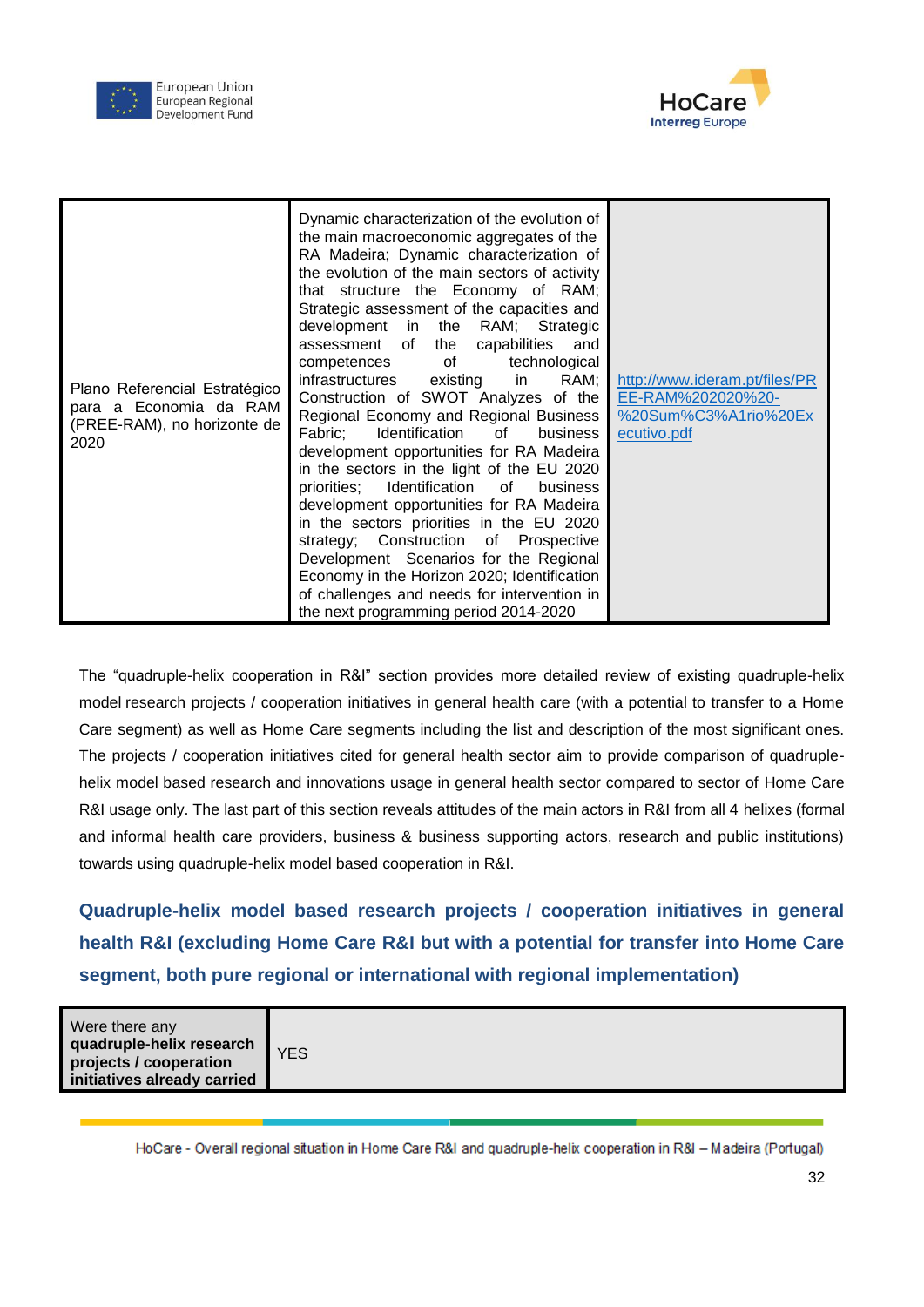



| out in your region<br>regarding R&I in health<br>sector generally<br>(excluding Home care but<br>with a potential for transfer<br>into Home Care segment)? |                                                                                                                                                                                                                                                                                                                                                                                                                                                                                                                                                                                                                                                                                                                                                                                            |
|------------------------------------------------------------------------------------------------------------------------------------------------------------|--------------------------------------------------------------------------------------------------------------------------------------------------------------------------------------------------------------------------------------------------------------------------------------------------------------------------------------------------------------------------------------------------------------------------------------------------------------------------------------------------------------------------------------------------------------------------------------------------------------------------------------------------------------------------------------------------------------------------------------------------------------------------------------------|
| If yes, please name (+ in<br>local language in<br>brackets) and describe<br>them, including possible<br>website link for more<br>information               | 1 <sup>st</sup> Strategic Plan for tourism in RAM<br>Given the importance and the challenges that are currently posed to the sector,<br>ACIF felt the need to develop the present "Strategic Document for Tourism in the<br>RAM", which defines a vision and positioning of Madeira Destination, for a time<br>horizon of six years, With a view to strengthening competitiveness in view of the<br>current situation and competing destinations, which will improve the performance<br>of tourism by attracting more tourists and increasing the profitability of the players<br>in the sector.<br>The Strategic Document is based on two phases: (1) Diagnosis of the current<br>positioning of Madeira and (2) Document with the Future Strategy for Tourism in<br>the RAM.<br>$2^{nd}$ |
|                                                                                                                                                            | REHABNET: NEUROSCIENCE BASED INTERACTIVE SYSTEMS FOR<br>MOTOR REHABILITATION- Project - MITI<br>RehabNet proposes to develop a novel rehabilitation paradigm, based on low<br>cost technology that can deliver motor rehabilitation for ALL patients, anywhere<br>they are. Financed by the EC under the call FP7-PEOPLE-2011-CIG - Marie-<br>Curie Action: "Career Integration Grants"<br>The implementation was done at the Madeiran public health system and in a<br>private clinic in Portugal mainland, where it was tested in several health units. It<br>has been mostly tested with stroke survivors, both in the acute and chronic<br>phase. The amount of users that benefited from this technology is approximately<br>80.                                                      |
|                                                                                                                                                            | 3 <sup>rd</sup> Multifactorial fall prevention program for weak and pre-fragile older people<br>living in the community<br>project participants are: users (weak and pre-fragile elderly people over 70 years<br>of age, living in the community); companies (who may join providing several<br>equipments such as: monitoring, initial evaluation and monitoring of users),<br>research actors (São José de Cluny School of Nursing and the Catholic<br>University of Valencia) and public health authorities (RAM Health Service,<br>SESARAM, EPE - Health Centers (Autonomous Region of Madeira, Portugal)<br>and Health Department of La Ribera (Valencia, Spain)).                                                                                                                    |
|                                                                                                                                                            | The efficacy and safety of the Probalance Program and its effect on the balance,<br>strength and walk of 177 elderly individuals allocated randomly into 2 groups<br>(experimental and control). The results showed a 40% decrease in the risk of<br>falling in the experimental group and an 11.6% increase in the risk of falling in the<br>control group, as well as significant effects on strength and walk speed,<br>demonstrating feasibility, safety and effectiveness of the program.<br>However, more studies are needed to prove the efficacy of strategies directed at<br>risk factors in this age group and whose results can serve as a scientific basis for<br>the definition of elderly fall prevention programs.                                                          |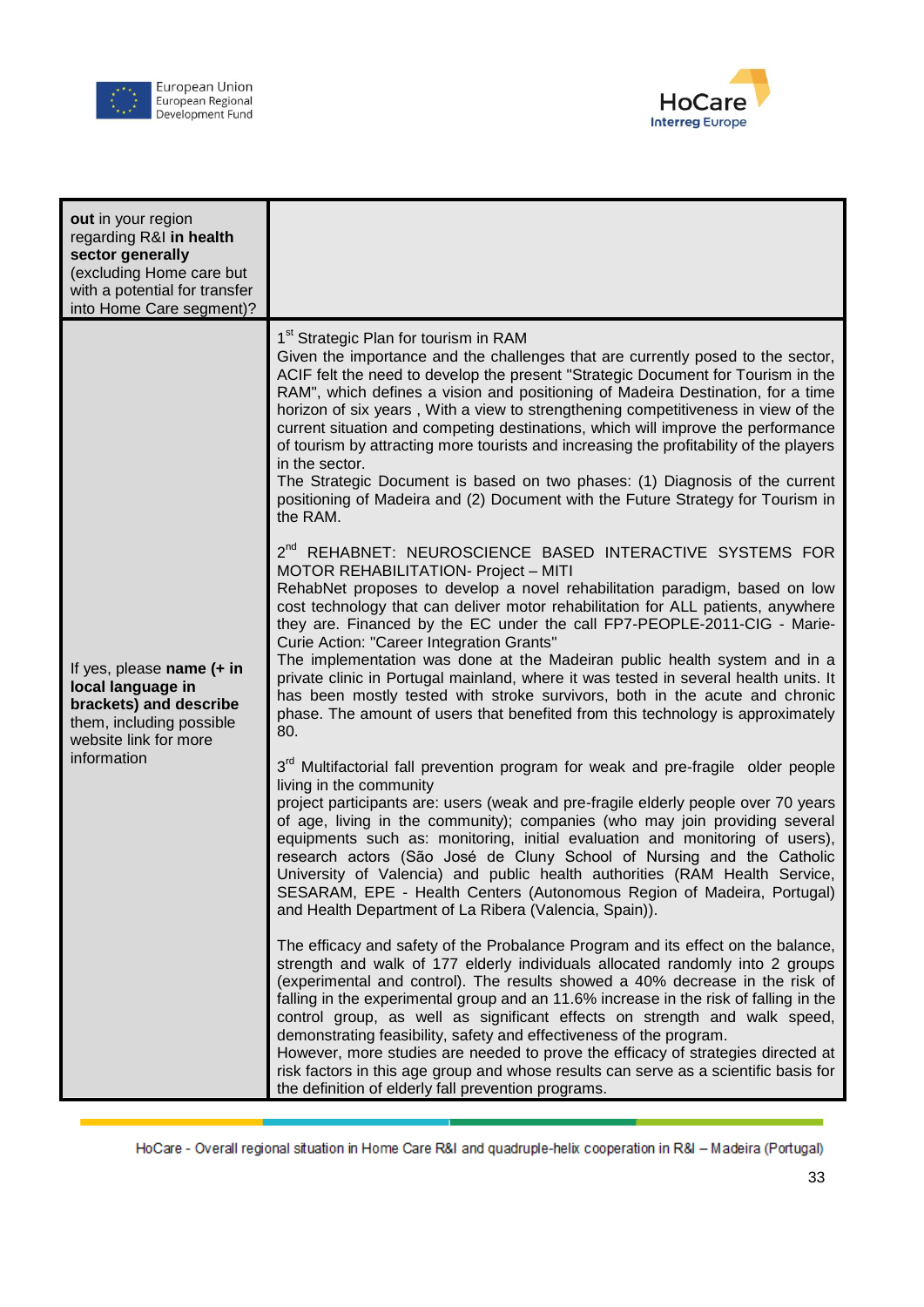



#### **Quadruple-helix model based research projects / cooperation initiatives in Home Care**

#### **R&I**

| Were there any<br>quadruple-helix research<br>projects / cooperation<br>initiatives already carried<br>out in your region<br>regarding R&I in Home<br><b>Care</b> specifically? | <b>YES</b>                                                                                                                                                                                                                                                                                                                                                                                                                                            |
|---------------------------------------------------------------------------------------------------------------------------------------------------------------------------------|-------------------------------------------------------------------------------------------------------------------------------------------------------------------------------------------------------------------------------------------------------------------------------------------------------------------------------------------------------------------------------------------------------------------------------------------------------|
| If yes, please name $(+in)$<br>local language in<br>brackets) and describe<br>them, including possible<br>website link for more<br>information                                  | Multiple partners quadruple helix projects in partnership conducted by M-ITI -<br>http://www.m-iti.org/ (check the website of the project)<br>Studying the long-term acceptance of personal health informatics tools<br>The "AHA: Augmented Human Assistance" - http://neurorehabilitation.m-<br>iti.org/lab/aha-augmented-human-assistance/<br>SESARAM<br>http://neurorehabilitation.m-<br>project of neurorehabilitation<br>iti.org/lab/rehabnet-2/ |

## **Attitude of main R&I actors from all 4 helixes towards using quadruple-helix model based R&I cooperation**

| Attitude of actors from<br>the citizens / users helix     | The informal health care providers and elderly care recipients are fully available<br>to cooperate in quadruple helix R&I cooperation. From the first stakeholders<br>meeting we were able to have information that state this availability. Also it was<br>identified all of the good things that each organization does, and there are<br>common problems identified namely: |
|-----------------------------------------------------------|--------------------------------------------------------------------------------------------------------------------------------------------------------------------------------------------------------------------------------------------------------------------------------------------------------------------------------------------------------------------------------|
| (formal + informal health<br>care providers, elderly care | lack of money to empower the services needed in the region -<br>Lack of resources – more funds needed                                                                                                                                                                                                                                                                          |
| recipients) towards using                                 | Difficult access to homes (stated by                                                                                                                                                                                                                                                                                                                                           |
| quadruple-helix R&I<br>cooperation? Please                | The region needs home health care each time more specialized<br>More need for specialized training for health providers                                                                                                                                                                                                                                                        |
| describe common and                                       | Customized services are needed then standard                                                                                                                                                                                                                                                                                                                                   |
| different views and<br>experience.                        | Creation/recruitment of a health care providers inside each local<br><b>Call</b><br>area and not from outside                                                                                                                                                                                                                                                                  |
|                                                           | - Creation of 3 <sup>rd</sup> sector network involving all<br>sector<br>organizations                                                                                                                                                                                                                                                                                          |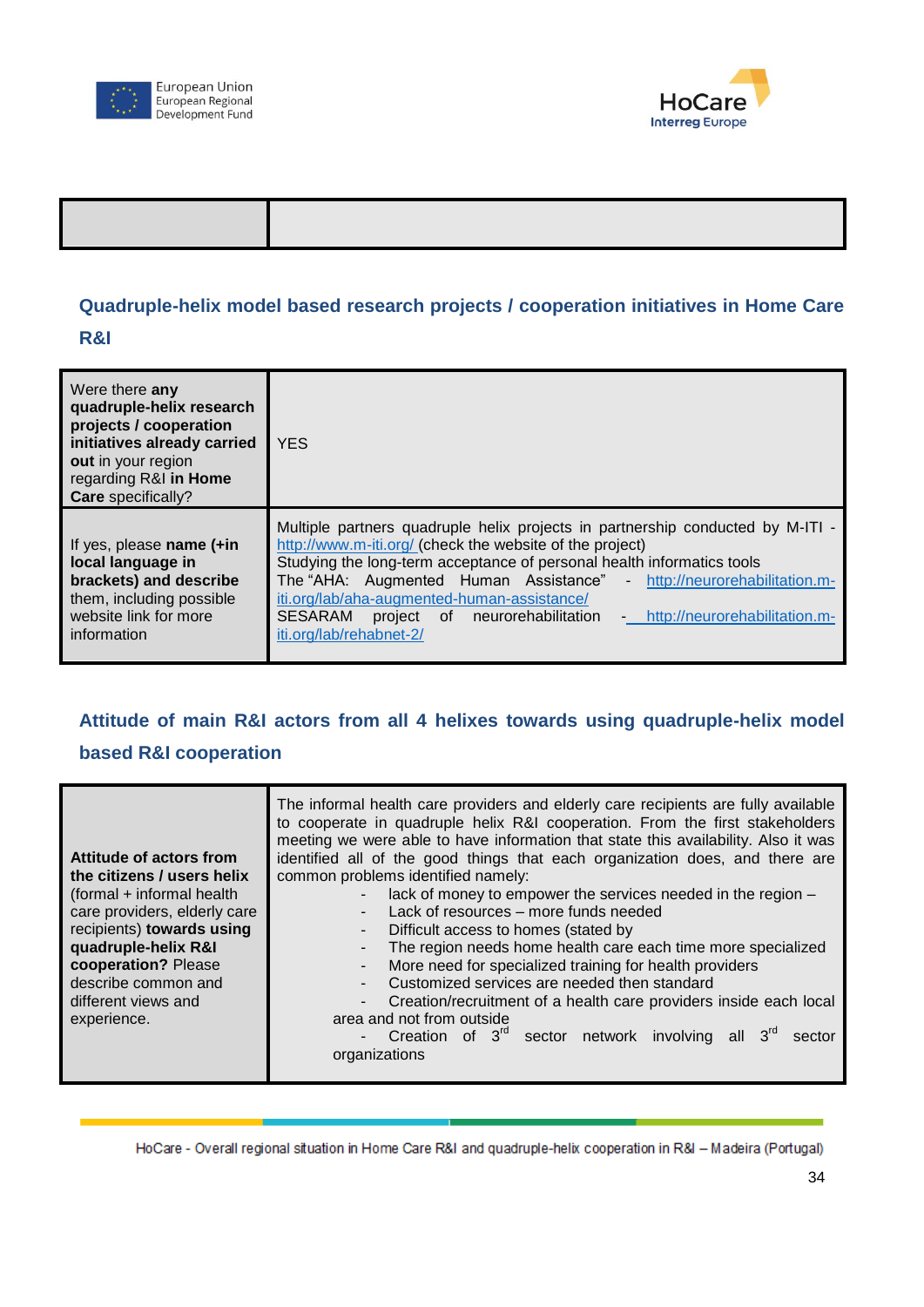



|                                                                                                                                                                                  | cooperation within quadruple helix can solve some of this problems and pipeline<br>RAM money and other funds available (Madeira14-20, investors etc) to solve<br>some of the challenges that arise in RAM. Also by invest in technology we can<br>lower costs by using technology in the service or customize the service in an<br>efficient way.                                                                                                                                                                                                                                                                                                                                                                                                                                                                                                                                                                                               |
|----------------------------------------------------------------------------------------------------------------------------------------------------------------------------------|-------------------------------------------------------------------------------------------------------------------------------------------------------------------------------------------------------------------------------------------------------------------------------------------------------------------------------------------------------------------------------------------------------------------------------------------------------------------------------------------------------------------------------------------------------------------------------------------------------------------------------------------------------------------------------------------------------------------------------------------------------------------------------------------------------------------------------------------------------------------------------------------------------------------------------------------------|
| <b>Attitude of actors from</b><br>the research helix<br>towards using<br>quadruple-helix R&I<br>cooperation? Please<br>describe common and<br>different views and<br>experience. | Research helix is able to connect with the other helixes users more easily since it<br>has more experience in getting external competences and resources due to the<br>normal activities of research and general R&D.<br>From the projects developed in RAM research institutions are the ones that<br>cooperate more internally in the region and also externally (other countries) and<br>usually do quadruple helix approaches when needed.<br>On our perspective it is more common to see research organization developing<br>innovation with citizens helix, SMEs and associations in market driven projects<br>development then with public organizations. Usually public organizations are<br>involved to penetrate into the regions with the pilots tests or to have political<br>support to implement in a larger scale.                                                                                                               |
| <b>Attitude of actors from</b><br>the public institutions<br>helix (excluding SF<br>owner - health insurance<br>companies, health care<br>and social care regulator,             | Public actors are involved in projects and development usually with other public<br>actors. There are still many barriers to overcome for a better involvement such as<br>bureaucracy, financial rules that strangle rapidity needed for innovation to<br>happen in a quadruple helix approach. For instance relations with SMEs are<br>many ways as supplier and client relationships so they are transparent and<br>according to public contracting rules from EU and Portugal which means that if<br>we need for public actors to receive funds and to spend funds in a research<br>project with an SME it is almost impossible to:<br>Have the public actors inside the proposal $-$ only a few ones<br>may have the political support for it<br>Get funds spent with privates and public actors in a rapid matter<br>and not waiting 3, 4, 5, 6 months due to bureaucracy                                                                  |
| etc.) towards using<br>quadruple-helix R&I<br>cooperation? Please<br>describe common and<br>different views and<br>experience.                                                   | There should be identified a "pool" of needs for the public sector (we mean a<br>defined region) and this way SMEs and research organizations could research<br>with them (public actors) and solve those problems. Usually it is the private<br>market and research organizations that empower more innovation in the new<br>world economies. Due to bureaucracy and public contracting this is almost<br>impossible to achieve and this is why we cannot cooperate heavily between<br>public and all of the other helixes. Also since public organizations usually don't<br>have project officers in project departments with decision making capabilities for<br>innovation empowerment this means that projects don't exist in a higher scale<br>and don't move forward as they should in a rapidly and changing world as we<br>have. With RIS3 we have given a step forward to empower innovation that<br>serves the needs of the regions. |
| What is the <b>attitude of the</b><br><b>Operational Programme</b><br>owner towards using<br>quadruple-helix R&I<br>cooperation?                                                 | Operation programme Madeira 14-20 allows it and has several investment<br>measures that address this issue. All of these were already defined previously in<br>this document.                                                                                                                                                                                                                                                                                                                                                                                                                                                                                                                                                                                                                                                                                                                                                                   |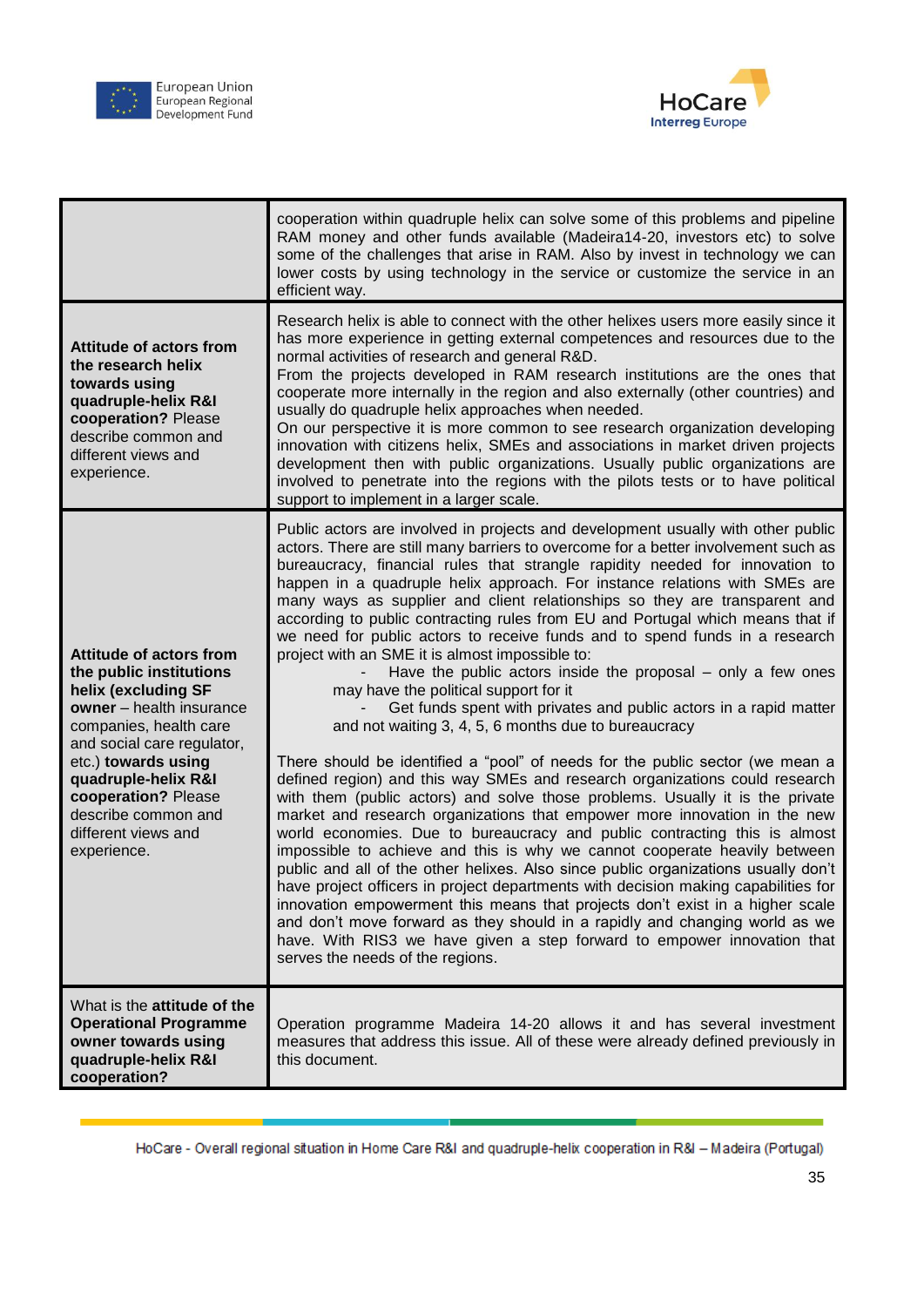



# <span id="page-35-0"></span>6. Potential improvements of the Operational Programme and other possible improvements in regional innovation ecosystem

The "Potential improvements of the Operational Programme and other possible improvements in regional innovation ecosystem" section provides suggestions on possible improvements for support of R&I in Home Care via quadruple-helix cooperation in 2 levels: via the Operational Programme management, strategic focus and operations, and via any other possible improvements in the regional Innovation ecosystem.

| <b>Possible improvements</b><br>in the Operational<br>Programme regarding its<br>support for quadruple-<br>helix based R&I in Home<br>Care? (e.g. awareness,<br>structure of support<br>programmes / intervention<br>areas, time frame of calls,<br>management of the OP,<br>evaluation of applications,<br>amount of calls, public<br>consultations,<br>administration, better<br>influence and feedback<br>options, any other) | According to the MA questionnaire:<br>The Madeira 14-20 MA has not identified any current weakness or gaps in the<br>strategic focus of the OP related to the HoCare project.<br>We have not identified any focus of GPs needed to be improved.<br>No gaps or weaknesses have been identified related to the HoCare project under<br>the OP Madeira 14-20<br>We haven't identified any focus needed to be improved at a management level.<br>We haven't identified weaknesses or gaps in the current eligible actions/projects.<br>We haven't identified actions or projects of interest to be included in the Madeira<br>OP.<br>The Madeira OP hasn't identified any extra specific call. |
|----------------------------------------------------------------------------------------------------------------------------------------------------------------------------------------------------------------------------------------------------------------------------------------------------------------------------------------------------------------------------------------------------------------------------------|--------------------------------------------------------------------------------------------------------------------------------------------------------------------------------------------------------------------------------------------------------------------------------------------------------------------------------------------------------------------------------------------------------------------------------------------------------------------------------------------------------------------------------------------------------------------------------------------------------------------------------------------------------------------------------------------|
| <b>Other possible</b><br>improvements in the<br>regional innovation<br>ecosystem regarding<br>support for quadruple-<br>helix based R&I in Home<br><b>Care?</b> (other policy<br>instruments, networks,<br>main actors, events, etc.)                                                                                                                                                                                            | New calls specific for the home care and health care. More investment in the<br>sector. More openness from RAM to foreign investment funds and other agents<br>willing to invest in the region.                                                                                                                                                                                                                                                                                                                                                                                                                                                                                            |